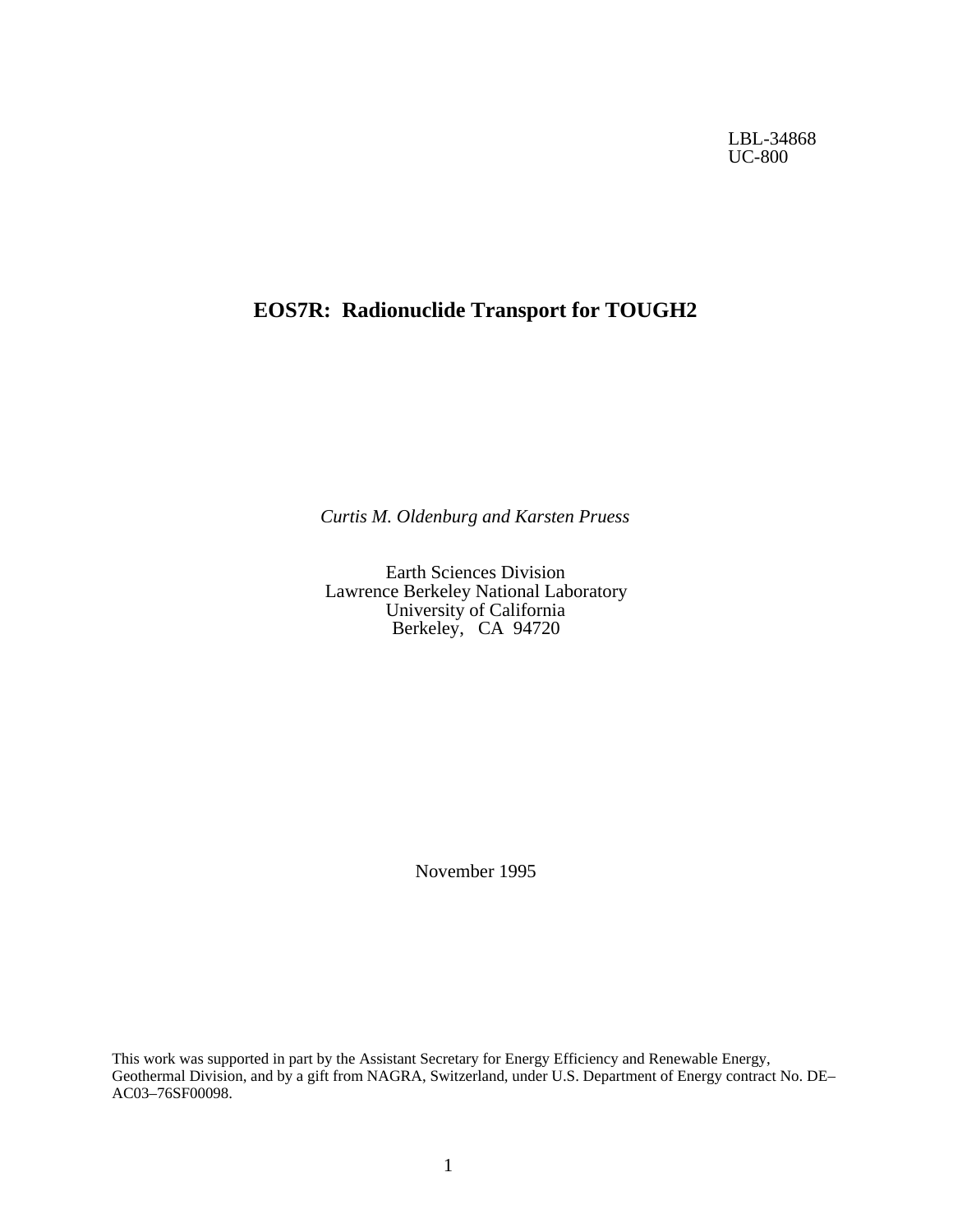# **Abstract**

EOS7R provides radionuclide transport capability for TOUGH2. EOS7R extends the EOS7 module (water, brine, and optional air) to model water, brine, parent component, daughter component, and optional air and heat. The radionuclide components follow a first-order decay law, and may adsorb onto the solid grains. Volatilization of the decaying components is modeled by Henry's Law. The decaying components are normally referred to as radionuclides, but they may in fact be any trace components that decay, adsorb, and volatilize. The decay process need not be radioactive decay, but could be any process that follows a first-order decay law, such as biodegradation. EOS7R includes molecular diffusion for all components in gaseous and aqueous phases using a simplified binary diffusion model. When EOS7R is used with standard TOUGH2, transport occurs by advection and molecular diffusion in all phases. When EOS7R is coupled with the dispersion module T2DM, one obtains T2DMR, the radionuclide transport version of T2DM. T2DMR models advection, diffusion, and hydrodynamic dispersion in rectangular two-dimensional regions. Modeling of radionuclide transport requires input parameters specifying the half-life for first-order decay, distribution coefficients for each rock type for adsorption, and inverse Henry's constants for volatilization. Options can be specified in the input file to model decay in "inactive" grid blocks and to read from standard EOS7 INCON files. We present a number of example problems to demonstrate application and accuracy of TOUGH2/EOS7R. One-dimensional simulation results agree well with analytical solutions. For a two-dimensional salt-dome flow problem, the final distribution of daughter radionuclide component is complicated by the presence of weak recirculation caused by density effects due to salinity.

2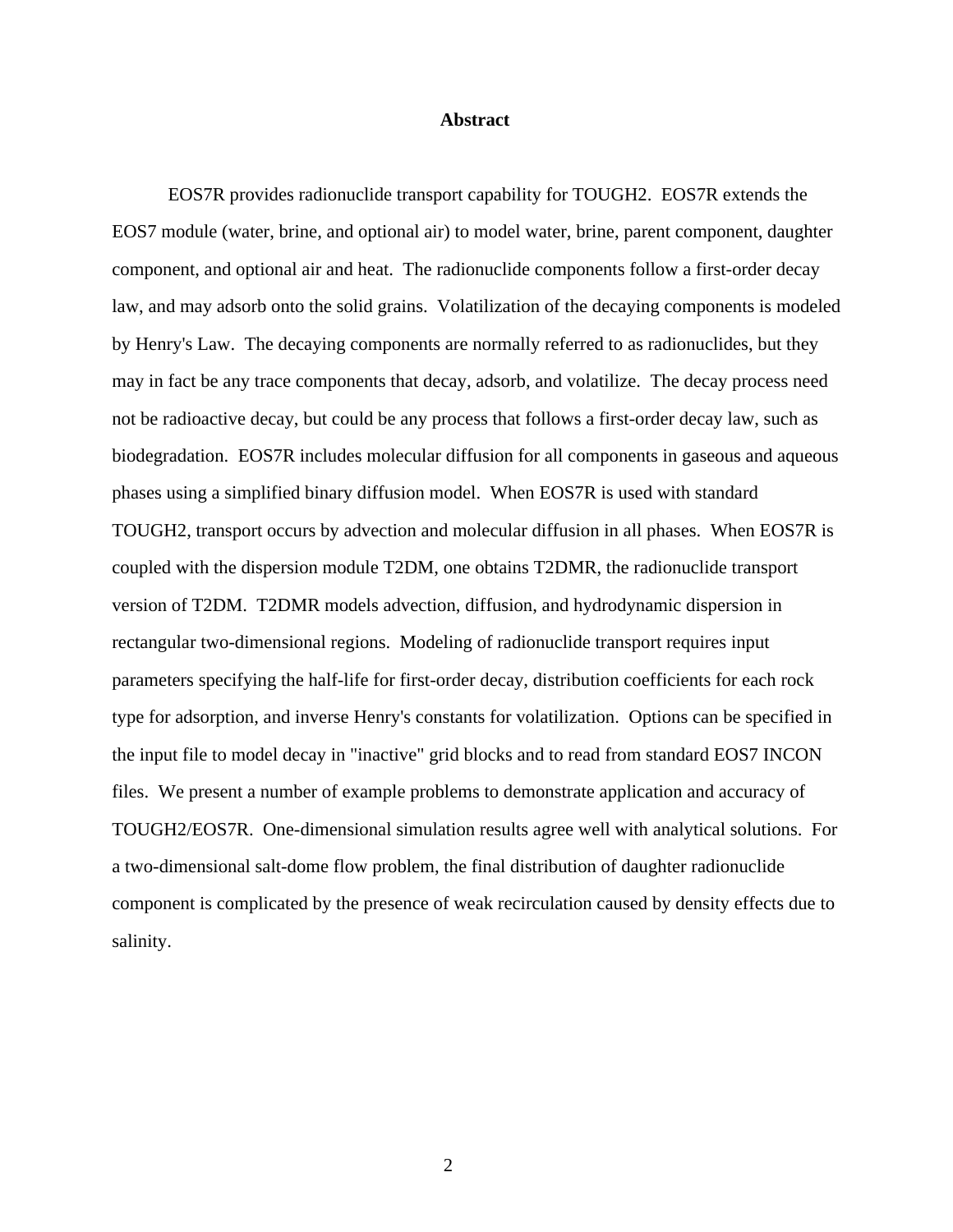# **Contents**

| 5   |  |    |  |  |
|-----|--|----|--|--|
|     |  | 5  |  |  |
| 2.1 |  | 5  |  |  |
| 2.2 |  | 7  |  |  |
| 2.3 |  | 8  |  |  |
| 2.4 |  | 11 |  |  |
| 2.5 |  | 14 |  |  |
|     |  | 15 |  |  |
|     |  | 17 |  |  |
| 4.1 |  | 17 |  |  |
| 4.2 |  | 17 |  |  |
| 4.3 |  | 18 |  |  |
|     |  | 24 |  |  |
| 5.1 |  | 24 |  |  |
| 5.2 |  | 32 |  |  |
| 5.3 |  | 36 |  |  |
| 5.4 |  | 41 |  |  |
|     |  | 46 |  |  |
| 48  |  |    |  |  |
|     |  | 49 |  |  |
| 50  |  |    |  |  |
| 52  |  |    |  |  |
| 52  |  |    |  |  |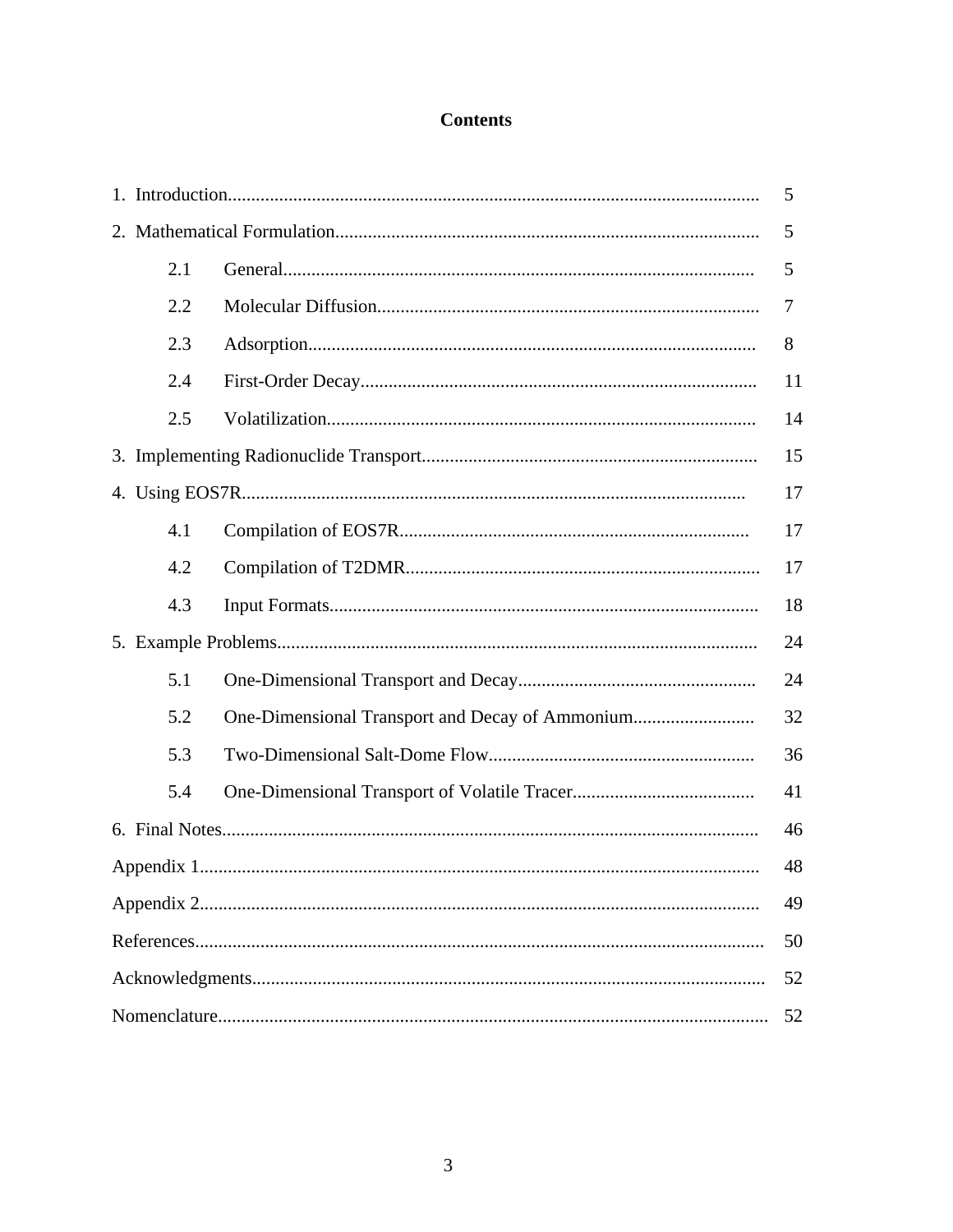# **List of Figures**

| Fig. 1.    |                                                                       | 16 |
|------------|-----------------------------------------------------------------------|----|
| Fig. 2.    |                                                                       | 25 |
| Fig. 3.    | Input file for one-dimensional radionuclide transport problem         | 26 |
| Fig. $4$ . | Parent radionuclide mass fraction profiles for the coarse grid        | 28 |
| Fig. 5.    |                                                                       | 29 |
| Fig. 6.    |                                                                       | 30 |
| Fig. 7.    |                                                                       | 31 |
| Fig. 8.    |                                                                       | 33 |
| Fig. 9.    | Ammonium and nitrite mole fractions for the coarse grid               | 34 |
| Fig. 10.   |                                                                       | 35 |
| Fig. 11.   | Domain and boundary conditions for the salt-dome flow problem         | 38 |
| Fig. 12.   | Flow field and parent mass fractions for the salt-dome flow problem   | 39 |
| Fig. 13.   | Flow field and daughter mass fractions for the salt-dome flow problem | 40 |
| Fig. 14.   | Domain and boundary conditions for volatile transport problem         | 42 |
| Fig. 15.   |                                                                       | 44 |
| Fig. 16.   | Gas-phase mass fraction for the volatile transport problem            | 45 |

# **List of Tables**

| Table 2.  |  |
|-----------|--|
| Table 3.  |  |
| Table A1. |  |
| Table A2. |  |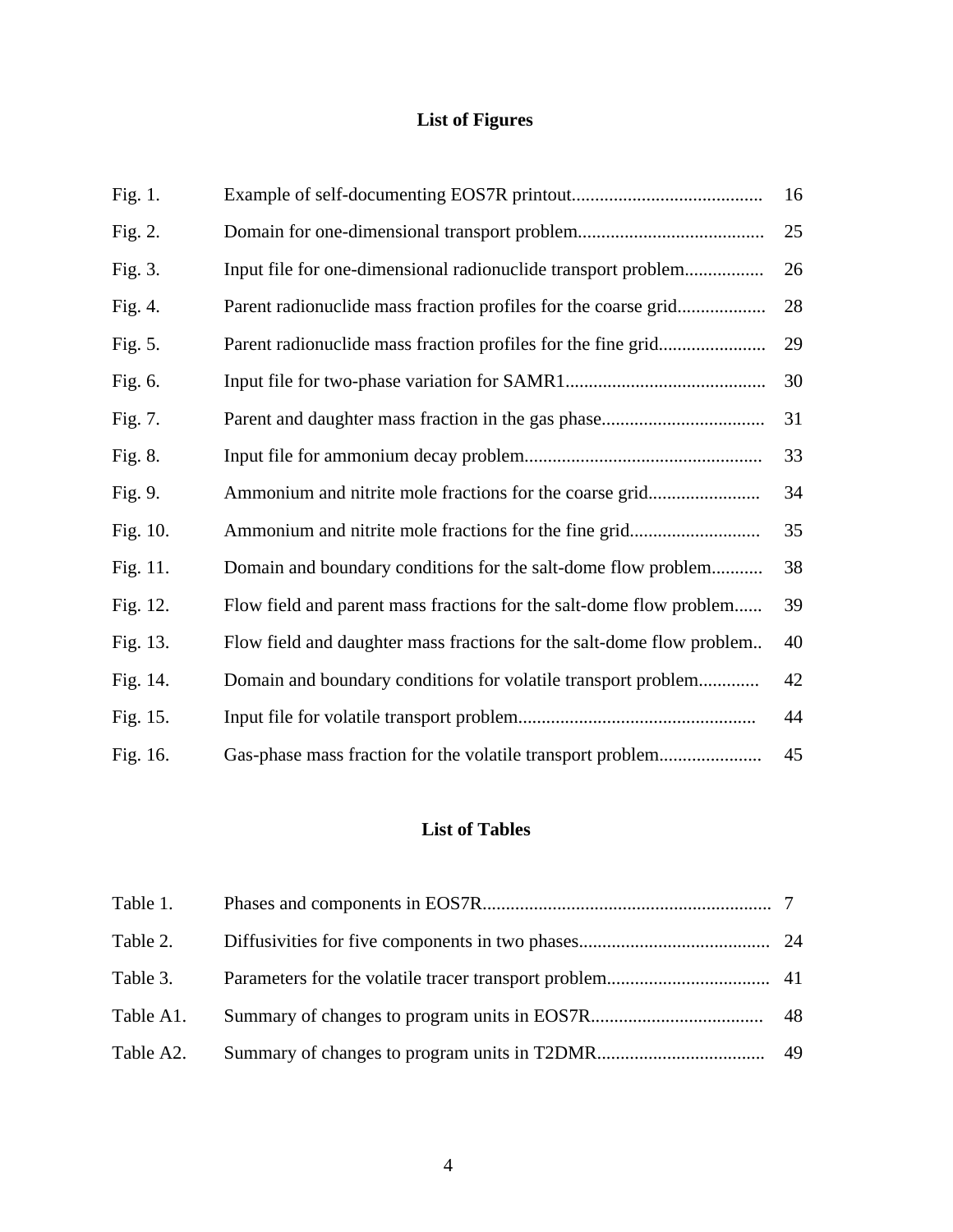# **1. Introduction**

EOS7R extends the equation of state module EOS7 (for water, brine, and optional air and heat) to include parent and daughter radionuclide components. Additional subroutine modifications extend the standard TOUGH2 process description to include first-order decay, equilibrium sorption, molecular diffusion in aqueous and gas phases, and volatilization of the radionuclide components. Transport of the five components (water, brine, parent radionuclide, daughter radionuclide, and air) is by advection and molecular diffusion. When EOS7R is coupled with the dispersion module T2DM, the process description is further extended to include Fickian hydrodynamic dispersion. However, whereas TOUGH2/EOS7R can model advection and diffusion in arbitrary irregular 1-, 2-, and 3-dimensional grids, modeling of hydrodynamic dispersion with T2DMR is restricted to two-dimensional rectangular cartesian domains. We refer to the combination of T2DM and EOS7R as T2DMR. This report describes EOS7R, the model for radionuclide transport, and its optional coupling with T2DM. The sample problems and input format descriptions in the present report provide sufficient information to use EOS7R, the new TOUGH2 module for radionuclide transport. For details of the brine process description, users are referred to the EOS7 report (Pruess, 1991b). The foundations and instructions for use of the dispersion module (T2DM) are described in Oldenburg and Pruess (1993).

### **2. Mathematical Formulation**

# 2.1. *General*

The general conservation equations solved by the integral finite difference method (IFDM) in TOUGH2 consist of balances between mass accumulation and flux and source terms over all grid blocks  $V_n$  into which the flow domain *V* has been partitioned:

$$
\frac{\mathrm{d}}{\mathrm{d}t} \int_{V_n} M^{(\kappa)} \, \mathrm{d}V = \int_{\Gamma_n} \mathbf{F}^{(\kappa)} \cdot \mathbf{n} \quad \mathrm{d}\Gamma + \int_{V_n} q^{(\kappa)} \, \mathrm{d}V \tag{1}
$$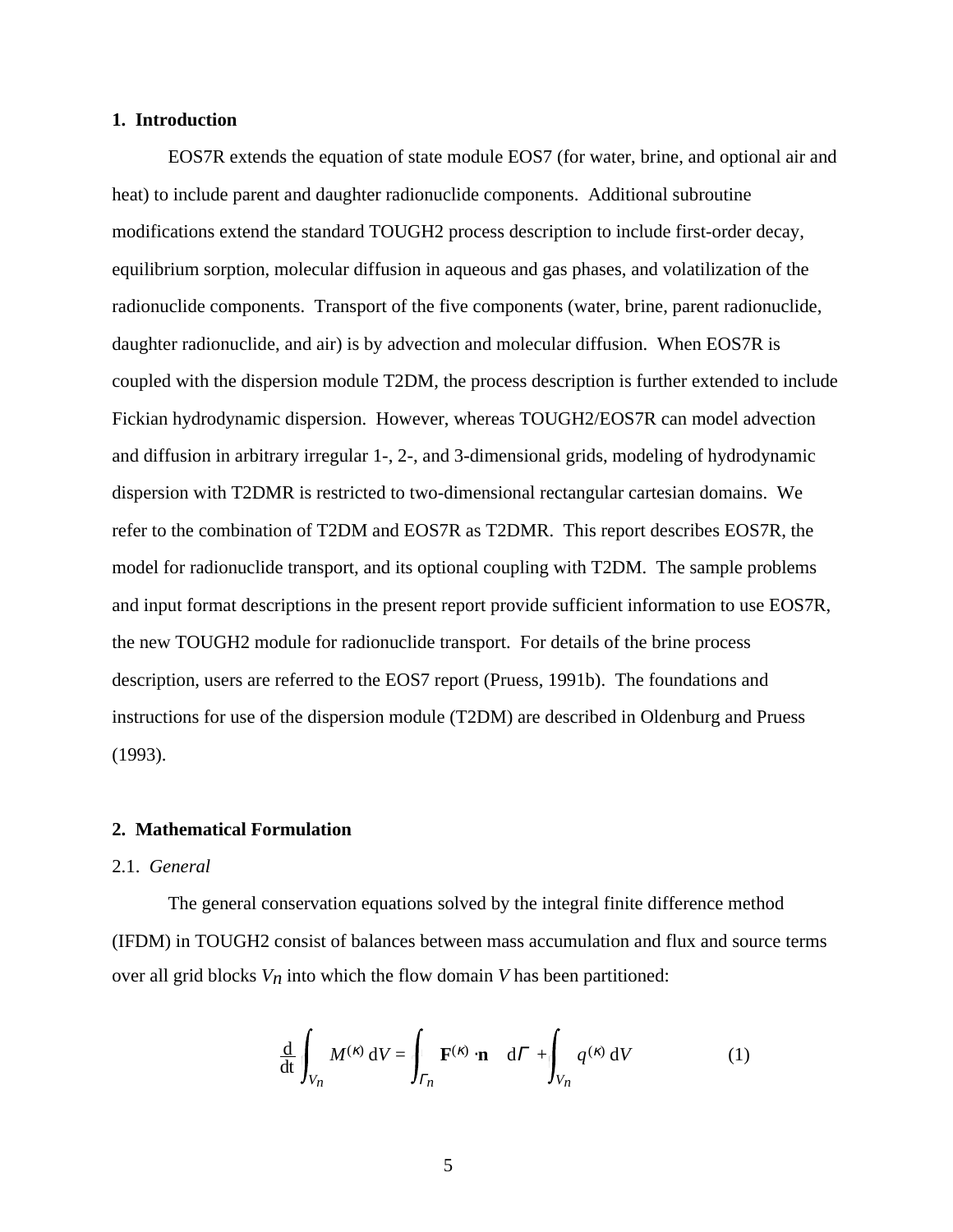(see Nomenclature for definition of symbols). In Eq. 1, the index  $n = 1, \dots, N$  corresponds to the grid blocks with volume  $V_n$  and surface area  $\Gamma_n$ . The index  $\kappa = 1, ..., NK+1$  corresponds to the NK fluid components and heat. The mass accumulation term (*M*) in Eq. 1 is given by

$$
M^{(\kappa)} = \phi \sum_{\beta=1}^{NPH} S_{\beta} \rho_{\beta} X_{\beta}^{(\kappa)} \tag{2}.
$$

The flux term has contributions from both the phase flux and from diffusion and dispersion and can be written

$$
\mathbf{F}^{(\kappa)} = \sum_{\beta=1}^{NPH} \left( X_{\beta}^{(\kappa)} \mathbf{F}_{\beta} - \rho_{\beta} \overline{\mathbf{D}}_{\beta}^{(\kappa)} \nabla X_{\beta}^{(\kappa)} \right)
$$
(3).

The first term on the right-hand side of Eq. 3 is the phase flux term which accounts for the flux of component  $\kappa$  arising from Darcy flux of the phases containing  $\kappa$ . The second term on the right-hand side of Eq. 3 is the dispersion term with the dispersion tensor indicated by the overbar. When EOS7R is coupled with T2DM, hydrodynamic dispersion is modeled with a Fickian formulation that includes transversal and longitudinal dispersion for all components (see Oldenburg and Pruess (1993) for details). Without the T2DM subroutines, EOS7R models molecular diffusion only.

EOS7R can handle 2 phases and 5 components plus heat. The symbols and index numbers for these phases and components in EOS7R are shown in Table 1. Air and heat are optional components, the consideration of which is specified in the MULTI block of the input file (see section 4.3)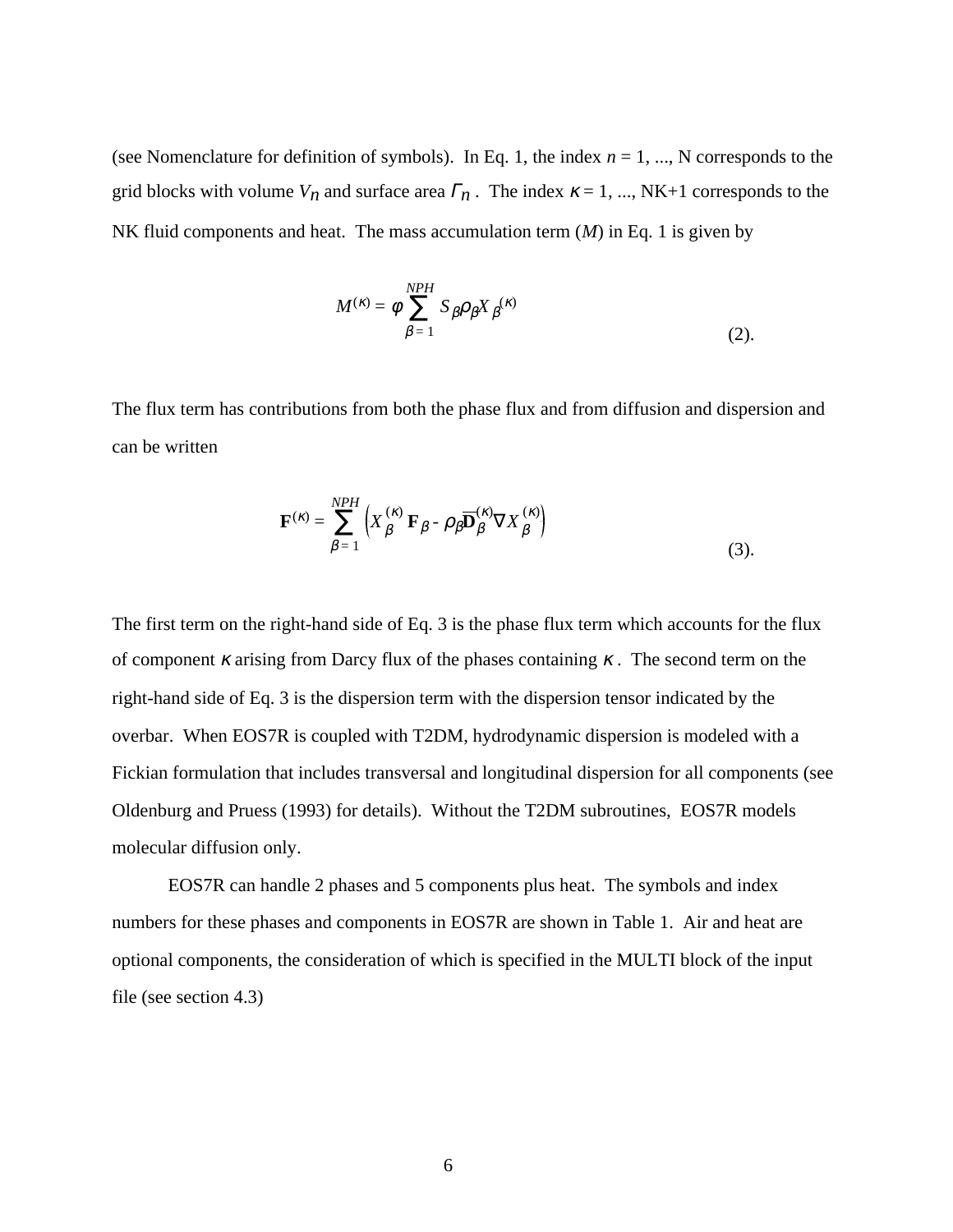| Phases $(\beta)$                                       | Components $(\kappa)$ |  |                                                                              |                          |  |
|--------------------------------------------------------|-----------------------|--|------------------------------------------------------------------------------|--------------------------|--|
| $1 - gas(g)$                                           |                       |  | 1 – water $\begin{array}{ c c } 2$ – brine $\begin{array}{ c c } 3$ – parent | $4$ – daughter $5$ – air |  |
| $2$ – aqueous (w) $1$ – water $2$ – brine $3$ – parent |                       |  |                                                                              | $4$ – daughter $5$ – air |  |

Table 1. Phases and components in EOS7R.

### 2.2 *Molecular Diffusion*

We use a simplified model for binary diffusion of the chemical components dissolved in aqueous and gas phases. The bold  $\overline{D}$  in Eq. 3 is the dispersion tensor, a second order, symmetric tensor with one principal direction in the average (Darcy) flow direction, and the other normal to it. The dispersion tensor of Eq. 3 can be written as

$$
\overline{\mathbf{D}}_{\beta}^{\kappa} = D_{T,\beta}^{\kappa} \overline{\mathbf{I}} + \frac{\left(D_{L,\beta}^{\kappa} - D_{T,\beta}^{\kappa}\right)}{u_{\beta}^{2}} \mathbf{u}_{\beta} \mathbf{u}_{\beta}
$$
(4).

The strength of dispersion is specified by dispersion coefficients in the longitudinal (*DL*) and transverse  $(D_T)$  directions relative to the flow direction where

$$
D_{L,\beta}^{\kappa} = \phi \ S_{\beta} \ \tau \ d_{\beta}^{\kappa} + \alpha_L u_{\beta} \tag{5}
$$

$$
D_{T,\beta}^{\kappa} = \phi \ S_{\beta} \ \tau \ d_{\beta}^{\kappa} + \alpha_T u_{\beta} \tag{6}.
$$

Here  $\phi$  is the porosity,  $S_{\beta}$  is the saturation of phase  $\beta$ ,  $\tau$  is the tortuosity of the medium,  $d_{\beta}^{\kappa}$  is the molecular diffusivity for component *K* in phase  $\beta$ ,  $\alpha$ <sub>L</sub> is the longitudinal dispersivity, or longitudinal dispersion length,  $\alpha_T$  is the transverse dispersivity, and  $\mu \beta$  is the magnitude of the Darcy velocity of phase  $\beta$ . In the modified subroutines provided with EOS7R, we neglect hydrodynamic dispersion, assuming effectively that  $\alpha_L$  and  $\alpha_T$  are zero. (If hydrodynamic dispersion is to be modeled, users must link subroutines in T2DM with EOS7R and provide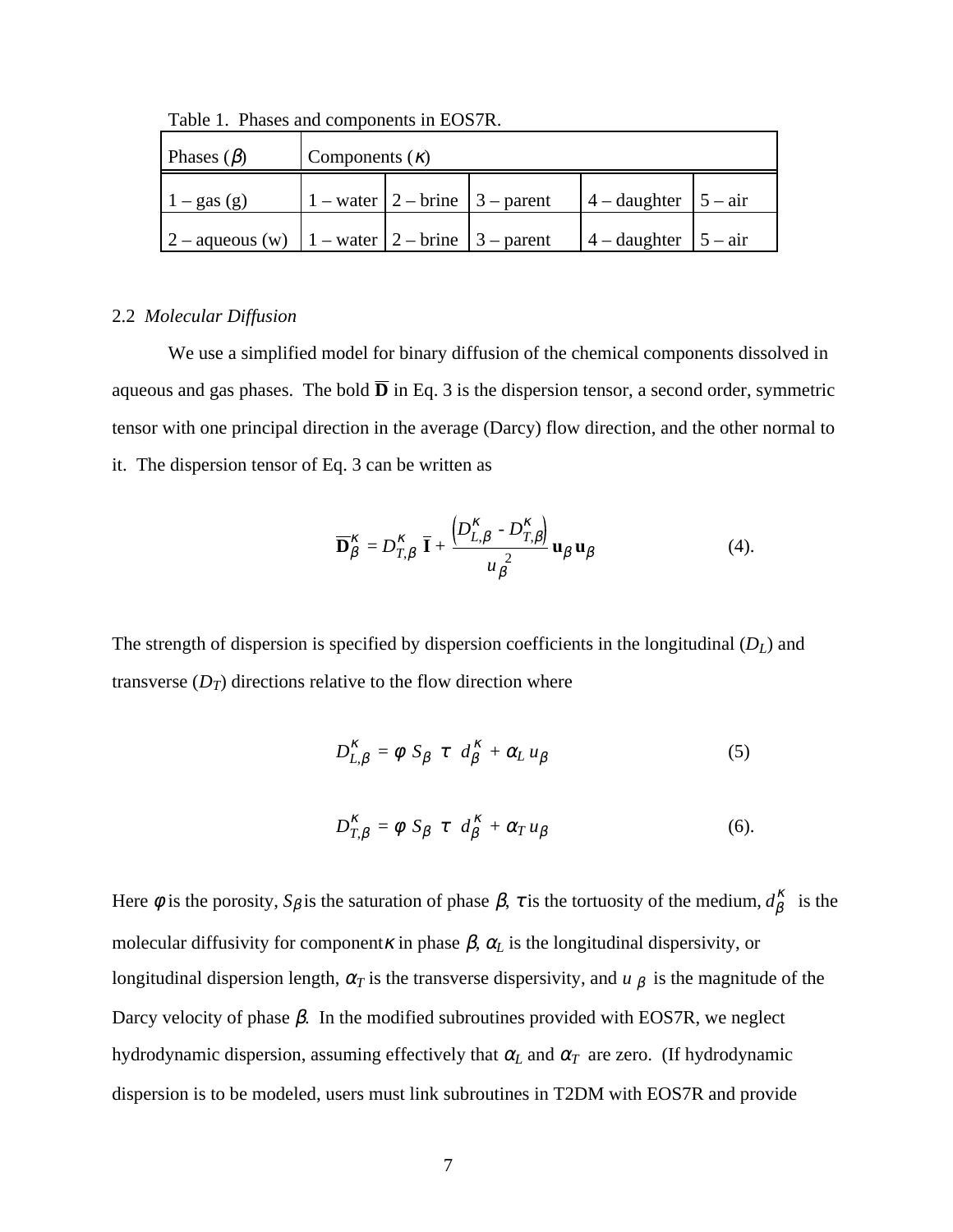additional input parameters, details of which are presented in Sections 4.1 and 4.2). With the assumption that  $\alpha_L = \alpha_T = 0$ , the dispersion tensor contains only isotropic molecular diffusion, specifically,

$$
\overline{\mathbf{D}}_{\beta}^{K} = \phi \, S_{\beta} \, \tau \, d_{\beta}^{K} \, \overline{\mathbf{I}} \tag{7}
$$

where  $\bar{I}$  is the identity matrix. Substituting Eq. 7 into Eq. 3 gives the mass flux of component  $\kappa$ due to molecular diffusion in phase  $β$ :

$$
\mathbf{F}_{\beta,d}^{(\kappa)} = -\rho_{\beta} \; \overline{\mathbf{D}}_{\beta}^{(\kappa)} \nabla X_{\beta}^{(\kappa)} = -\rho_{\beta} \; \phi \; S_{\beta} \; \tau \; d_{\beta}^{K} \; \nabla X_{\beta}^{(\kappa)} \tag{8}.
$$

This term is added to the phase flux (first term in Eq. 3) to form the total flux for component  $\kappa$ . In addition to modification by *S* τ, gas-phase diffusivities are affected by temperature and pressure as in TOUGH and TOUGH2 (Pruess, 1987, 1991a), except that temperature dependence is neglected by default, and non-zero TEXP must be input to turn on temperature dependence. The diffusion model as given in Eqs. 7 and 8 approximates multicomponent diffusion as composed of binary pairs. Such an approximation is applicable if one component is dominant (e.g., water) while the others are dilute. We caution the user that the full details of multicomponent diffusion (e.g., Cussler, 1984, Chap. 8) are not captured by the present simplified effective binary diffusion model.

# 2.3 *Adsorption*

In EOS7R, the radionuclide components ( $\kappa$  = 3,4) in the aqueous phase may be adsorbed onto the immobile solid grains of the matrix. Our development follows that of deMarsily (1986, p. 256) and assumes that the amount of a species that is adsorbed is proportional to its concentration in the aqueous phase. If the adsorbing component  $\kappa$  is sufficiently dilute, then its adsorption does not affect adsorption of any of the other components present. With this

8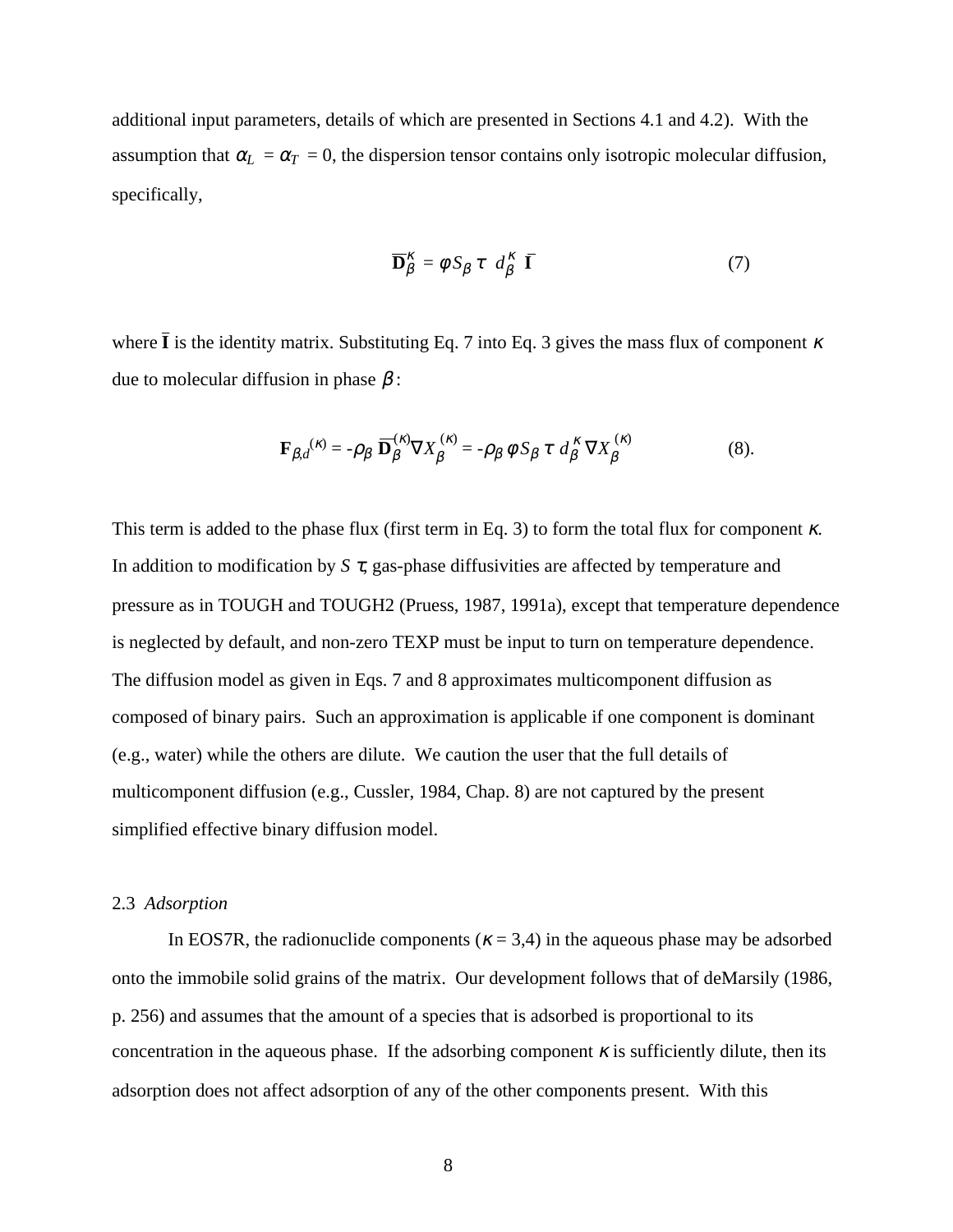assumption, the adsorption of component κ can be described by the distribution coefficient, *Kd*, where

$$
Kd_w^{(\kappa)} = \frac{f^{(\kappa)}}{c_w^{(\kappa)}}
$$
\n(9)

and where

$$
f^{(\kappa)} = \frac{mass\ of\ component\ \kappa\ adsorbed}{mass\ of\ solid} \tag{10}
$$

$$
c_w^{(\kappa)} = \frac{mass\ of\ component\ \kappa}{volume\ of\ aqueous\ phase\ (w)}\tag{11}.
$$

With the assumption of local equilibrium,  $f^{(k)}$  may also be expressed in terms of the gas-phase concentration of component  $\kappa$ ,

$$
f^{(\kappa)} = K d_{w}^{(\kappa)} c_{w}^{(\kappa)} = K d_{g}^{(\kappa)} c_{g}^{(\kappa)} \tag{12}.
$$

Thus there is an effective *Kd* for the gas phase related to  $Kd_w$  by Henry's constant (see section 2.5). The mass accumulation term of Eq. 2 including the effect of adsorption then becomes

$$
M^{(\kappa)} = \phi \sum_{\beta=1}^{NPH} S_{\beta} \rho_{\beta} X_{\beta}^{(\kappa)} + (1 - \phi) \rho_{R} f^{(\kappa)} \tag{13}.
$$

Selecting the aqueous liquid phase (*w*) as a reference phase, the mass accumulation term can be written relative to the reference phase (*w*):

$$
M^{(\kappa)} = \phi \sum_{\beta=1}^{NPH} S_{\beta} \rho_{\beta} X_{\beta}^{(\kappa)} + (1 - \phi) \rho_{R} c_{w}^{(\kappa)} K d_{w}^{(\kappa)}
$$
(14).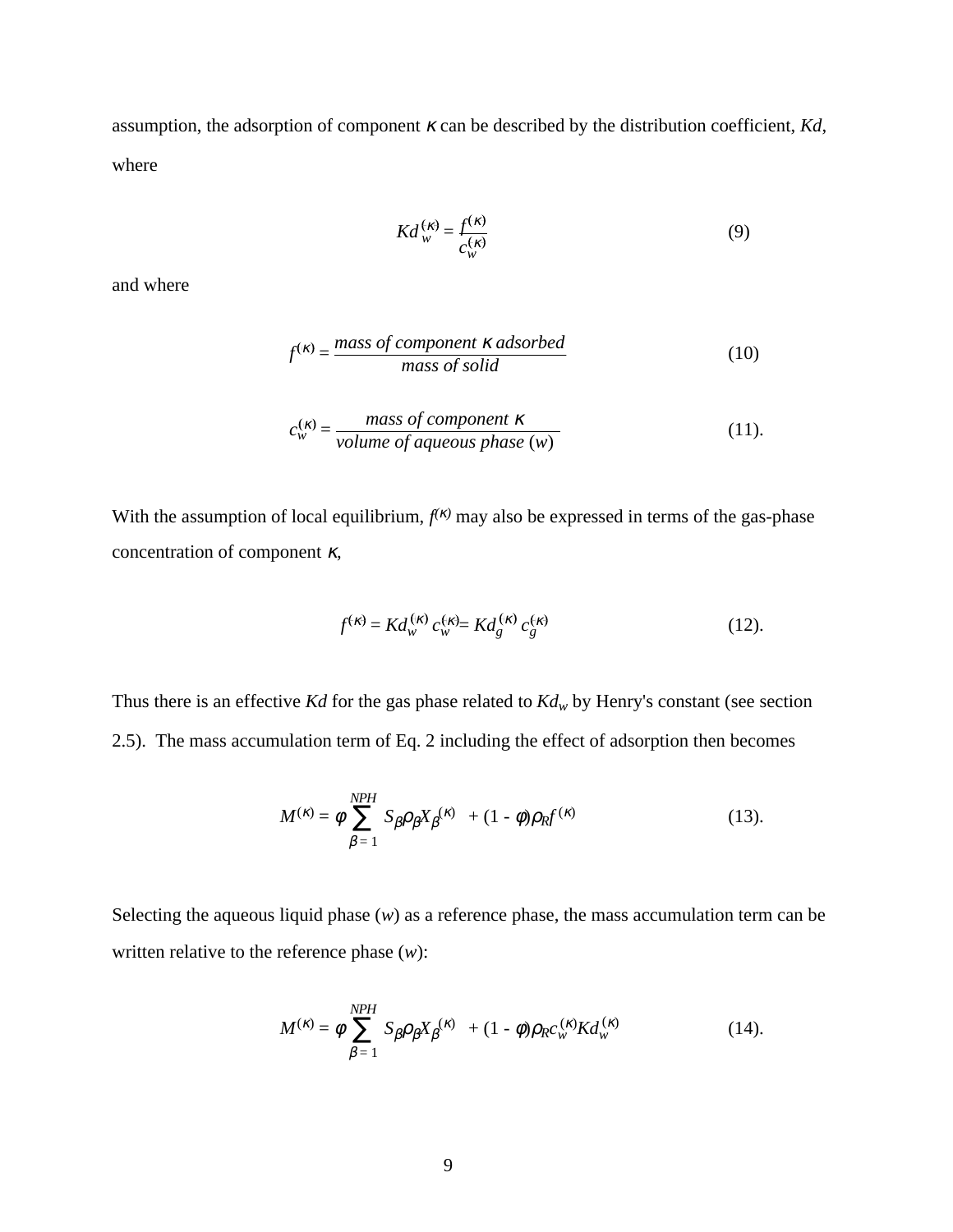In Eq. 14, the contribution to the mass accumulation term due to adsorbed component  $\kappa$  is expressed relative to the reference phase (*w*), with solute concentration given by

$$
c_w^{(\kappa)} = \rho_w X_w^{(\kappa)} \tag{15}
$$

and distribution coefficient  $K d_w^{(k)}$ .

To relate the above multiphase formulation to the customary retardation factor formulation for single-phase systems, we consider a system in which component  $\kappa$  partitions only between the aqueous phase and the solid grains (i.e., component  $\kappa$  is non-volatile, or gas phase is absent). Isolating the terms for the reference phase (*w*), Eq. 14 can be written

$$
M^{(\kappa)} = \phi S_w \rho_w X_w^{(\kappa)} \left( 1 + \frac{(1 - \phi)}{\phi S_w} \rho_R K d_w^{(\kappa)} \right) \tag{16}
$$

where the terms in parentheses comprise the retardation factor (*R*). Rather than using the retardation factor as an input parameter, we implement adsorption in EOS7R by specifying distribution coefficients for the reference phase (*w*) for each rock type. Nevertheless, for comparison with analytical solutions of fully saturated flow problems which often use *R* as a parameter, we will present some later results in terms of the retardation factor, *R*. The effective aqueous phase retardation factor for full multiphase partitioning is given by

$$
R_{w}^{(\kappa)} = 1 + \frac{(1-\phi)}{\phi S_{w}} \rho_{R} K d_{w}^{(\kappa)} + \sum_{\beta \neq w} \frac{S_{\beta} \rho_{\beta} X_{\beta}^{(\kappa)}}{S_{w} \rho_{w} X_{w}^{(\kappa)}} \tag{17}
$$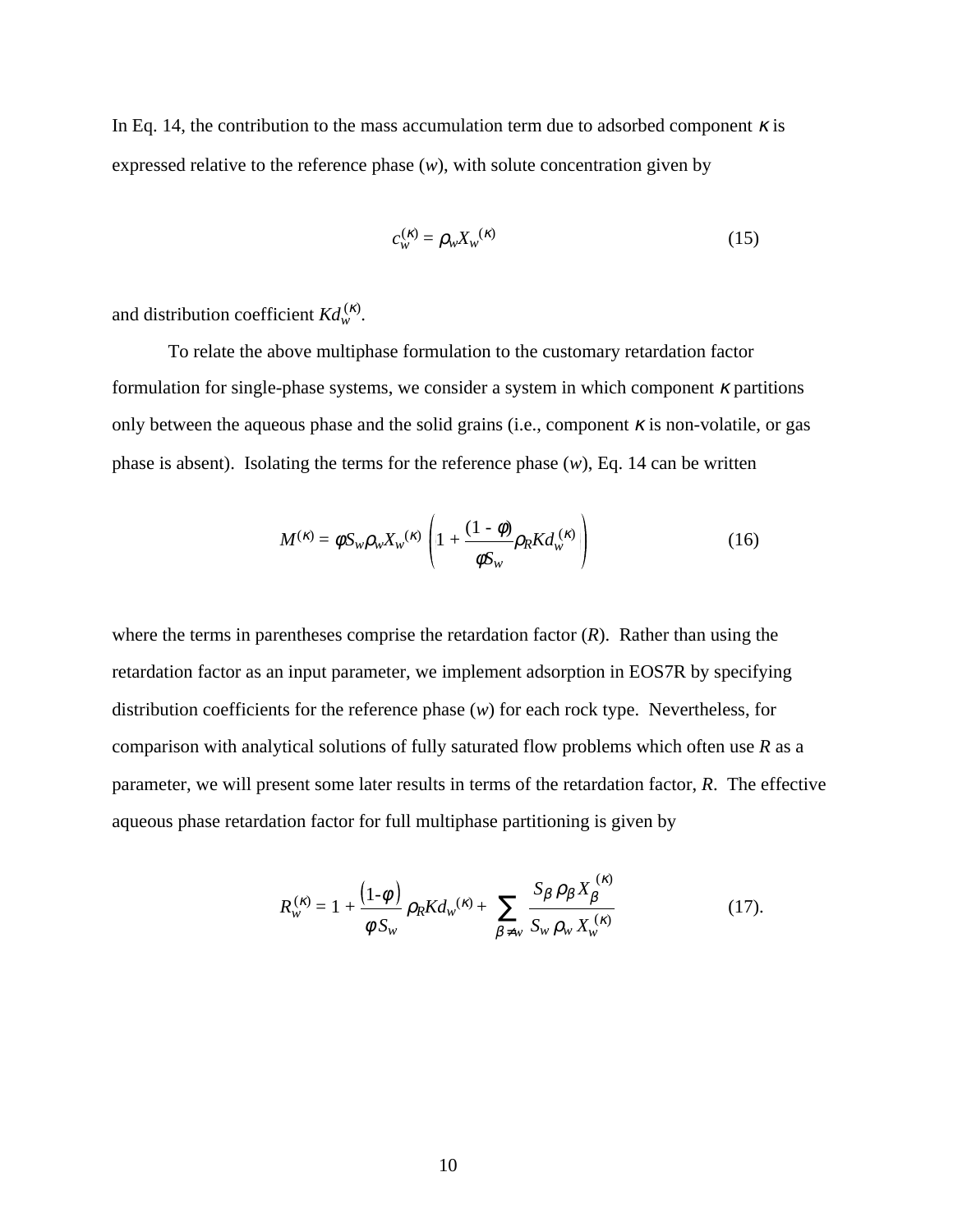# 2.4. *First-Order Decay*

The radionuclide components ( $\kappa$  = 3 or 4, the parent and daughter components, respectively) may undergo radioactive decay by a first-order decay law

$$
\frac{d}{dt}M_l^{(\kappa)} = -\lambda_{\kappa} M_l^{(\kappa)} \tag{18}
$$

where  $M_l^{(k)}$  is the mass of species  $\kappa$  per unit volume in subdomain *l*, and  $\lambda_K$  is the radioactive decay constant of component  $\kappa$ , related to the half-life by

$$
T_{1/2} = \frac{\ln 2}{\lambda_{\kappa}}\tag{19}
$$

The implementation of first-order decay into the IFDM in TOUGH2 can be explained as follows. First, we rewrite Eq. 1 in space-discretized form as an ordinary differential equation (ODE) in time for grid block *l*,

$$
\frac{d}{dt} V_l M_l^{(\kappa)} = \sum_m A_{lm} F_{lm}^{(\kappa)} + q_l^{(\kappa)} V_l \tag{20},
$$

where *m* labels the grid blocks connected to *l* and where the source term accounts for radioactive decay. Substituting Eq. 18 for the sink term in Eq. 20, we obtain

$$
\frac{d}{dt} V_l M_l^{(\kappa)} = \sum_m A_{lm} F_{lm}^{(\kappa)} - \lambda_{\kappa} M_l^{(\kappa)} V_l \tag{21}.
$$

Introducing time-step index *k* and iteration index *p*, we can now write the time-discretized equation for the decaying parent component ( $\kappa = 3$ ) as

$$
M_l^{(3) k+1, p} - M_l^{(3) k} = \frac{\Delta t}{V_l} \sum_m A_{lm} F_{lm}^{(3) k+1, p} - \lambda_3 \Delta t M_l^{(3) k+ \Phi, p}
$$
 (22)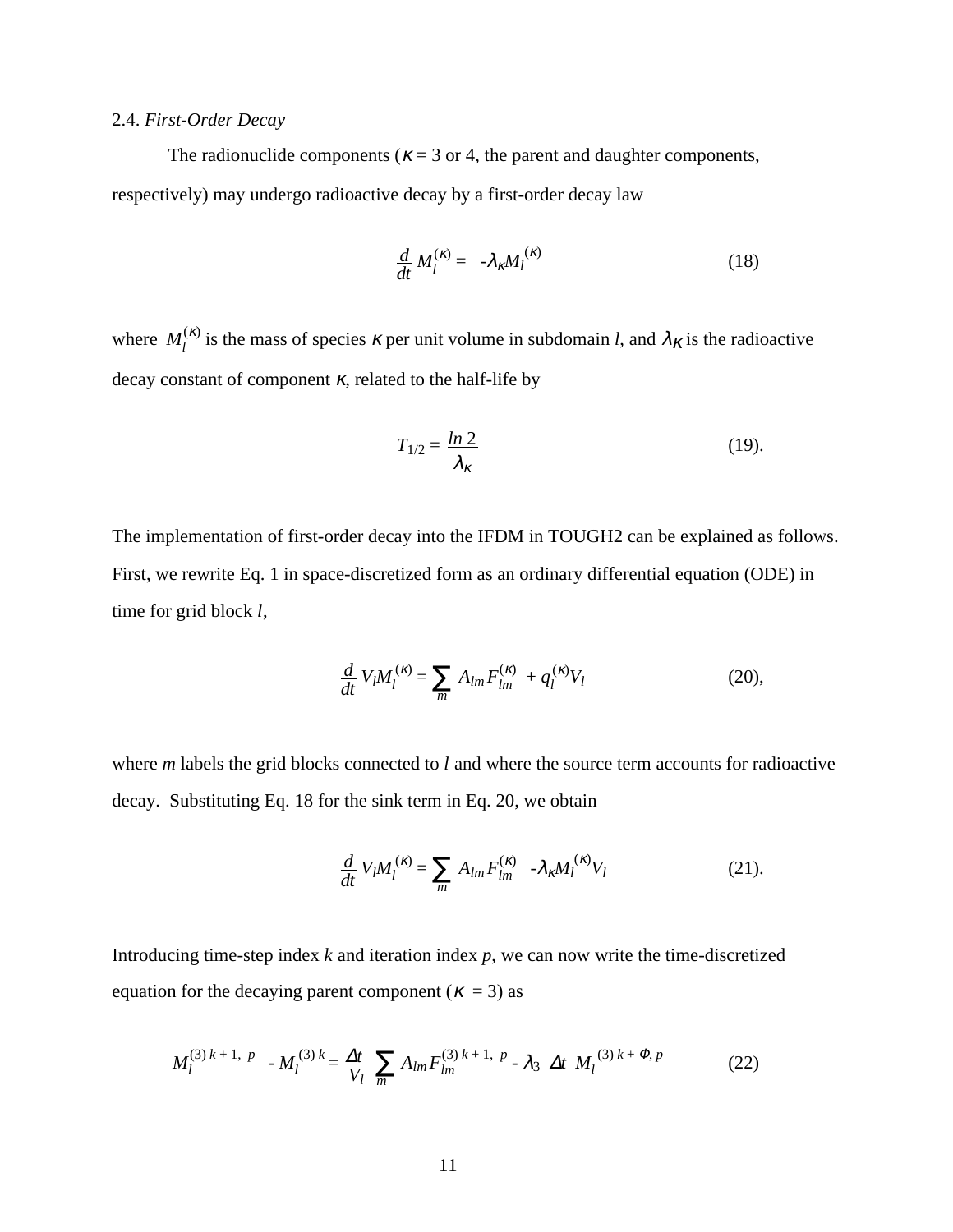where we use a variable time-weighting parameter  $(\Phi)$  for the decay term. The source-sink term (last term on the right-hand side of Eq. 22) that accounts for radioactive decay depends on the mass at the  $(k + \Phi)$  time level. We introduce a simple interpolation scheme to approximate the mass accumulation term at the  $k + \Phi$  level as follows:

$$
M_l^{(\kappa) k + \Phi, p} = M_l^{(\kappa) k} + \Phi \Big( M_l^{(\kappa) k + 1, p} - M_l^{(\kappa) k} \Big) \tag{23}.
$$

Fully implicit differencing for the decay term corresponds to  $\Phi = 1$ , and Crank-Nicholson (midpoint) weighting corresponds to  $\Phi = 0.5$ . Upon substitution of Eq. 23 into 22 and rearranging, we obtain

$$
M_l^{(3) k+1, p} \left(1 + \Phi \lambda_3 \Delta t\right) - M_l^{(3) k} \left(1 - \left(1 - \Phi\right) \lambda_3 \Delta t\right) = \frac{\Delta t}{V_l} \sum_m A_{lm} F_{lm}^{(3) k+1, p} \qquad (24).
$$

The default for the decay term in TOUGH2/EOS7R is the fully implicit scheme ( $\Phi = 1$ .). If the half-life is input as a negative number,  $\Phi$  is assumed to equal 0.5 (Crank-Nicholson) which makes the source term that accounts for radioactive decay be the average of the radionuclide mass at the old  $(k)$  and current  $(k + 1)$  time steps. When concentration changes occur primarily due to flow and transport,  $\Phi = 1$  is recommended (fully implicit). When decay is the dominant mechanism for concentration change,  $\Phi = 0.5$  will give more accurate results.

The mass accumulation term for radionuclide component 4 (the daughter) includes production by decay of component 3 (the parent) and destruction by its own decay:

$$
\frac{d}{dt}M_l^{(4)} = -\lambda_4 M_l^{(4)} + \lambda_3 M_l^{(3)} \frac{MW^{(4)}}{MW^{(3)}} \tag{25}
$$

The ratio of molecular weights enters Eq. 25 because the decay reactions occur on a per-mole basis while we write the conservation equations on the basis of mass balance. We will show later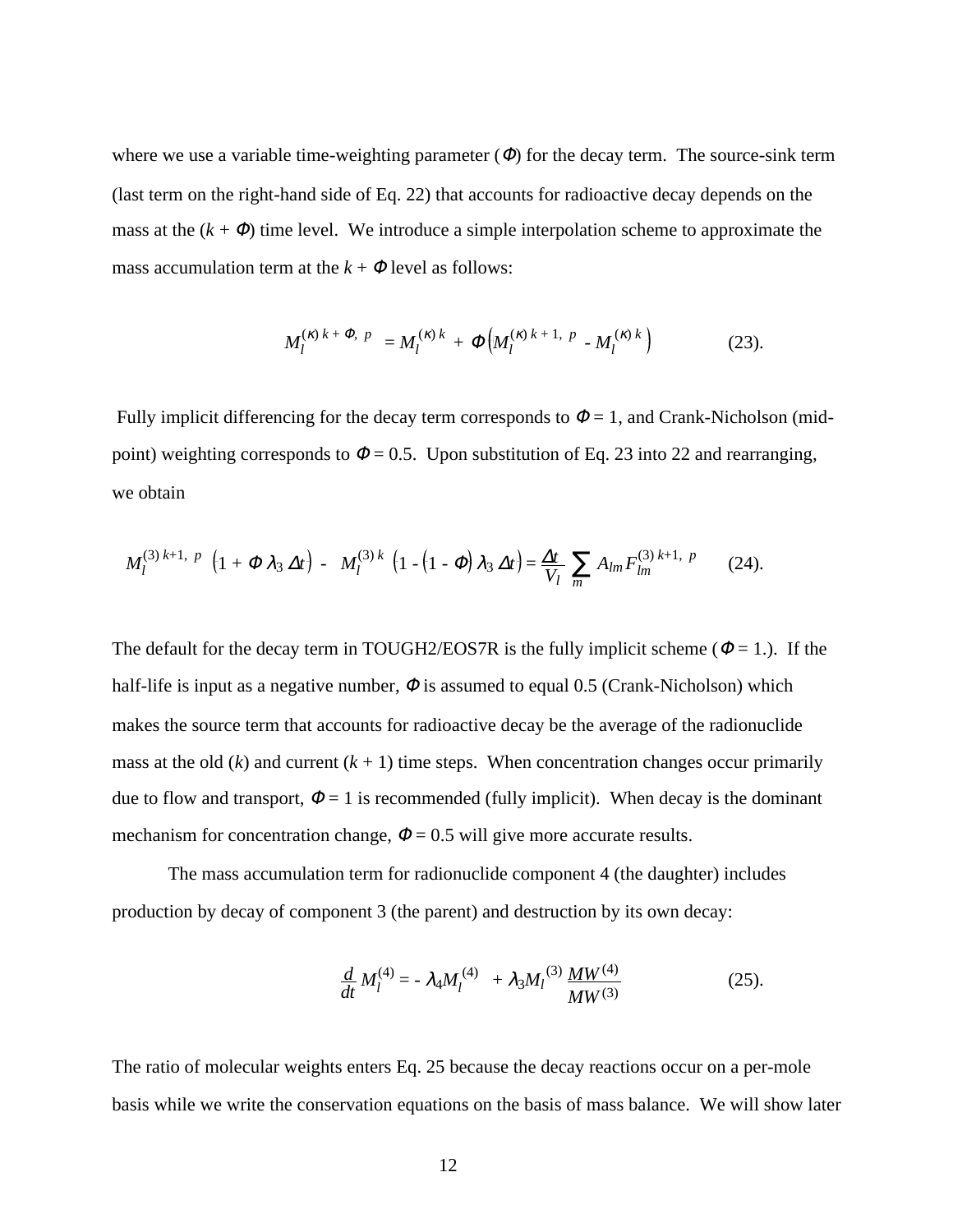that in many applications this distinction is unimportant (see sample problems). Substituting Eq. 25 into the ODE for the conservation of daughter component, we obtain

$$
\frac{d}{dt} V_l M_l^{(4)} - V_l M_l^{(3)} \frac{M W^{(4)}}{M W^{(3)}} \lambda_3 = \sum_m A_{lm} F_{lm}^{(4)} - \lambda_4 M_l^{(4)} V_l \tag{26}
$$

which is analogous to Eq. 21 for the parent. We can rearrange Eq. 26 to obtain

$$
\frac{d}{dt}V_lM_l^{(4)} + \lambda_4 V_lM_l^{(4)} - \lambda_3 V_lM_l^{(3)}\frac{MW^{(4)}}{MW^{(3)}} = \sum_m A_{lm}F_{lm}^{(4)}
$$
(27).

Introducing time step index  $k$ , time-weighting parameter  $\Phi$ , and iteration index  $p$ , we now write the time-discretized equation for the daughter component:

$$
M_l^{(4) k+1, p} \left(1 + \Phi \lambda_4 \Delta t \right) - M_l^{(4) k} \left(1 - \left(1 - \Phi\right) \lambda_4 \Delta t \right) - \lambda_3 \Delta t \left[M_l^{(3) k+1, p} \Phi - M_l^{(3) k} \left(1 - \Phi\right) \frac{M W^{(4)}}{M W^{(3)}} \right] = \frac{\Delta t}{V_l} \sum_m A_{lm} F_{lm}^{(4) k+1, p} \tag{28}.
$$

As for the parent, the daughter half-life may be input as a positive number (for  $\Phi = 1$ , fully implicit), or as a negative number (for  $\Phi = 0.5$ , mid-point weighting). Note that input of either parent or daughter half-lives as negative numbers will impose  $\Phi = 0.5$  for both parent and daughter.

The above models for molecular diffusion, adsorption, and radioactive decay have been coded in a revised subroutine MULTI distributed with EOS7R. With the addition of these new processes, new input parameters are required, specifications for which are discussed in section 4.3. Because radionuclide concentrations are expected to be very low, thermal effects of radioactive decay have been neglected. The formulation developed here is sufficiently general that first-order decay processes other than radioactive decay can also be modeled with EOS7R (e.g., see sample problem 2).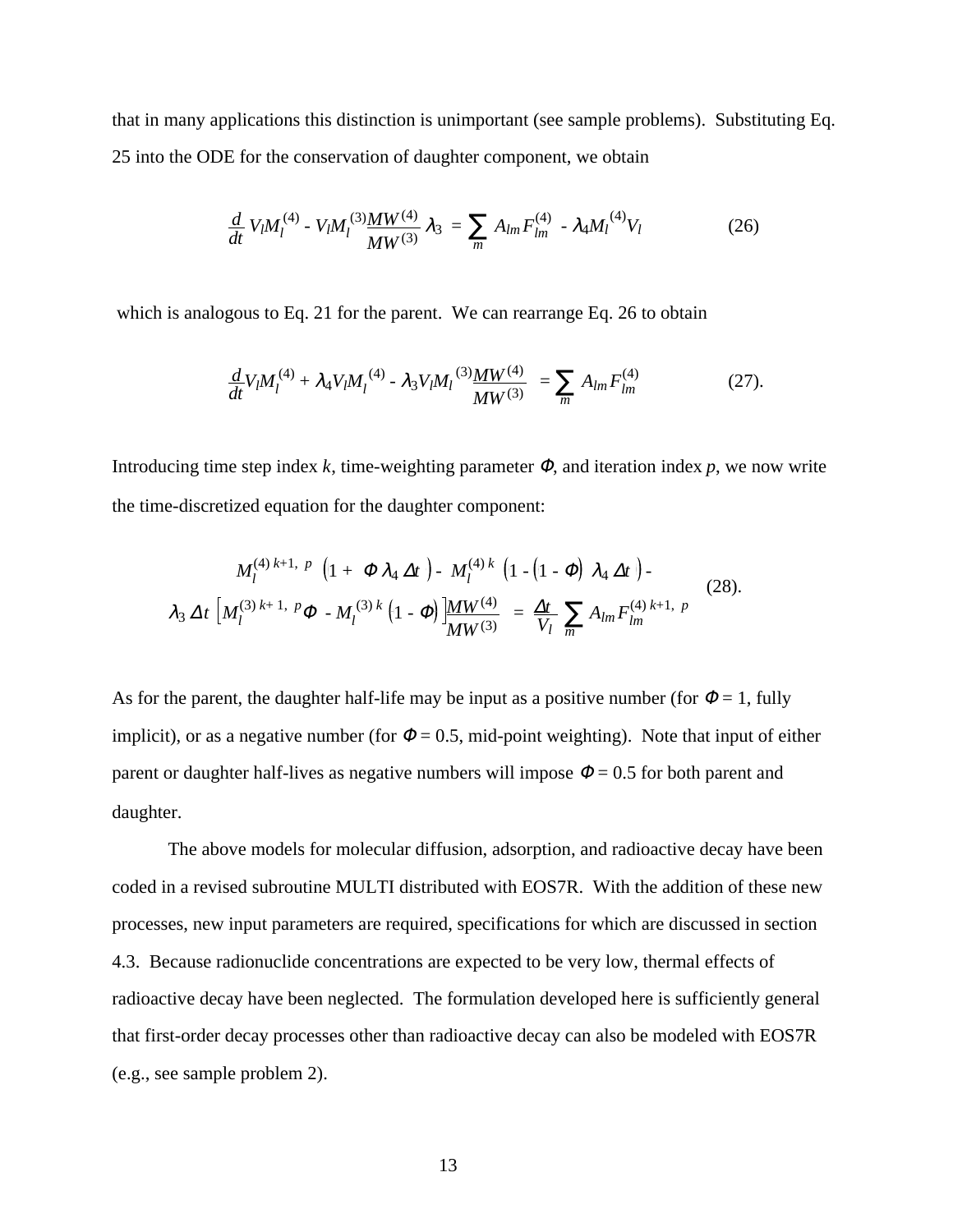# 2.5 *Volatilizaton*

In addition to adsorbing onto solid matrix grains, the radionuclide components may volatilize into the gas phase, if present. This volatilization is represented under conditions of local thermodynamic equilibrium by Henry's Law:

$$
P_g^{(\kappa)} = H_{gw}^{(\kappa)} \chi_w^{(\kappa)} \qquad (\kappa = 3.4)
$$
 (29)

where  $P_g^{(\kappa)}$  is the partial pressure in the gas phase of component  $\kappa$ ,  $H_{gw}^{(\kappa)}$  is Henry's constant, and  $\chi_w^{(\kappa)}$  is the mole fraction of component  $\kappa$  in the aqueous phase. Consistent with existing TOUGH2 formulations for water and air, we specify volatilization with inverse Henry's constants  $(1/H_{gw}^{(\kappa)})$ , which are actually solubilities (units of Pa<sup>-1</sup>). Although adsorption is specified by a distribution coefficient for the aqueous phase only, there is an effective distribution coefficient for the gas phase that arises from the partitioning between the aqueous and gaseous phases. Assuming that the gas phase consists primarily of air, the effective gas-phase distribution coefficient can be written in the following approximate form:

$$
Kd_g^{(\kappa)} = \frac{f^{(\kappa)}}{\rho_g} \frac{H_{g_W}^{(\kappa)} \chi_w^{(\kappa)}}{P_g} \frac{MW^{(\kappa)}}{MW^{(a)}} \tag{30}.
$$

This effective  $Kd_g^{(k)}$  is never explicitly calculated or used in EOS7R. We mention it only to make the point that retardation occurs for volatile species in the gas phase just as it does in the aqueous phase, even if there is no explicit distribution coefficient for the gas phase.

In EOS7R as in EOS7, no solubility constraints are enforced for the brine (Pruess, 1991b). Users are cautioned that unphysical results may be obtained in thermal problems with strong vaporization effects.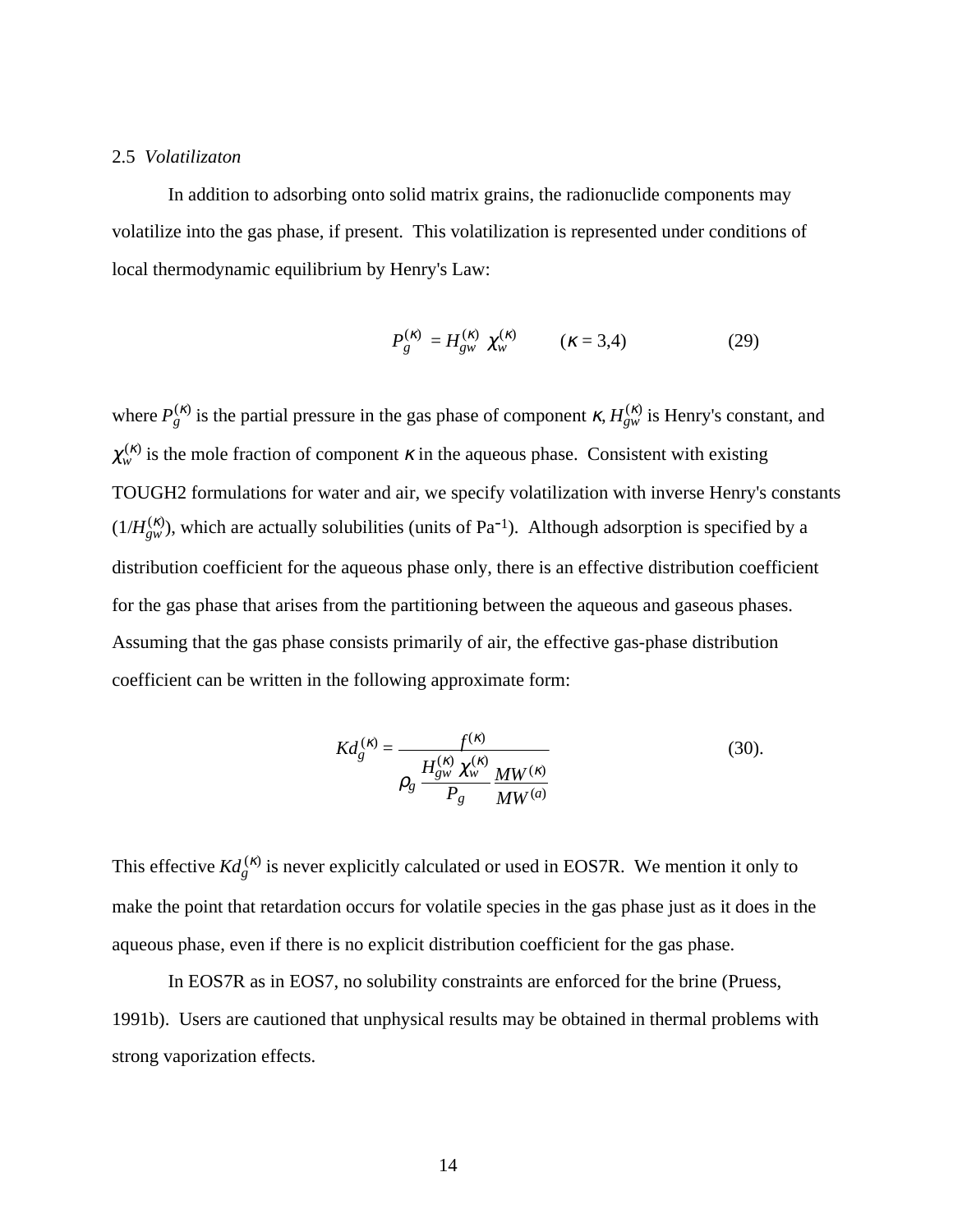## **3. Implementing Radionuclide Transport**

The implementation of the above processes involved extending the EOS7 thermophysical properties module (Pruess, 1991b) to include two radionuclide components that partition into the gas phase, as well as adding molecular diffusion, adsorption, and first-order decay to subroutine MULTI. EOS7R refers to both the new equation of state module and the associated revised subroutines (e.g., MULTI). The number of components is specified in the MULTI block of the input file. The order of the components in EOS7R is water, brine, radionuclide 1 (parent), radionuclide 2 (daughter), air (if present), and heat (if present) (Table 1). A summary of EOS7R specifications is printed upon execution and is reproduced here in Fig. 1.

Because EOS7R adds two new components to EOS7, two additional equations must be solved. Linear equation solution can become quite slow for large problems with up to 6 equations per grid block (5 mass components and heat). For faster linear equation solution, EOS7R uses T2CG1, which provides the choice of 3 conjugate gradient solvers specified through the MOP(21) option (Moridis and Pruess, 1995). The radionuclide components are often at very low concentration and can be treated as tracer components. As such, they do not affect the flow field. There may be times when users will want to compute, for example, a steady-state flow field with strong brine density effects without the added computational overhead of the radionuclide transport. Once a steady-state flow field is obtained, the user may want to study the transport of the radionuclides within the steady flow field. We have allowed for this type of execution through appropriate specification of the MOP(19) option. If MOP(19) is set equal to 1, EOS7R will expect to read a standard EOS7 INCON format (up to 4 primary variables, i.e. no radionuclides). For MOP(19) equal to 0 (the default), the INCON block is assumed to be in EOS7R format (up to 6 primary variables). These options also apply to the primary variables specified in PARAM.4.

15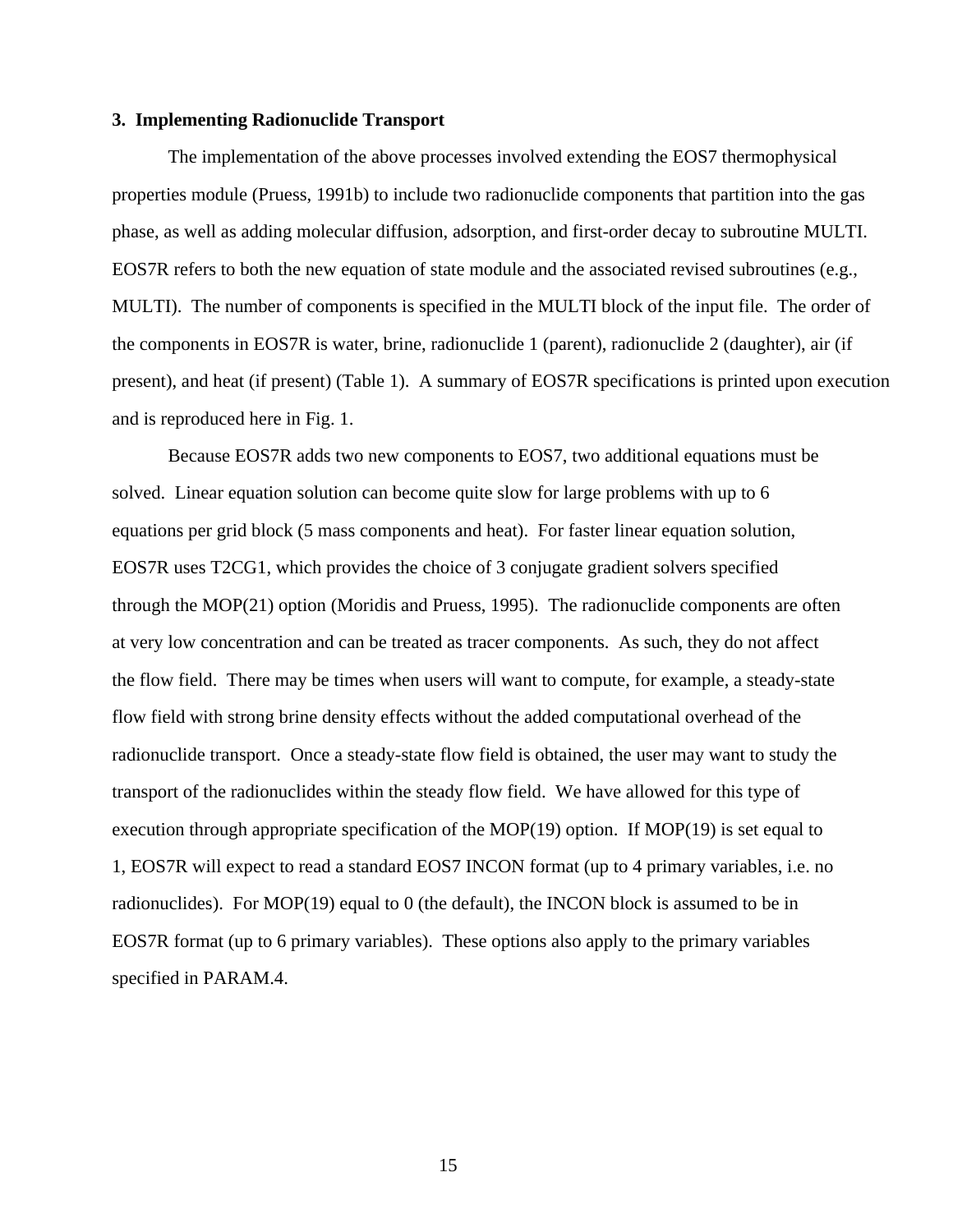| EOS7R: EQUATION OF STATE FOR MIXTURES OF WATER/BRINE/RADIONUCLIDE(1)/RADIONUCLIDE(2)/AIR                                                                                                                                                                                                                                                                                                                                                                                                                                                                                |
|-------------------------------------------------------------------------------------------------------------------------------------------------------------------------------------------------------------------------------------------------------------------------------------------------------------------------------------------------------------------------------------------------------------------------------------------------------------------------------------------------------------------------------------------------------------------------|
| OPTIONS SELECTED ARE: $(NK,NEQ, NPH, NB) = (4, 4, 2, 10)$                                                                                                                                                                                                                                                                                                                                                                                                                                                                                                               |
| NK = 4 - NUMBER OF COMPONENTS<br>NEQ = 4 - NUMBER OF EQUATIONS PER GRID BLOCK<br>NPH = 2 - NUMBER OF PHASES THAT CAN BE PRESENT<br>$NR = 10$<br>- NUMBER OF SECONDARY PARAMETERS (OTHER THAN COMPONENT MASS FRACTIONS)                                                                                                                                                                                                                                                                                                                                                  |
| AVAILABLE OPTIONS: (5,5,2,11) - WATER, BRINE, RN1, RN2, AIR; ISOTHERMAL (DEFAULT); VARIABLES (P, XB, XRN1, XRN2, X OR S+10, T)<br>$(5,6,2,11)$ - WATER, BRINE, RN1, RN2, AIR; NON-ISOTHERMAL; VARIABLES (P, XB, XRN1, XRN2, X OR S+10, T) $(4,4,2,10)$ - WATER, BRINE, RN1, RN2, NO AIR; ISOTHERMAL; VARIABLES (P, XB, XRN1, XRN2, T)<br>(4,5,2,10) - WATER, BRINE, RN1, RN2, NO AIR; NON-ISOTHERMAL; VARIABLES (P, XB, XRN1, XRN2, T)                                                                                                                                  |
| THE NK = 4 ("NO AIR") OPTIONS MAY ONLY BE USED FOR PROBLEMS WITH SINGLE-PHASE LIQUID CONDITIONS THROUGHOUT.                                                                                                                                                                                                                                                                                                                                                                                                                                                             |
| THE NORMAL NUMBER OF SECONDARY PARAMETERS OTHER THAN MASS FRACTIONS IS 6 PER PHASE. IN EOS7R, WE ADD TO THIS ONE MOLECULAR<br>DIFFUSIVITY FOR EACH POTENTIAL COMPONENT IN EACH PHASE MAKING NB = 10 OR 11.                                                                                                                                                                                                                                                                                                                                                              |
| THE PRIMARY VARIABLES ARE<br>P - PRESSURE<br>T - TEMPERATURE MEXTER WAS FRACTION IN LIQUID (FOR SINGLE-PHASE GAS, XB IS BRINE MASS FRACTION IN GAS)<br>XRN1 - MASS FRACTION IN THE LIQUID OF RADIONUCLIDE(1) (PARENT) XRN2 - MASS FRACTION IN THE LIQUID OF RADIONUCLIDE(2) (DAUGHTER)<br>$S+10.$ - (GAS PHASE SATURATION + 10.) X - AIR MASS FRACTION T - TEMPERATURE                                                                                                                                                                                                  |
| *****************************<br>COMPONENTS<br>FLUID PHASE CONDITION<br>PRIMARY VARIABLES<br>****************************                                                                                                                                                                                                                                                                                                                                                                                                                                               |
| $\star$<br>$# 1 - WATER$<br>X, T *<br>SINGLE-PHASE GAS (#)<br>P, XB, XRN1, XRN2,                                                                                                                                                                                                                                                                                                                                                                                                                                                                                        |
| $# 2 - BRINE$<br>SINGLE-PHASE LIQUID (*) P, XB, XRN1, XRN2,<br>$X. T$ *                                                                                                                                                                                                                                                                                                                                                                                                                                                                                                 |
| $# 3 - RN1$<br>P, XB, XRN1, XRN2, S+10., T *<br>TWO-PHASE (*)                                                                                                                                                                                                                                                                                                                                                                                                                                                                                                           |
| $# 4 - RN2$<br>(#) SINGLE-PHASE GAS NOT FULLY IMPLEMENTED.<br>$# 5 - AIR$<br>(*) XRN1 AND XRN2 ARE ALWAYS MASS FRACTIONS IN THE AQUEOUS PHASE.                                                                                                                                                                                                                                                                                                                                                                                                                          |
| $# 6 - HERT$                                                                                                                                                                                                                                                                                                                                                                                                                                                                                                                                                            |
|                                                                                                                                                                                                                                                                                                                                                                                                                                                                                                                                                                         |
| NEGATIVE REFERENCE PRESSURE OF -. 100000E+06 PA WAS SPECIFIED, THUS BRINE PROPERTIES ARE IDENTICAL TO WATER FOR ALL SALINITIES.                                                                                                                                                                                                                                                                                                                                                                                                                                         |
| PROPERTIES OF THE RADIONUCLIDES: DOMAIN<br>RADIONUCLIDE(1)<br>RADIONUCLIDE (2)<br>HALF-LIFE (SECONDS): - ALL-<br>.1728E+07<br>.1000E+41<br>$\begin{tabular}{ll} & Hull-1-111c & (SM/MOLE): & -111c \\ & MOLECULAR WEGHT (GM/MOLE): & -ALL-\\ ANVERSE HENRY CONST. (MOLE/PA): & -ALL-\\ GAG PHASE DIFFUSIVITY (M**2/S): & -ALL-\\ AG. PHASE DIFFUSIVITY (M**2/S): & -ALL-\\ DISTRIBUTION COEFF. (M**3/KG): & FINE \end{tabular}$<br>.2340E+03<br>.2300E+03<br>.1000E+31<br>.0000E+00<br>.1157E-06<br>.1000E+31<br>.0000E+00<br>.0000E+00<br>$.1620E-03$<br>$.0000E + 00$ |
| MOLECULAR DIFFUSIVITY OF WATER, BRINE, XRN1, XRN2, AND AIR THROUGH THE GASEOUS AND AQUEOUS PHASES, (FDDIAG(PHASE,COMP)) [M**2/S]:<br>PHASE 1 = GAS; PHASE 2 = AQUEOUS<br>PHASE COMP PHASE COMP PHASE COMP PHASE COMP PHASE COMP PHASE COMP PHASE COMP PHASE COMP PHASE COMP PHASE COMP<br>$-1 - -3 -$<br>$-2 - -2 -$<br>$-2 - -3 -$<br>$-1 - -1 -$<br>$-1 - -2 -$<br>$-1 - -4 -$<br>$-1 - -5 -$<br>$-2 - -1 -$<br>$-2 - -4 - -2 - -5 -$<br>.00000E+00 .00000E+00 .11570E-06 .00000E+00 .00000E+00<br>.00000E+00.00000E+00.00000E+00.<br>.00000E+00<br>.00000E+00        |
| MOP(19) = 0 *** ALLOWS INITIALIZATION WITH DIFFERENT SETS OF PRIMARY VARIABLES. ***<br>*** THIS IS USEFUL FOR STARTING EOS7R SIMULATIONS FROM EOS7 INITIAL CONDITIONS. ***<br>= 0: $(P,XB,XRNI,XRNI,ZXAIR,T)$ FOR SINGLE PHASE, $(P,XB,XRNI,XRN2,S+10,T)$ FOR TWO-PHASE. (EOS7R FORMAT).<br>= 1: (P,XB,XAIR,T) FOR SINGLE PHASE, (P,XB,S+10,T) FOR TWO-PHASE. (EOS7 FORMAT). WILL INITIALIZE XRN1 = XRN2 = 0.                                                                                                                                                           |
|                                                                                                                                                                                                                                                                                                                                                                                                                                                                                                                                                                         |

Fig. 1. Example of self-documenting printout for EOS7R.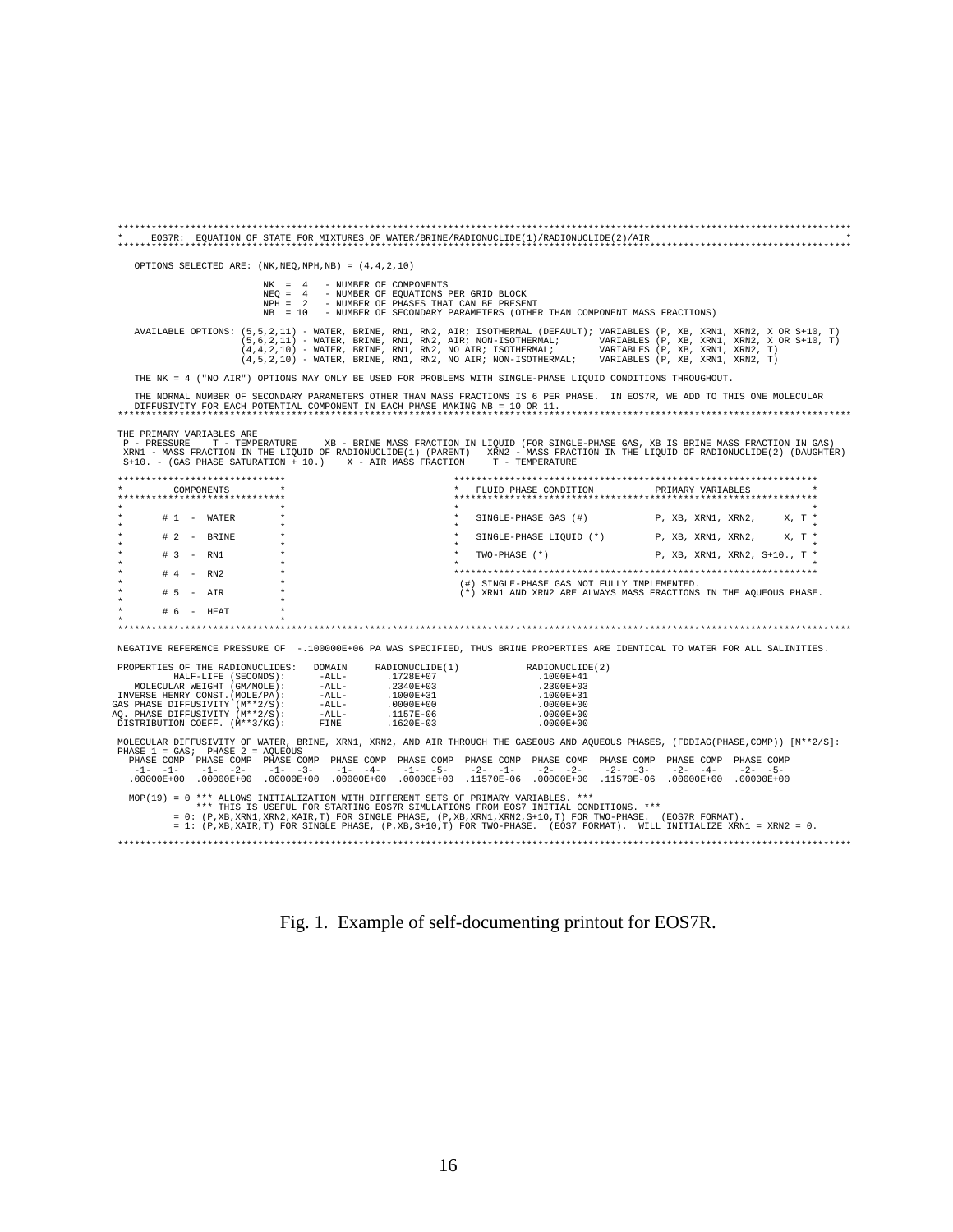Special consideration must be given to decay and production of radionuclides in grid blocks which are given very large volume so that their thermodynamic conditions remain approximately constant. Users can choose to allow for the radionuclide to decay within very large grid blocks, or the user can choose to have a constant mass of radionuclide within such blocks. The two options are selected on the basis of the volume of the grid block. If the volume of the grid block is larger than or equal to  $1.E50 m<sup>3</sup>$ , then the mass fractions of the radionuclides will be unchanged from their initial values. If the volume of a grid block is less than  $1.E50 m<sup>3</sup>$ , the mass fractions will change by radioactive decay and production as they would in any other grid block.

### **4. Using EOS7R**

# 4.1. *Compilation of EOS7R*

As an extension of TOUGH2, EOS7R consists of all of the TOUGH2 subroutines, some with modifications, and the new equation of state module EOS7R itself. The program units and their changes for radionuclide transport are presented in Appendix 1. A typical compilation instruction on an IBM RS/6000, for example, would be as follows:

# xlf -O -qautodbl=dblpad *eos7r.f* t2cg1.f t2f.f meshm.f ma28.f

The italics indicate the new program units for radionuclide transport. Note that duplicate subroutine name warnings may arise from some compilers. Depending on the compiler, it is possible that duplicate main programs and subroutines may have to be eliminated from the source code. Alternatively, one can change the names of later occurrences of the same subroutine (e.g., an unwanted version of CYCIT could be renamed CYCITx).

#### 4.2. *Compilation of T2DMR*

To model hydrodynamic dispersion, it is necessary to link subroutines from the dispersion module, T2DM. The additional program units needed are described in Appendix 2.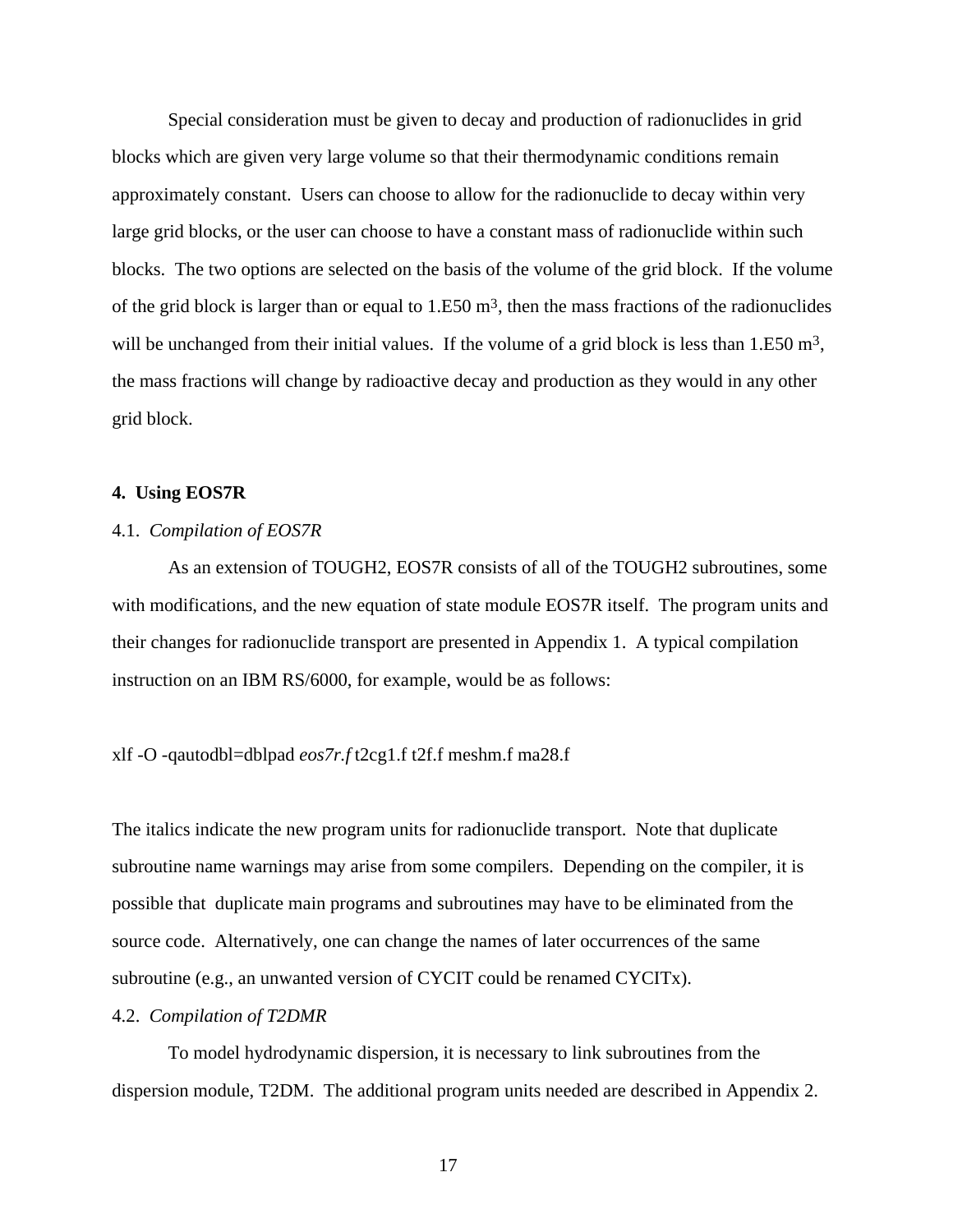The compilation instruction on an IBM RS/6000 would be:

xlf -O -qautodbl=dblpad *t2dmr.f eos7r.f* t2cg1.f t2f.f meshm.f ma28.f

Again, italics indicate new program units, and duplicate subroutines may have to be eliminated for some compilers.

# 4.3 *Input Formats*

 Below we describe the input formats for adsorption and radioactive decay. All other TOUGH2 input parameter formats are given in Pruess (1987) and Pruess (1991a). The input parameters for diffusion, adsorption, radioactive decay, and volatilization in EOS7R are provided through the SELEC block and two new parameters in the ROCKS block. Some input is needed only by T2DMR and is labeled accordingly in the descriptions below. Note that records containing only dispersion input (e.g., SELEC.4) must still be present, although the actual input variable fields can be left blank.

| MULTI |            | format $(4I5)$   |                                                                   |
|-------|------------|------------------|-------------------------------------------------------------------|
|       |            | NK, NEQ, NPH, NB |                                                                   |
|       | <b>NK</b>  |                  | Number of components. Set $NK = 4$ for water, brine, parent, and  |
|       |            |                  | daughter.                                                         |
|       |            |                  | Set $NK = 5$ for water, brine, parent, daughter, and air.         |
|       | <b>NEQ</b> |                  | Number of equations per grid block. Set $NEQ = NK$ for isothermal |
|       |            |                  | problems. Set $NEQ = NK + 1$ for nonisothermal problems.          |
|       | <b>NPH</b> |                  | Number of phases. Set $NPH = 2$ .                                 |
|       | NB         |                  | Number of secondary parametes. Set $NB = NK + 6$ for six          |
|       |            |                  | secondary parameters plus one molecular diffusivity for each      |
|       |            |                  | component.                                                        |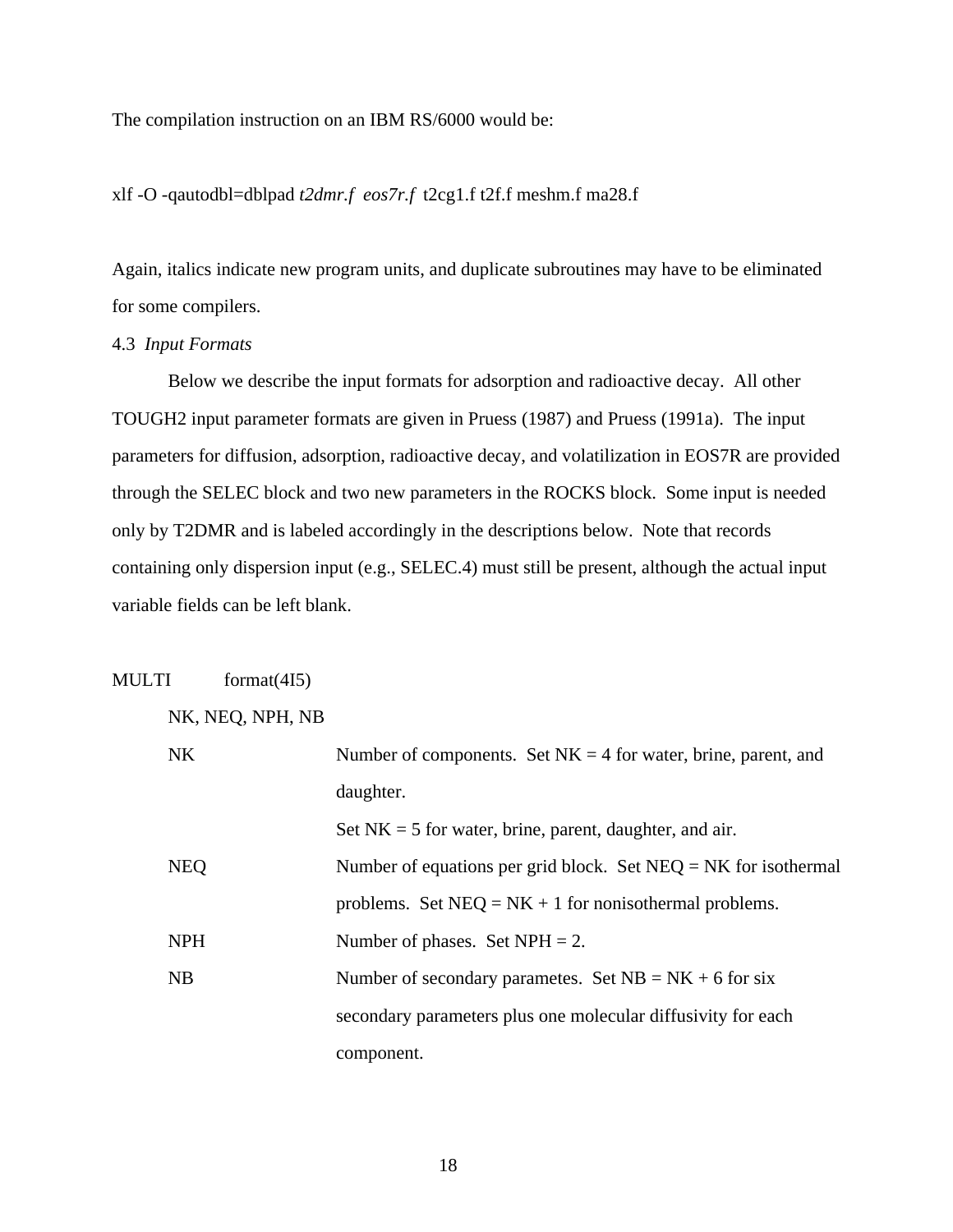# PARAM.1 format(2I2, 3I4, 24I1, 2E10.4)

# NOITE, KDATA, MCYC, MSEC, MCYPR, (MOP(I), I = 1, 24), DIFF0, TEXP See TOUGH report (Pruess, 1987), TOUGH2 informative printout, and the T2DM report (Oldenburg and Pruess, 1993) for description of all of the above parameters except the following:

MOP(19) Selects type of INCON format;

0: INCON file or INCON block is in EOS7R format.

1: INCON file or INCON block is in standard EOS7 format. All

radionuclide components are initialized with  $X^{(k)} = 0$ .

MOP(21) Selects type of linear equation solver;

0: defaults to DSLUCS (Bi-conjugate gradient (Lanczos type) with incomplete LU factorization).

1: Direct solver MA28.

- 2: DSLUBC (Bi-conjugate gradient with incomplete LU factorization).
- 3: DSLUCS (Bi-conjugate gradient (Lanczos type) with incomplete LU factorization).
- 4: DSLUGM (Generalized minimum residual conjugate gradients with incomplete LU factorization).

DIFF0 Not used in EOS7R.

TEXP Exponent for temperature dependence in gas-phase diffusivity equation as described in TOUGH manual. Must be non-zero to activate temperature-dependent gas-phase diffusivity.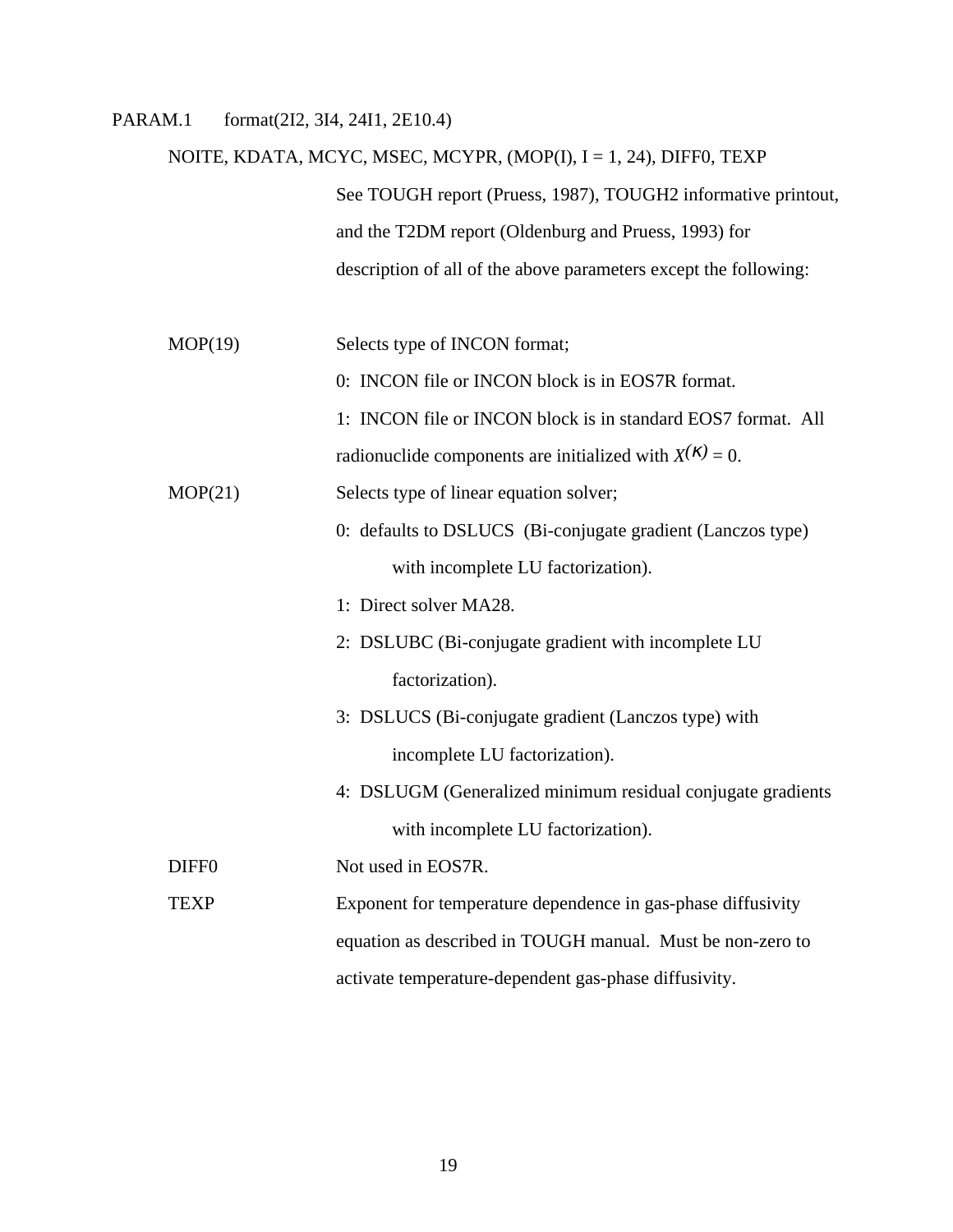ROCKS keyword to introduce material parameters.

ROCKS.1.1 format(8E10.4)

COM, EXPAN, CDRY, TORTX, GK, XKD3, XKD4

| <b>TORTX</b> | Tortuosity factor. If input as zero or blank, molecular diffusive   |
|--------------|---------------------------------------------------------------------|
|              | fluxes are not calculated for that material.                        |
| XKD3         | Distribution coefficient for parent radionuclide, component 3, in   |
|              | the aqueous phase, $m^3$ kg <sup>-1</sup> .                         |
| XKD4         | Distribution coefficient for daughter radionuclide, component 4, in |
|              | the aqueous phase, $m^3$ kg <sup>-1</sup> .                         |

(See Pruess (1987, 1991a) for description of other ROCKS input parameters)

SELEC keyword to introduce a data block with reference brine, geometry, dispersion, and radioactive decay data.

# SELEC.1 format(8I5)

### IE(1), NGBINP(1), NGBINP(2), NGBINP(3), NFBL, NFBR, NFBT, NFBB

IE(1) set equal to 6 to read six additional data records of brine, geometry, dispersion and decay data.

The 7 input variables following IE(1) are for T2DMR only and can be left blank if T2DMR is not used.

| NGBINP(1) | number of grid blocks in X (must always be equal to 1). |  |  |  |
|-----------|---------------------------------------------------------|--|--|--|
|-----------|---------------------------------------------------------|--|--|--|

- NGBINP(2) number of grid blocks in Y.
- NGBINP(3) number of grid blocks in Z.
- NFBL number of the first ("left") column of grid blocks within the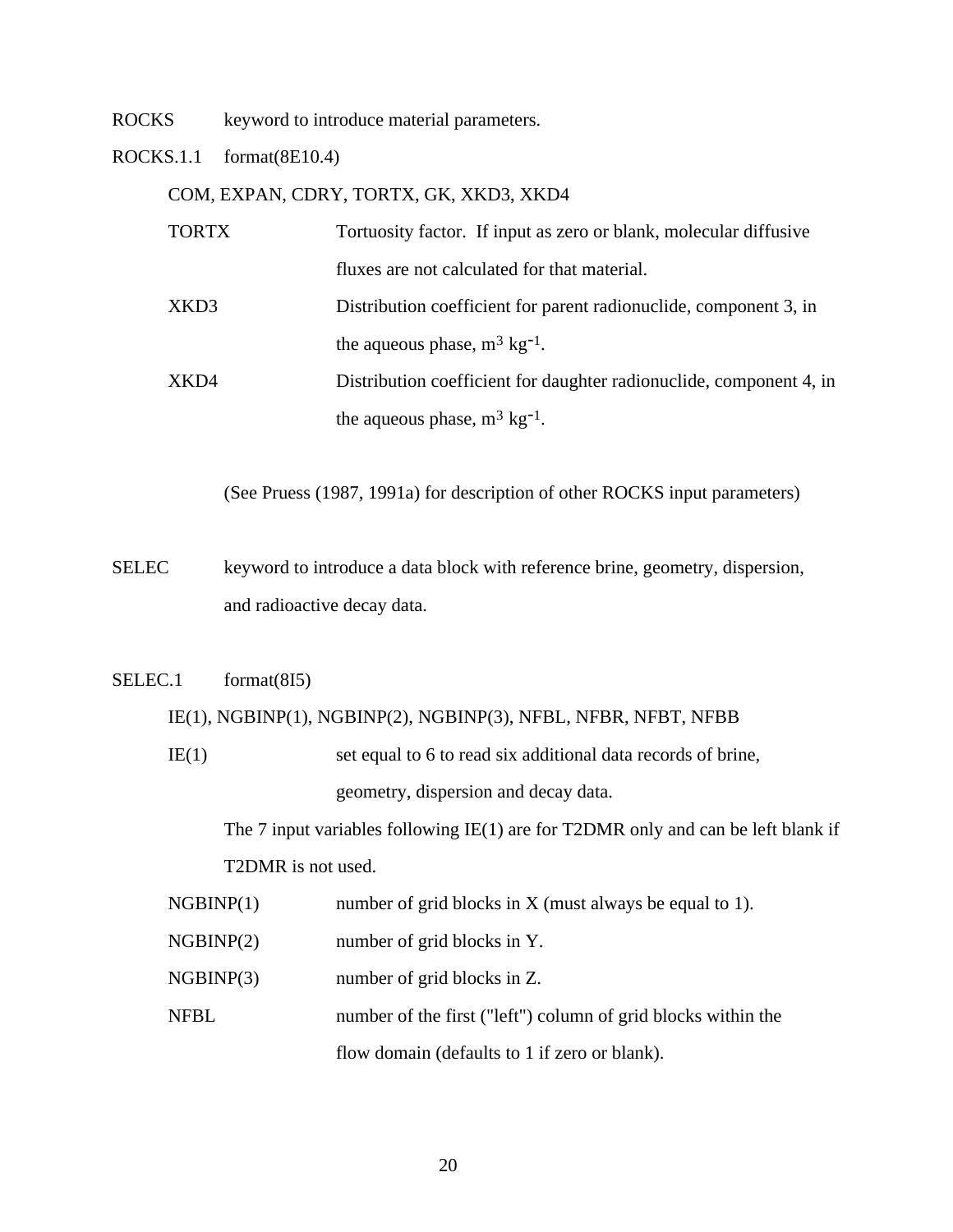| <b>NFBR</b> | number of the last ("right") column of grid blocks within the |
|-------------|---------------------------------------------------------------|
|             | flow domain (defaults to NGBINP(2) if zero or blank).         |
| <b>NFBT</b> | number of the first ("top") row of grid blocks within the     |
|             | flow domain (defaults to 1 if zero or blank).                 |
| <b>NFBB</b> | number of the last ("bottom") row of grid blocks within the   |
|             | flow domain (defaults to NGBINP(3) if zero or blank).         |

SELEC.2 format(3E10.4)

 $P_0$ ,  $T_0$ ,  $\rho_b$ 

| $P_0$          | reference pressure, Pa.                              |
|----------------|------------------------------------------------------|
| $T_0$          | reference temperature, <sup>o</sup> C.               |
| $\rho_{\rm h}$ | brine density at $(P_0, T_0)$ , kg m <sup>-3</sup> . |

For P<sub>0</sub>, T<sub>0</sub>, and  $\rho_b$  equal to zero or blank, default values of P<sub>0</sub> = 1 x 10<sup>5</sup> Pa, T<sub>0</sub> = 25 °C,  $\rho_b$  = 1185.1 kg m<sup>-3</sup> will be used. If P<sub>0</sub> < 0, brine will have the same thermophysical properties as pure water (see EOS7 User's Guide; Pruess, 1991b)

# SELEC.3 format(3E10.4)

 $v(i)$ , i=1,3

v(i) coefficients for salinity correction in aqueous phase viscosity (see EOS7 User's Guide; Pruess, 1991b). For  $v(i) = 0$ , default values will be used. Specification of pure water in record SELEC.2 will override viscosity specifications.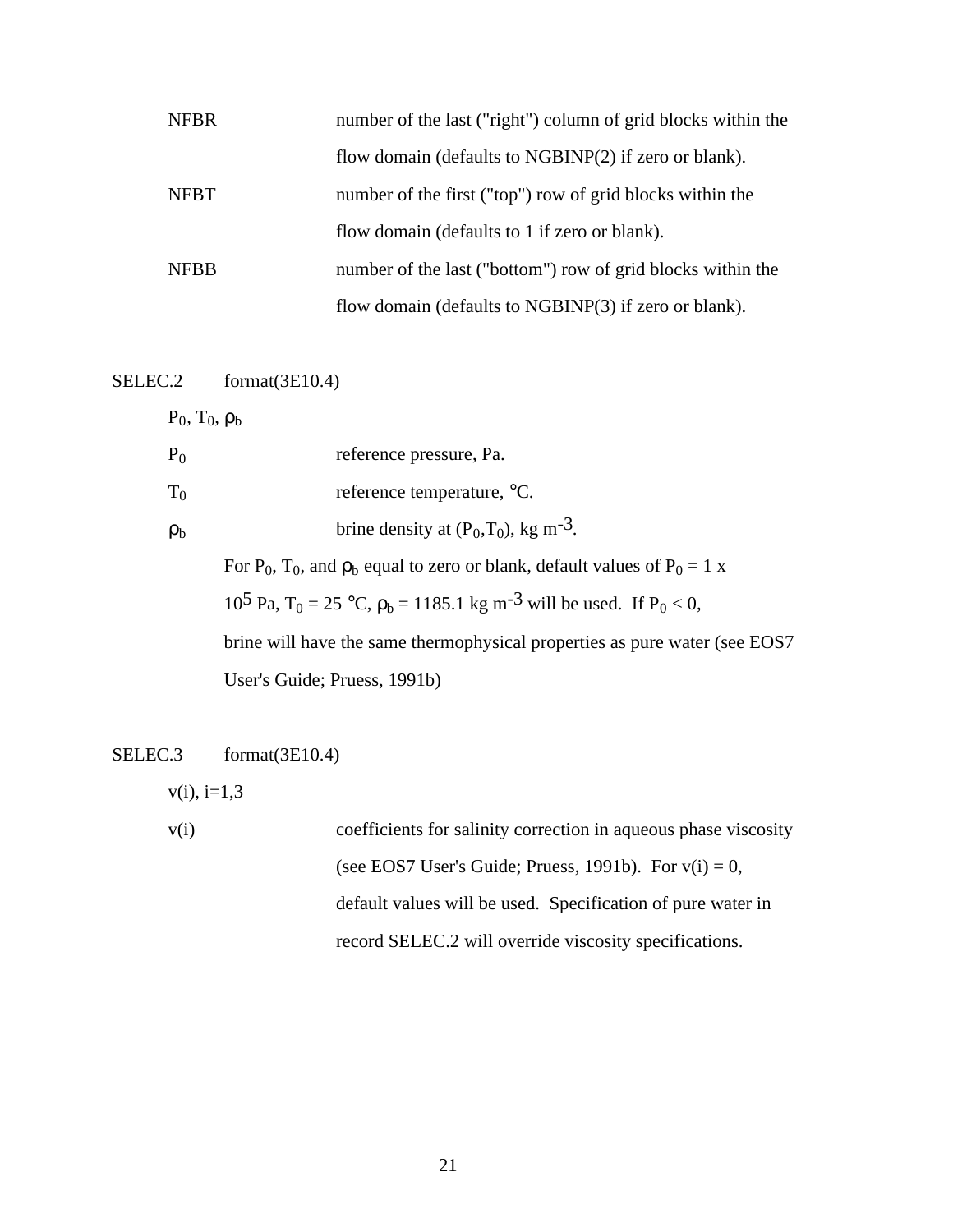# SELEC.4 format(2E10.4)

ALPHAT, ALPHAL

The following 2 input variables are for T2DMR only.

| <b>ALPHAT</b> | transverse dispersivity, m. |  |
|---------------|-----------------------------|--|
|---------------|-----------------------------|--|

ALPHAL longitudinal dispersivity, m.

SELEC.5 format(6E10.4)

FDDIAG(NP,NK), NK=1,2,5; NP=1,2

FDDIAG(NP,NK) Molecular diffusivities: first diffusivity for water, brine, and air in phase 1 (gas), then diffusivity for water, brine, and air in phase 2 (aqueous) (see Table 2). Note that the tortuosity of each material in the ROCK block of the input file must be set to some non-zero value to model molecular diffusion effects. If FDDIAG(NP,NK) is input as a negative number, the absolute value is used for the phase molecular diffusivity  $(d_{\beta}^{K})$  of Eqs. 5 and 6 without modification by *S* and *τ* (saturation and tortuosity) and without pressure or temperature effects in the case of gas diffusivity.

SELEC.6 format(7E10.4)

XHALF(3), XMW(3), (FDDIAG(NP,NK), NK=3; NP=1,2), blank, blank, HCRN1

XHALF(3) half-life of parent radionuclide, component 3, in seconds.

XMW(3) molecular weight of component 3, in g/mole.

FDDIAG(NP,3) Molecular diffusivity of component 3 in phase 1 (gas), followed by molecular diffusivity of component 3 in phase 2 (aqueous). If FDDIAG(NP,3) is input as a negative number, the absolute value is used for the phase molecular diffusivity  $(d_{\beta}^{\kappa})$  of Eqs. 5 and 6 without modification by *S* and  $\tau$  (saturation and tortuosity) and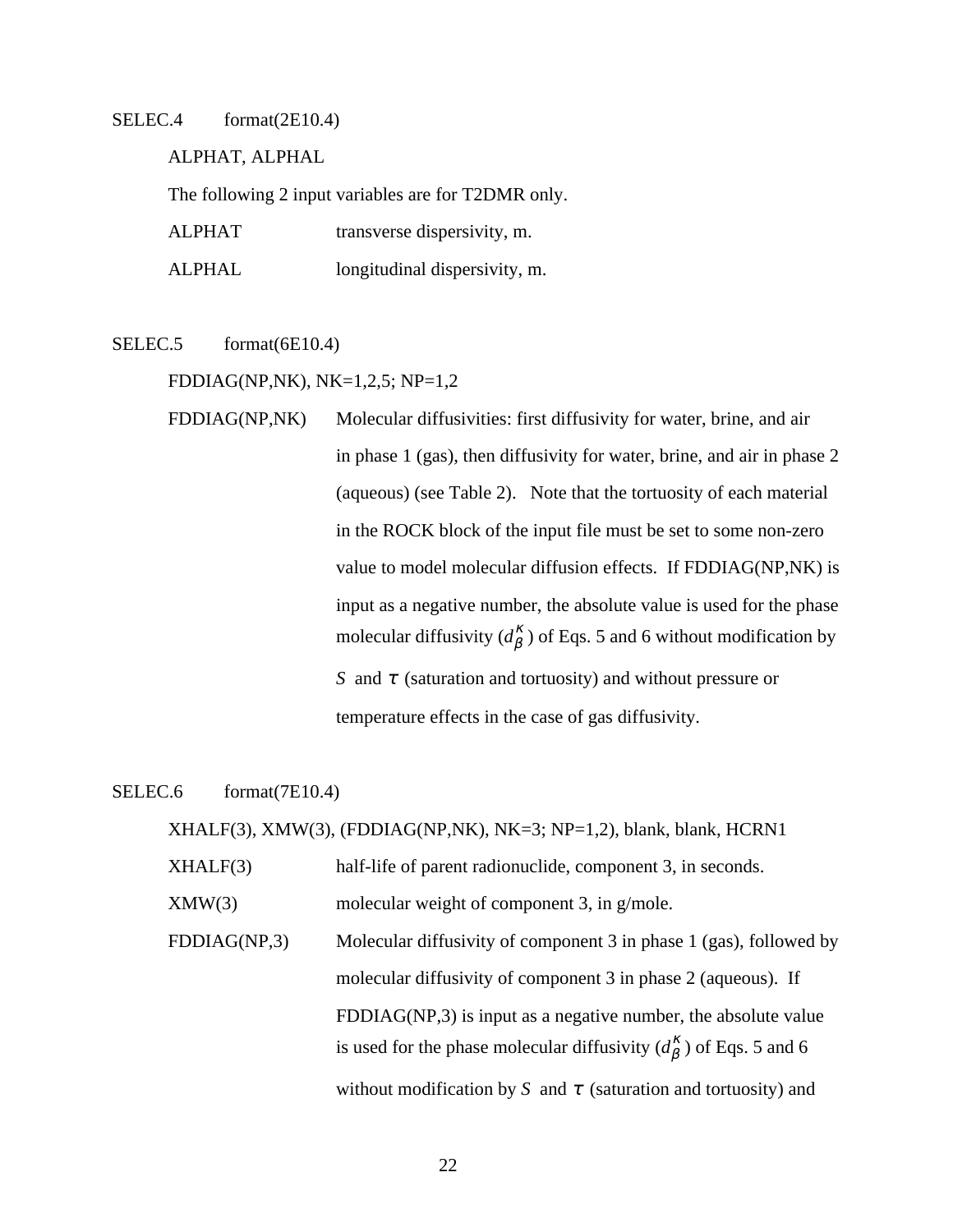without pressure or temperature effects in the case of gas diffusivity.

HCRN1 inverse Henry's constant for parent radionuclide, Pa<sup>-1</sup>.

# SELEC.7 format(7E10.4)

XHALF(4), XMW(4), (FDDIAG(NP,NK), NK=4; NP=1,2), blank, blank, HCRN2

- XHALF(4) half-life of daughter radionuclide, component 4, in seconds.
- XMW(4) molecular weight of component 4, in g/mole.
- FDDIAG(NP,4) Molecular diffusivity of component 4 in phase 1 (gas), followed by molecular diffusivity of component 4 in phase 2 (aqueous). If FDDIAG(NP,4) is input as a negative number, the absolute value is used for the phase molecular diffusivity  $(d_{\beta}^{\kappa})$  of Eqs. 5 and 6 without modification by *S* and  $\tau$  (saturation and tortuosity) and without pressure or temperature effects in the case of gas diffusivity.
- HCRN2 inverse Henry's constant for daughter radionuclide, Pa<sup>-1</sup>.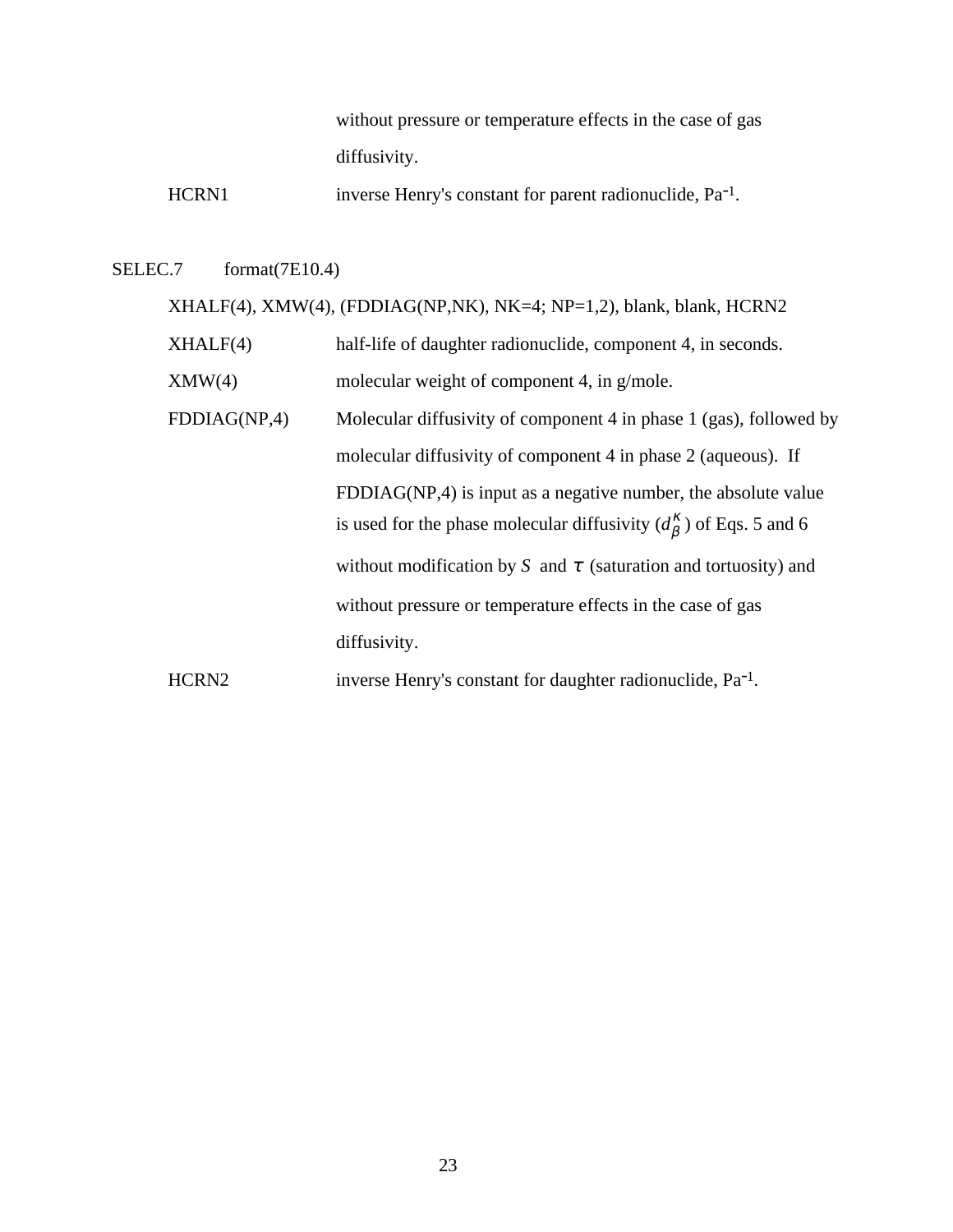| phase   | component | (NP,NK)   | input          | units                          |
|---------|-----------|-----------|----------------|--------------------------------|
| gaseous | water     | (1,1)     | FDDIAG(1,1)    | $\mathrm{m}^2$ s <sup>-1</sup> |
|         | brine     | (1,2)     | FDDIAG(1,2)    | $\mathrm{m}^2$ s <sup>-1</sup> |
|         | air       | $(1,5)^*$ | $FDDIAG(1,5)*$ | $m^2$ s <sup>-1</sup>          |
|         | rn1       | (1,3)     | FDDIAG(1,3)    | $m^2$ s <sup>-1</sup>          |
|         | rn2       | (1,4)     | FDDIAG(1,4)    | $\mathrm{m}^2$ s <sup>-1</sup> |
|         |           |           |                |                                |
| aqueous | water     | (2,1)     | FDDIAG(2,1)    | $m^2$ s <sup>-1</sup>          |
|         | brine     | (2,2)     | FDDIAG(2,2)    | $m2 s-1$                       |
|         | air       | $(2,5)^*$ | $FDDIAG(2,5)*$ | $m^2 s^{-1}$                   |
|         | rn1       | (2,3)     | FDDIAG(2,3)    | $m^2 s^{-1}$                   |
|         | rn2       | (2,4)     | FDDIAG(2,4)    | $m^2$ s <sup>-1</sup>          |

Table 2. Molecular diffusivities for two phases and five components.

\* the order of listing diffusivities reflects the order in input file. See SELEC.5, 6, and 7.

\_\_\_\_\_\_\_\_\_\_\_\_\_\_\_\_\_\_\_\_\_\_\_\_\_\_\_\_\_\_\_\_\_\_\_\_\_\_\_\_\_\_\_\_\_\_\_\_\_\_\_\_\_\_\_\_\_\_\_\_\_\_\_\_\_\_\_\_\_\_

# **5. Example Problems**

# 5.1. *One-Dimensional Radionuclide Transport with Adsorption and Decay*

In this section, we present two variations of an example problem of one-dimensional radionuclide transport with adsorption and radioactive decay. The first variation considers the one-dimensional transport of radionuclides in a homogeneous saturated porous medium of porosity 30% with a steady flow field of 0.1 m/day pore velocity. The results are compared to analytical solutions for verification. The second variation considers the same problem with twophase conditions. The problem domain is shown in Fig. 2.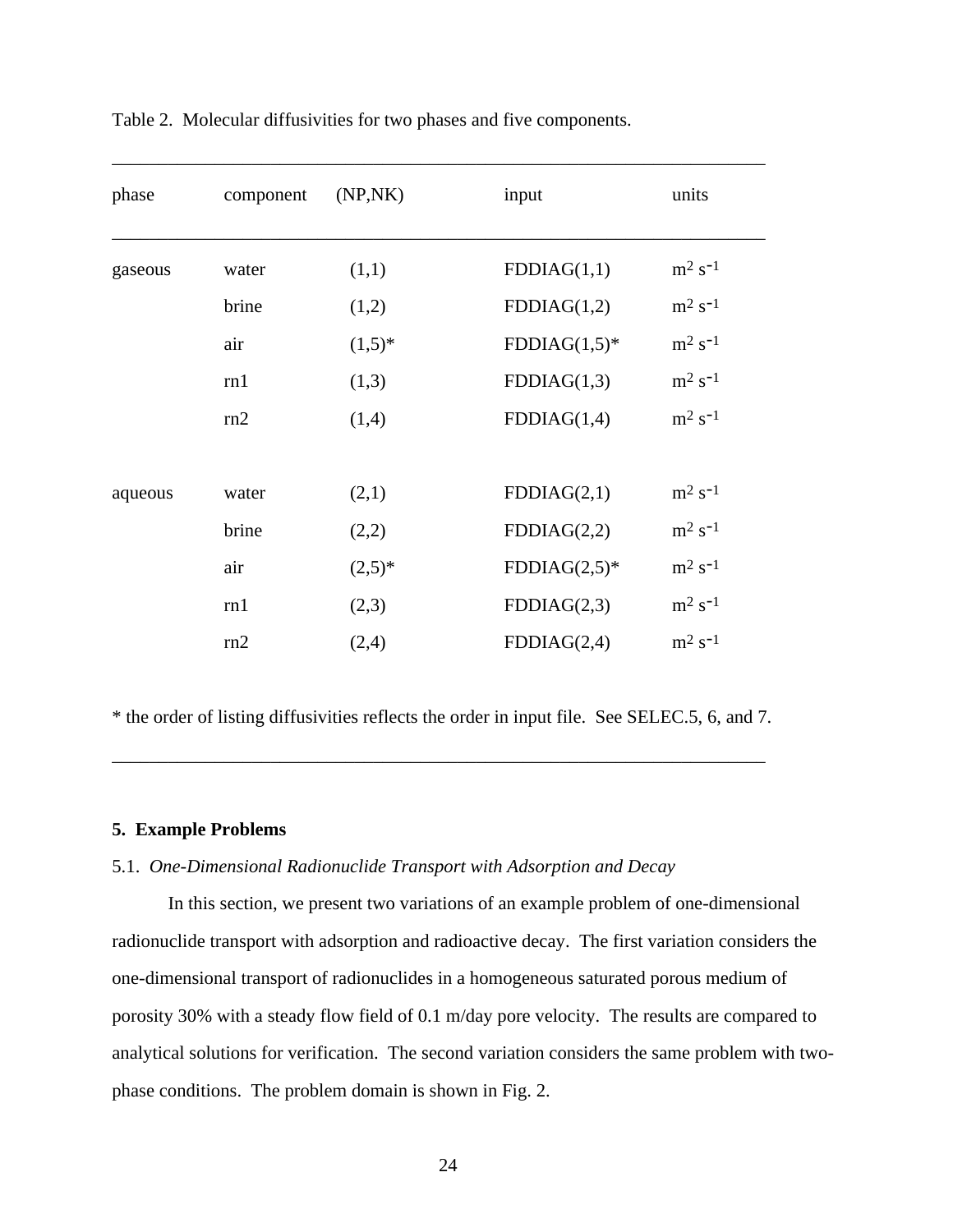

Fig. 2. Domain for one-dimensional transport problem.

In the first variation, transport is by advection and hydrodynamic dispersion with longitudinal dispersion length equal to 0.1 m. In a fully saturated constant velocity onedimensional flow field, transport by Fickian longitudinal hydrodynamic dispersion is equivalent to molecular diffusion. From Eq. 5, we see that a Darcy velocity of  $3.486e-7$  m s<sup>-1</sup> (pore velocity of 1.162e-6 m s<sup>-1</sup>, or 0.1 m/day at 30% porosity) and longitudinal dispersivity of 0.1 m corresponds to a dispersion coefficient of  $3.486e-8$  m<sup>2</sup> s<sup>-1</sup>. Using the same porosity and assuming tortuosity of 1.0, the equivalent molecular diffusivity is 1.162e-7  $m^2 s^{-1}$ . Thus identical results will be obtained using EOS7R and molecular diffusivity equal to 1.162e-7  $m<sup>2</sup>$  s<sup>-1</sup> as with T2DMR with longitudinal dispersion coefficient equal to 3.486e-8 m<sup>2</sup> s<sup>-1</sup>. The input file shown in Fig. 3 includes a diffusivity of  $1.162e-7$  m<sup>2</sup> s<sup>-1</sup> and is for running without the dispersion module. The mesh file for this one-dimensional flow problem is 2 grid blocks wide in the Z-direction to conform to requirements of the dispersion module and facilitate intercomparison between EOS7R and T2DMR. An analytical solution for this problem is given in Javandel et al. (1984). The numerical solution is accomplished by specifying constant pressure boundary conditions which will give rise to a steady-state flow field with pore velocity equal to approximately 0.1 m/day.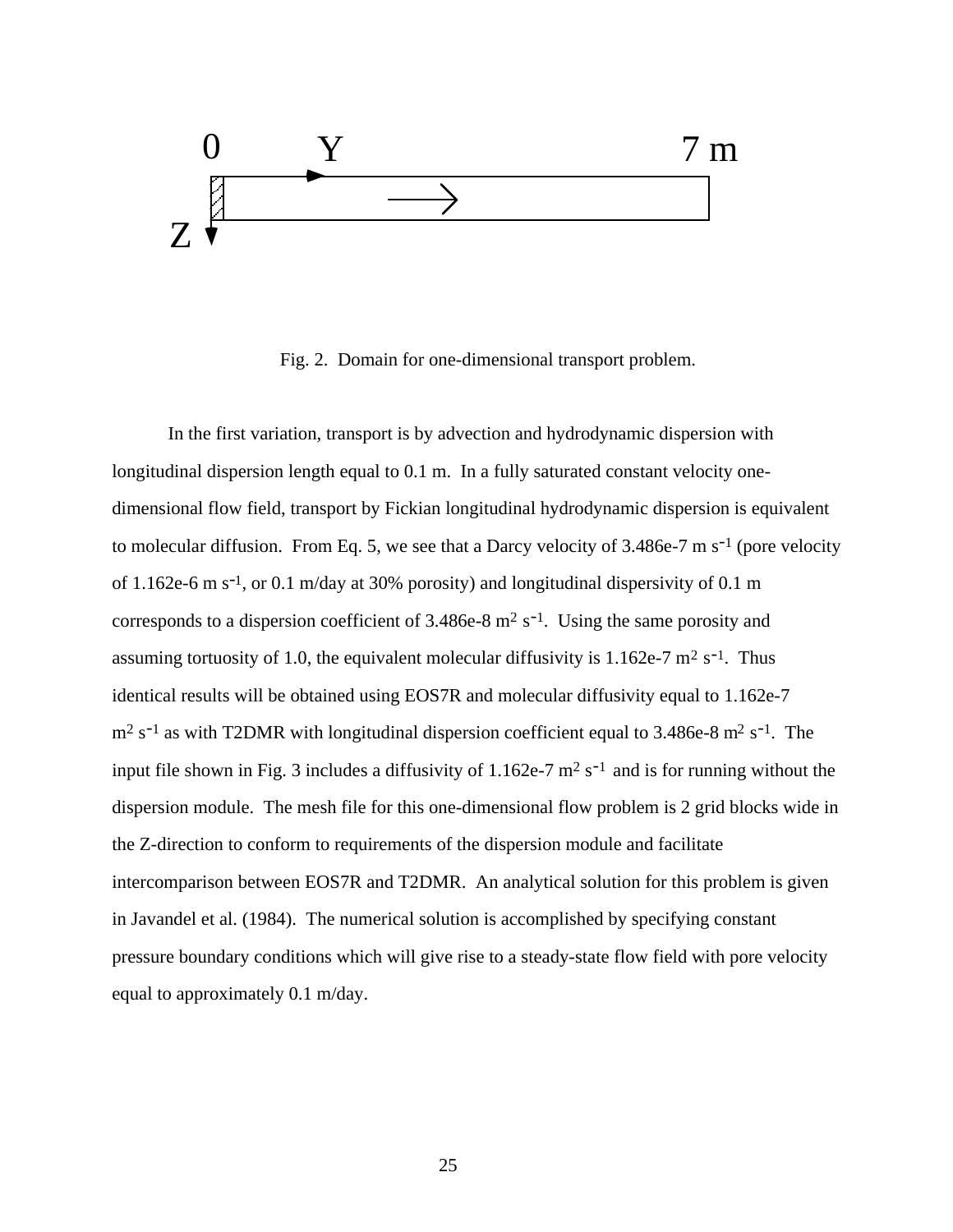\*SAMR1\* 1-D RADIONUCLIDE TRANSPORT (NO GRAVITY) Note new parameters XKD3 and XKD4 in 'ROCKS' block. XKD3 is set to 1.62e-04 which gives rise to a retardation factor of 2 for this single-phase flow problem with porosity of .30. Note tortuosity is set equal to 1.0. ROCKS----1----\*----2----\*----3----\*----4----\*----5----\*----6----\*----7----\*----8 FINE 2 2650. .30 1.24E-09 1.24E-09 1.24E-09 1.8 1030. 1. 1.62e-04 0.00E-00 1 0. 0. 1. 1. 1 0.e6 0. 1.  $\text{START}+\dots+\text{1}\dots+\text{1}\dots+\text{2}\dots+\text{1}\dots+\text{2}\dots+\text{1}\dots+\text{2}\dots+\text{1}\dots+\text{2}\dots+\text{1}\dots+\text{1}\dots+\text{1}\dots+\text{1}\dots+\text{1}\dots+\text{1}\dots+\text{1}\dots+\text{1}\dots+\text{1}\dots+\text{1}\dots+\text{1}\dots+\text{1}\dots+\text{1}\dots+\text{1}\dots+\text{1}\dots+\text{1}\dots+\text{1}\dots+\text{1}\dots+\text{1}\dots+\text{1}\dots+\text{1}\dots+\text{1}\dots+\text{1}\dots+\text{1}\dots+\text{1}\dots+\text{1}\dots+\text$  MOP(19) = 0, INCON is in EOS7R format. MOP(19) = 1, INCON is in EOS7 format. PARAM----1----\*----2----\*----3----\*----4----\*----5----\*----6----\*----7----\*----8 3 121 1211 00 0031 40 0 1.728e6 -1. 2.e4 0.00000 3.e+01  $1.E-05$   $1.E0$ <br> $1.0000E5$  1.0000E5 0.0 0.0 0.0 25. MULTI----1----\*----2----\*----3----\*----4----\*----5----\*----6----\*----7----\*----8 4 4 2 10 TIMES----1----\*----2----\*----3----\*----4----\*----5----\*----6----\*----7----\*----8 1 1.728e6 Records 1 and 4 in 'SELEC' block include parameters needed by the dispersion module only. 1. IE(1),NGBINP(1),NGBINP(2),NGBINP(3) Read in number of records (6) of dispersion and<br>radionuclide data, and the number of gridblocks in the<br>X-, Y-, and Z-directions. The parameters NGBINP(1,2,3)<br>are needed only for the dispersion module, T2DM. 4. ALPHAT, ALPHAL Transversal and longitudinal dispersivities. Used only by T2DMR. Records 6 and 7 in 'SELEC' block specify radionuclide parameters. 6. XHALF(3), XMW(3), FDDIAG(NP,NK), (NK=3,NP=1,2), HCRN1<br>Read half-life, in s, molecular weight, diffusivities,<br>and the inverse Henry's Constant for radionuclide<br>component 1, the parent. Note for this single-phase<br>problem, 7. XHALF(4),XMW(4),FDDIAG(NP,NK),(NK=4,NP=1,2),HCRN2<br>Read half-life, in s, molecular weight, diffusivities,<br>and the inverse Henry's Constant for radionuclide<br>component 2, the daughter. Note for this single-phase<br>problem, t  ${\tt SELEC---1---*---2---*---3---*---4---*---5---*---6---*---7---*---7---*---8$ 6 1 24 2 6 1 24 2 -1.e5  $0.\text{e}-0$   $0.\text{e}-1$ <br>  $0.\text{e}-6$   $0.\text{e}-6$ <br>  $728\text{e}06$   $234.0$ 0.e-6 0.e-6 0.e-6 1.162e-7 0.e-6 0.e-6<br>1.728e06 234.0 0.e-6 1.162e-7 1.728e06 234.0 0.e-6 1.162e-7 1.e+30 1.00e40 230.0 0.e-6 1.162e-7 1.e+30 INCON----1----\*----2----\*----3----\*----4----\*----5----\*----6----\*----7----\*----8 A11 1 100001.75 .0 0.01 0.0  $\frac{25}{25}$ . A21 1 100001.75 .0 0.01 0.0<br>25. A1O 1  $1.E5$  . 0 0.0 0.0 0.0 25. A2O 1  $1.E5$  . 0 0.0 0.0 0.0  $1.E5$ <br> $25.$ GENER----1----\*----2----\*----3----\*----4----\*----5----\*----6----\*----7----\*----8 **ENDCY** MESHM----1----\*----2----\*----3----\*----4----\*----5----\*----6----\*----7----\*----8 XYZ  $\begin{smallmatrix}0&&\\&1\\1&&\\&&1\end{smallmatrix}$ NX 1 1. NY 1 1.e-6<br>NY 1 1.e-6<br>NY 1 1250 NY 1 .1250<br>NY 12 .25<br>NY 2 .3125<br>NY 6 .50 NY 12 .25 NY 2 .3125 NY 6 .50 NY 1 .25 NY 1 1.e-6 NZ 2 1. NI<br>NY<br>NZ<br>ENDFI

Fig. 3. Input file for one-dimensional radionuclide transport.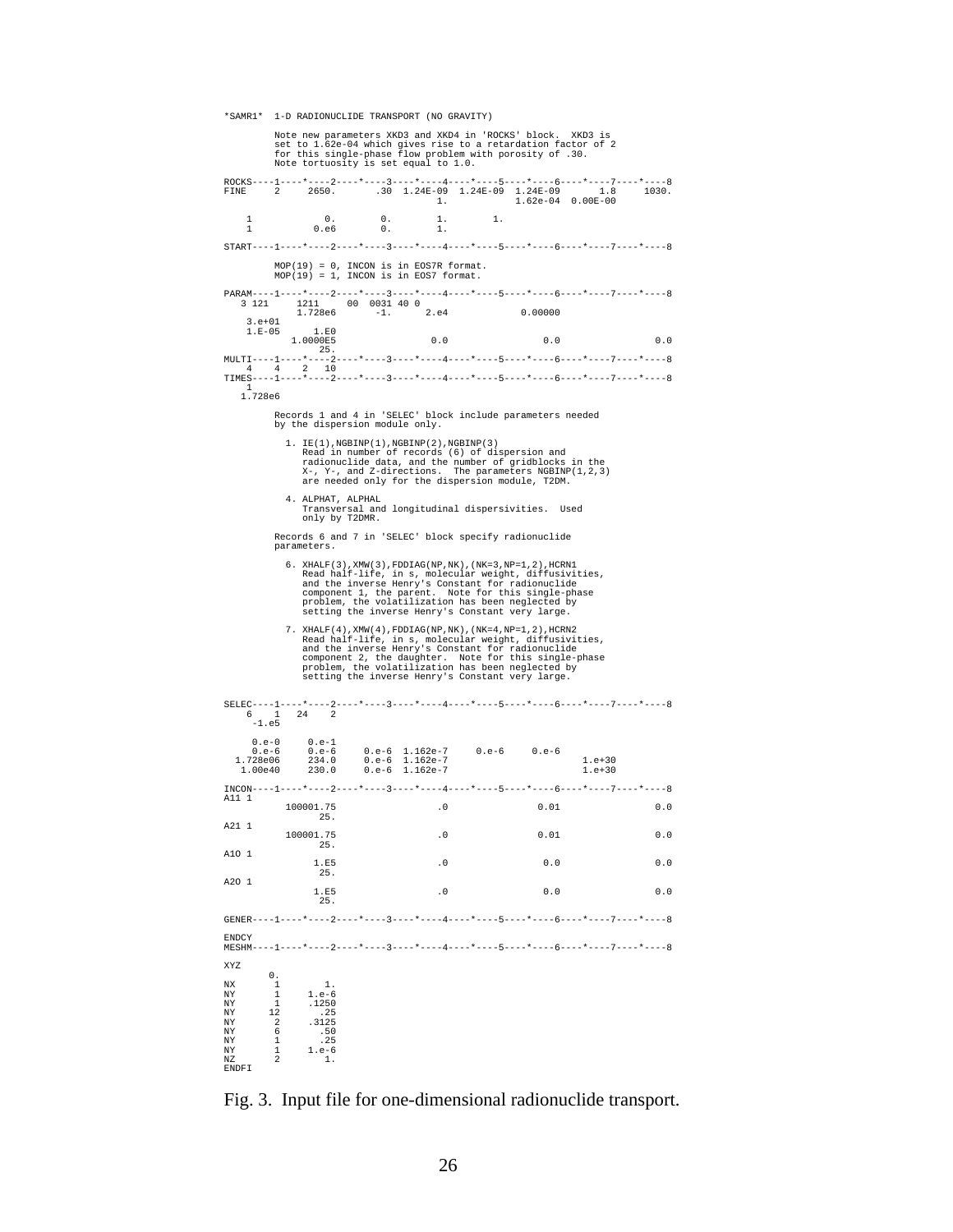The MESH files were created with MESHMAKER and then edited "by hand" to give the left- and right-hand side columns of grid blocks volumes larger than  $1.650 \text{ m}^3$  so that their pressures and component mass fractions remain effectively constant. We specified initial conditions such that the pressure difference between the left and right sides gives rise to a pore velocity of 1.162e-6 m s<sup>-1</sup> ( $\approx$  0.1 m/day). The concentration of parent radionuclide (RN1) is set to 1.e-2 in the left-hand side (grid blocks A11 1 and A21 1). These initial conditions are shown in the INCON block of the input file in Fig. 3. Note that by making the reference pressure negative, the brine is made a tracer chemical component with identical thermophysical properties as pure water. It should be pointed out that the radionuclide concentration could be considered either a mass fraction or a mole fraction since this concentration will have no effect whatsoever on the transport properties of the liquid. Furthermore, since only the decay of the parent is being considered, the ratio of molecular weights does not enter the equations and we have arbitrarily set the molecular weight of the decaying component to 234 g/mole.

We present results from simulations using a coarse  $(24 \times 2 \text{ grid blocks})$  and a fine  $(112 \times$ 2 grid blocks) spatial discretization. Concentration profiles for the transport of radionuclide 1 (RN1, the parent) at *t* = 20 days are shown in Figs. 4 and 5, for the coarse and fine grids, respectively. The analytical solutions calculated after Javandel et al. (1984) are shown by the lines. Four different cases are plotted: (1) no decay (half-life of RN1 is infinite, no adsorption (*R*  $(2)$  half-life of RN1 is 20 days,  $R = 1$ ; (3) half-life of RN1 is 20 days,  $R = 2$ ; and (4) no decay,  $R = 2$ . The plotted symbols are at the nodal points and show mass fraction  $(X)$ . Results for the two different discretizations show the expected trend toward diminished numerical dispersion and improved agreement with the analytical solution as the spatial discretization is made finer. The time-step size was held to a maximum of 2.e4 seconds for both the fine and the coarse discretizations. Note that this maximum time step is approximately 1/100 of the shorter half-life.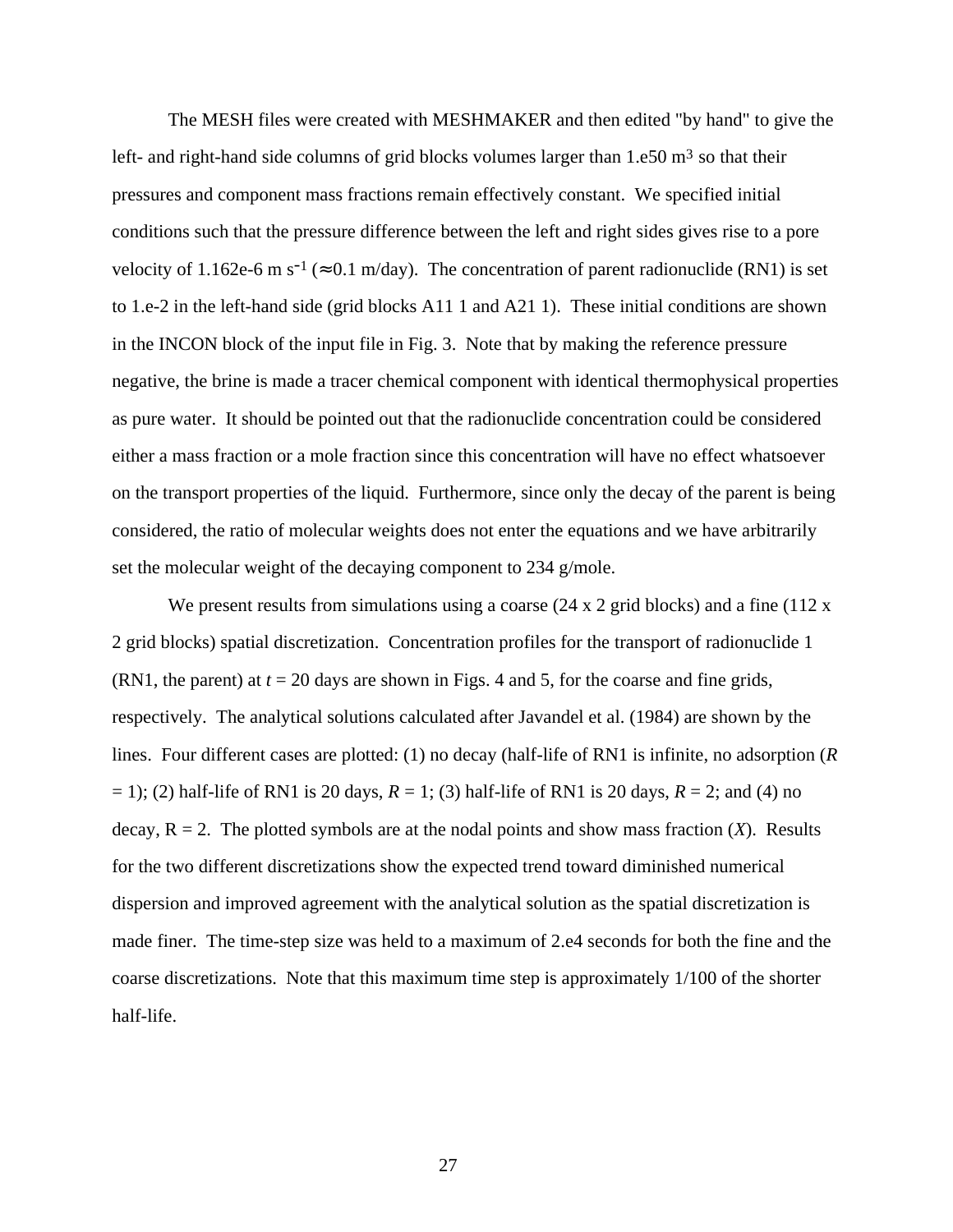

Fig. 4. Parent radionuclide mass fraction after 20 days for the coarse grid (24 x 2). Symbols show numerical result, lines are analytical solution.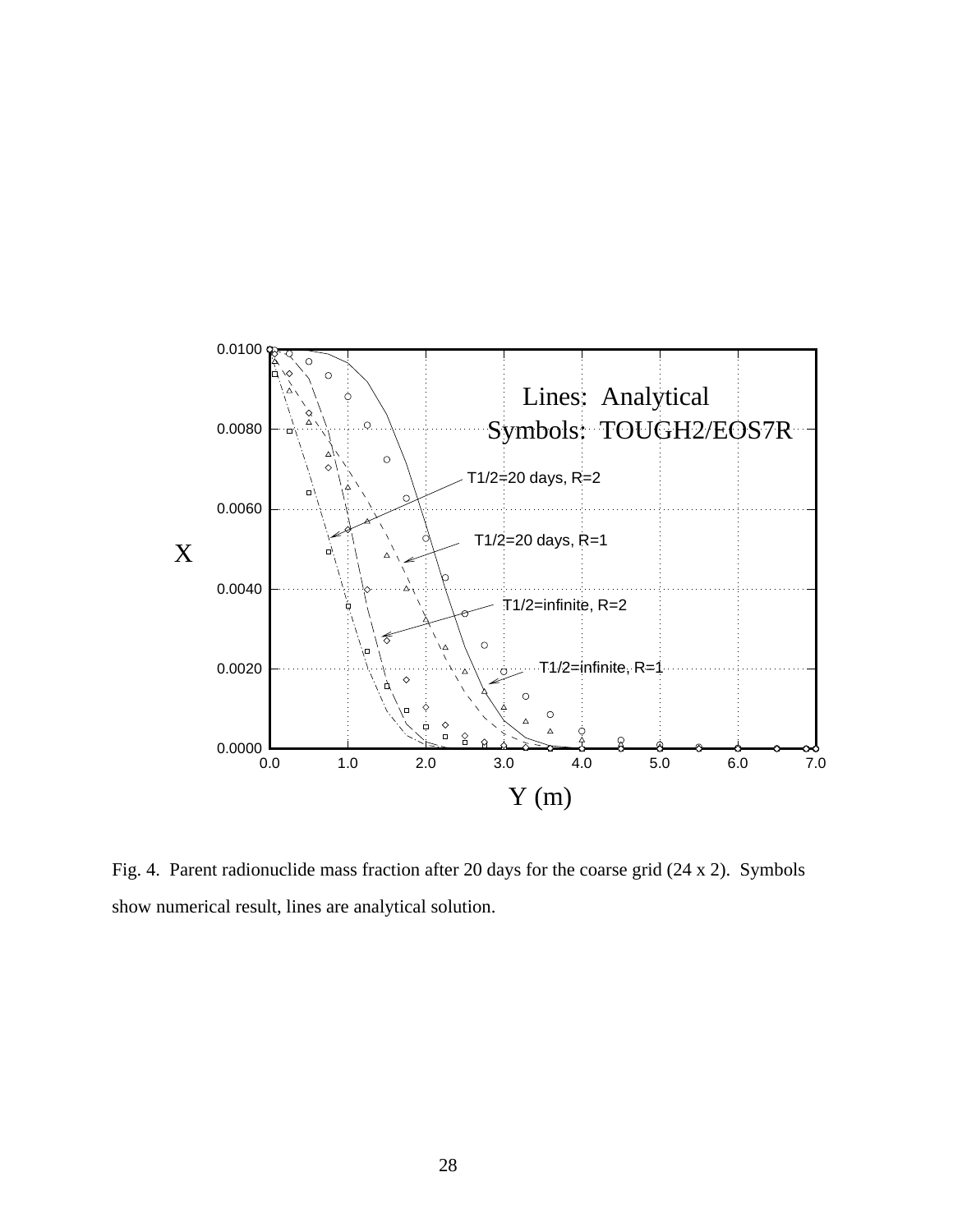

Fig. 5. Parent radionuclide mass fraction after 20 days for the fine grid (112 x 2). Symbols show numerical result, lines are analytical solution.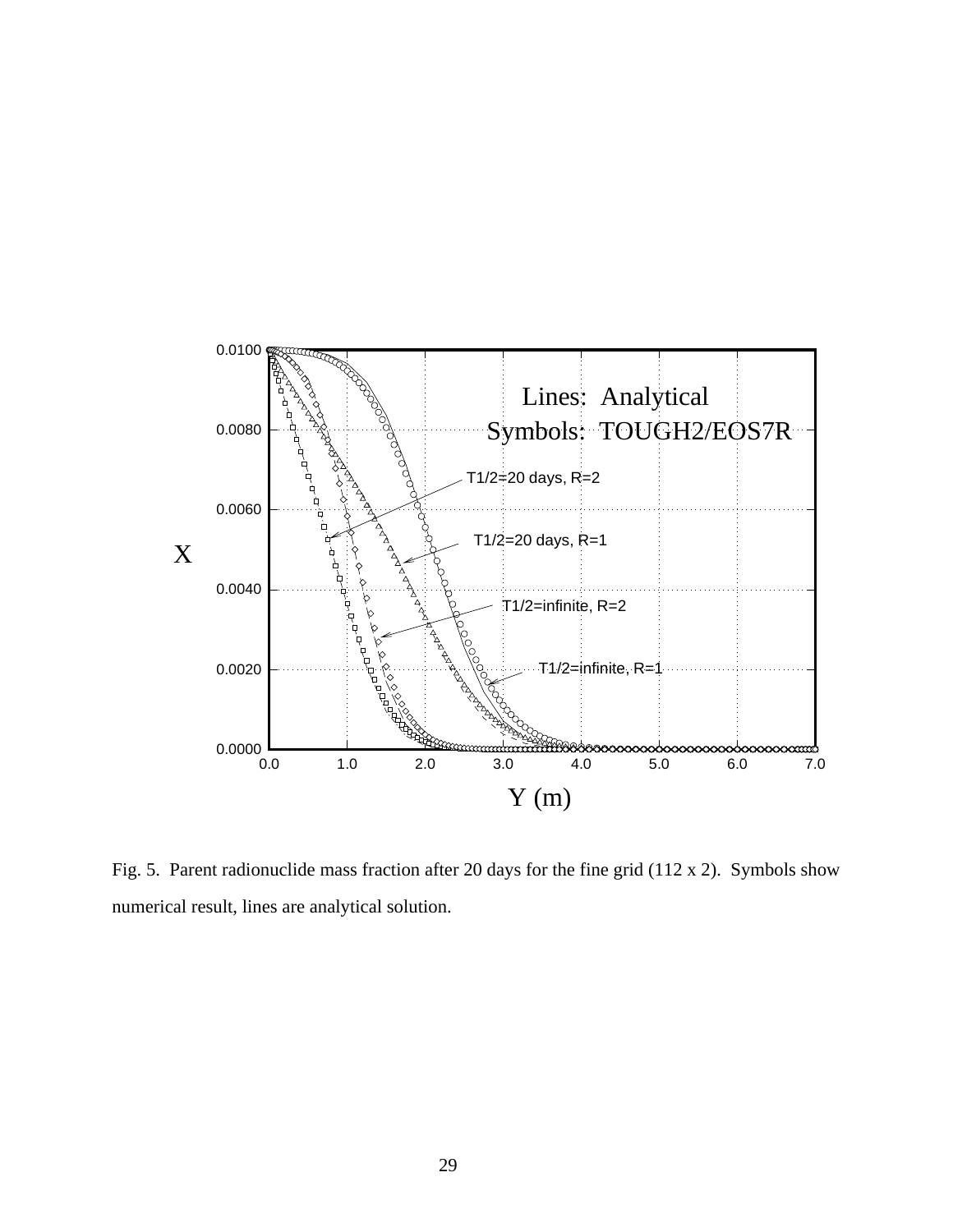The second variation of the problem considers two-phase flow. In the problem, twophase conditions are prescribed on the left-hand side of the domain. The inverse Henry's constants (solubilities) for the parent and daughter are set to the relatively small value of 1.0e-6 Pa<sup>-1</sup> so that parent and daughter partition into the gas phase. Molecular diffusivities for air, parent, and daughter components have also been made non-zero for the gas phase. The input file for this variation is shown in Fig. 6. Coarse grid (24 x 2) results showing concentration of parent and daughter in the gas phase are presented in Fig. 7.

> SAMR1\* 1-D RADIONUCLIDE TRANSPORT (NO GRAVITY) This input file is for a two-phase variation of samr1. Note the relative permeability and capillary pressure functions. ROCKS----1----\*----2----\*----3----\*----4----\*----5----\*----6----\*----7----\*----8 FINE 2 2650. .30 1.24E-09 1.24E-09 1.24E-09 1.8 1030. 1. 1.62e-04 0.00E-00 1 .2 0. 1. 1.  $\begin{matrix} 1 & \hspace{1.5cm} .2 & \hspace{1.5cm} 0. & \hspace{1.5cm} 1. \\ 1 & \hspace{1.5cm} 0. \mathrm{e} 6 & \hspace{1.5cm} 0. & \hspace{1.5cm} 1. \end{matrix}$  $START---1---+---2---+---3------+---4--------5------5------+---6------5------7-----7---+---8$  MOP(19) = 0, INCON is in EOS7R format. MOP(19) = 1, INCON is in EOS7 format.  $\frac{\texttt{PARM---}-1---*---2---*---3---*---4---*---5---*---5---*---6---*---7---*---8$ 3 121 1211 00 0031 40 0 3 121 1211 00 0031 40 0 1.728e6 -1. 2.e4 0.00000 3.e+01 1.E-05 1.E0  $1.0000E5$  0.0 0.0 0.0 0.0 0.0 10.6<br>MULTI----1----\*----2 MULTI----1----\*----2----\*----3----\*----4----\*----5----\*----6----\*----7----\*----8  $5 \t 5 \t 2 \t 11$ TIMES----1----\*----2----\*----3----\*----4----\*----5----\*----6----\*----7----\*-----8 1 1.728e6 Note in SELEC.6 and SELEC.7 the value of the inverse Henry's Constant is set to 1.e-06 which will make both parent and daughter partition into the gas phase. SELEC----1----\*----2----\*----3----\*----4----\*----5----\*----6----\*----7----\*----8 1 24  $-1. e<sub>5</sub>$ 0.e-0 0.e-1<br>
> 0.e-6 0.e-6<br>
> 728e06 234.0<br>
> 00e40 230.0 0.e-6 0.e-6 1.e-5 1.162e-7 0.e-6 0.e-6 1.728e06 234.0 1.e-5 1.162e-7 1.e-06 1.00e40 230.0 1.e-5 1.162e-7 1.e-06  $INCON---1---*---2---*---3------*---4---+---5---*---5---*---6---*---7---*---7---*---8$ A11 1 100001.75 .0 0.01 0.0 10.6 A21 1 100001.75 .0 0.01 0.0 10.6 25. A1O 1  $1.E5$  . 0 0.0 0.0 0.0  $\begin{array}{ccc} 1.E5 & .0 \\ 10.6 & .25 \, . \end{array}$ A2O 1  $1.E5$  . 0 0.0 0.0 0.0 10.6 25. GENER----1----\*----2----\*----3----\*----4----\*----5----\*----6----\*----7----\*----8 ENDCY<br>MESHM- $-1-\cdots *-\cdots 2-\cdots *-\cdots 3-\cdots *-\cdots 4-\cdots *-\cdots 5-\cdots *-\cdots 6-\cdots *-\cdots 7-\cdots$ XYZ  $\begin{array}{ccc} & & & 0 \\ & \text{NX} & & 1 \\ & \text{NY} & & 1 \\ & & 1 & & \end{array}$ NX 1 1. NY 1 1.e-6<br>NY 1 1250 NY 1 .1250<br>NY 12 .25 NY 12 .25 NY 2 .3125 NY 6 .50 NY 1 .25  $\begin{array}{cccc} NY & 2 & .3125 \\ NY & 6 & .50 \\ NY & 1 & .25 \\ NY & 1 & 1.e^{-6} \\ NY & 2 & 1. \end{array}$ NZ 2 1.

ENDFI

Fig. 6 Input file for the two-phase variation of SAMR1.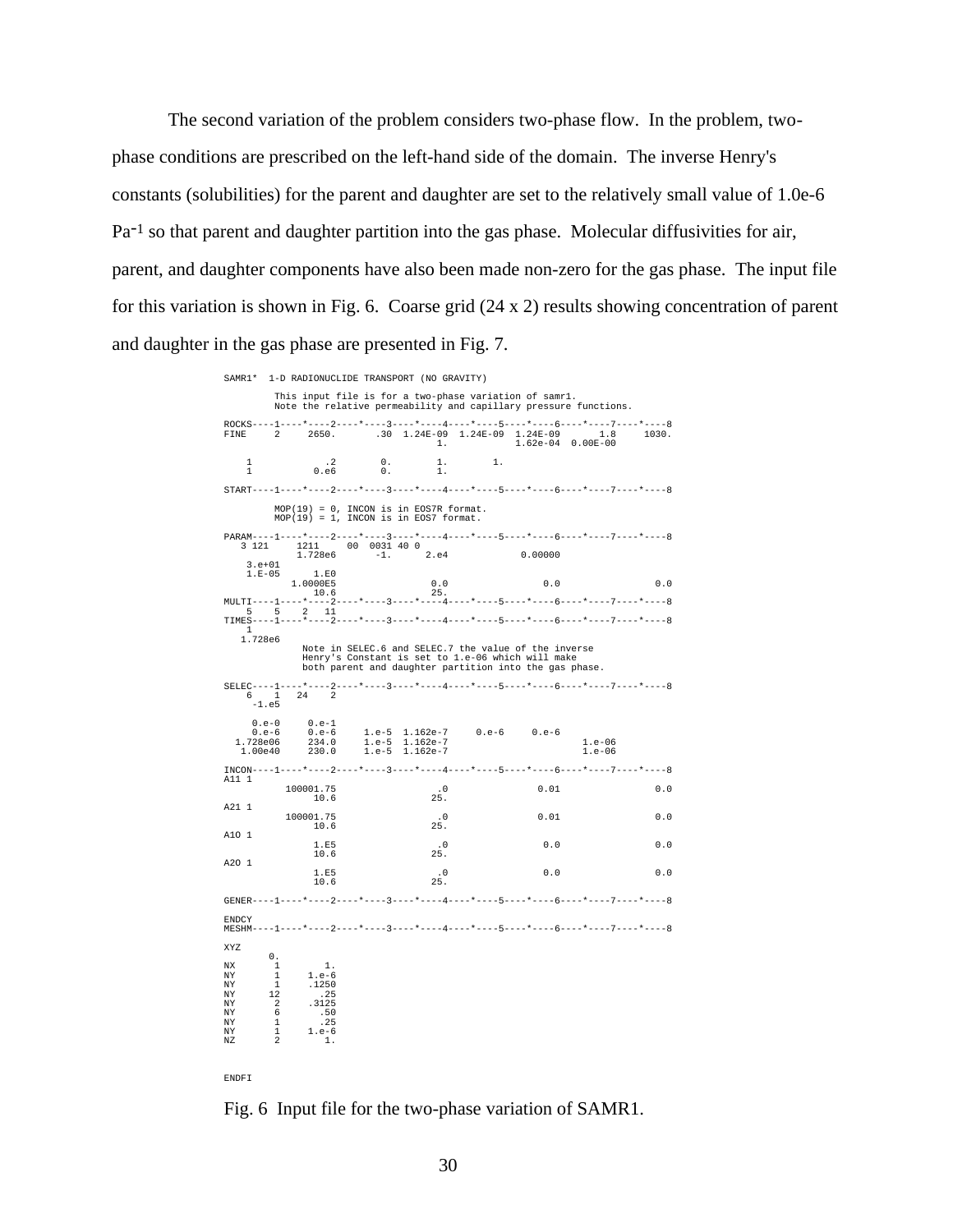

Fig. 7. Parent and daughter mass fractions in the gas phase after 20 days for the two-phase variation of SAMR1.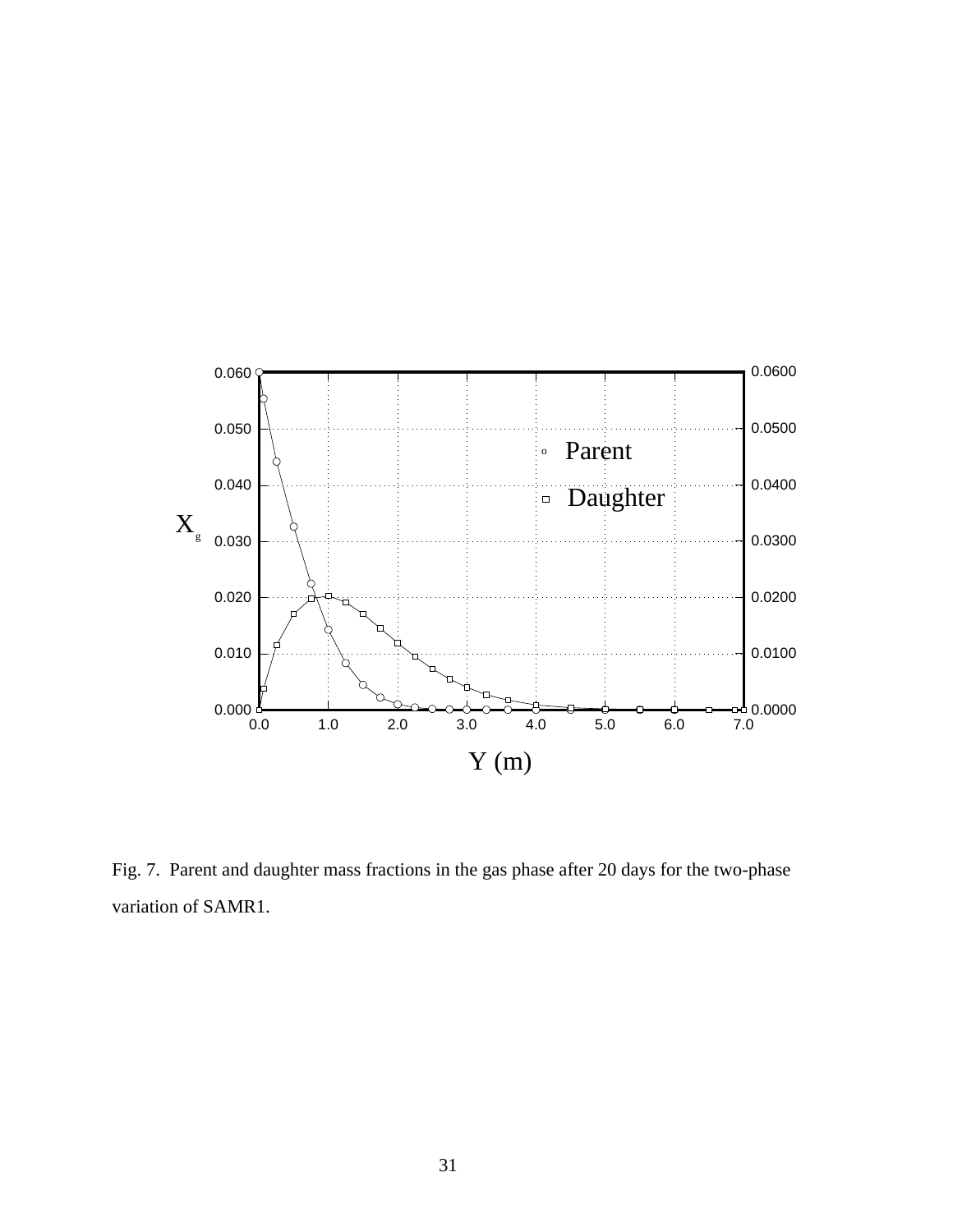### 5.2. *One-Dimensional Transport and Decay of Ammonium*

In this problem, we compare results from EOS7R with analytical solutions for the problem of the microbially mediated first-order oxidation of ammonium ("parent") to nitrite ("daughter"), and the subsequent oxidation of nitrite. This problem was considered first by Cho (1971) and subsequently by vanGenuchten (1985) and McNab and Narasimhan (1993). The problem considers the flow of ammonium at a rate of 1 m/day pore velocity in a one-dimensional column 2 m in length. Two different discretizations were tested: (1) coarse, 102 grid blocks in the Y-dimension; and (2) fine, 402 grid blocks in the Y-dimension. Although the dispersion module is not used for this problem, the MESH was created with the needs of T2DMR in mind, thus  $NZ = 2$  even for this one-dimensional problem. The half-lives of ammonium and nitrite used by Cho (1971) are 2.5e5 s and 2.5e4 s, respectively. The ammonium is adsorbed onto the solid grains with retardation factor  $R = 2$ ; nitrite is not adsorbed. To achieve a retardation factor of 2 for the parent, we specify Kd = 9.43e-5 m<sup>3</sup> kg<sup>-1</sup>; then from Eq. 16, we have R = 1. + (0.8 x 2650. x 9.43e-5)/0.2 = 2. The diffusion coefficient is  $d = 5$ .e-9 m<sup>2</sup> s<sup>-1</sup>. Consistent with prior work (Cho, 1971; vanGenuchten, 1985; McNab and Narasimhan, 1993), we consider the concentration of decaying components to be in molar units. With this assumption, the ratio of molecular weights disappears from Eq. 25; we set the ratio equal to unity by assigning each molecular weight to that of ammonium (18 g/mole). Note that the choice of concentration units is arbitrary in this problem because the transport properties are entirely independent of the concentration of the decaying components. Although we formally use mass fractions for computing the solution with EOS7R, we present the results as if they were mole fractions to compare with the analytical solution. The input file for the problem is shown in Fig. 6. Note in the input file that the maximum delta-t (DELTMX of PARAM.2) is set to 2.5e3 s, or 1/10 of the smallest half-life. If the time-step size were allowed to grow to be comparable to or greater than the shortest half-life, severe time-discretization errors would arise.

The MESH files were created with MESHMAKER and then edited "by hand" to give the left- and right-hand side columns of grid blocks volumes larger than  $1.e50 \text{ m}^3$  so that their

32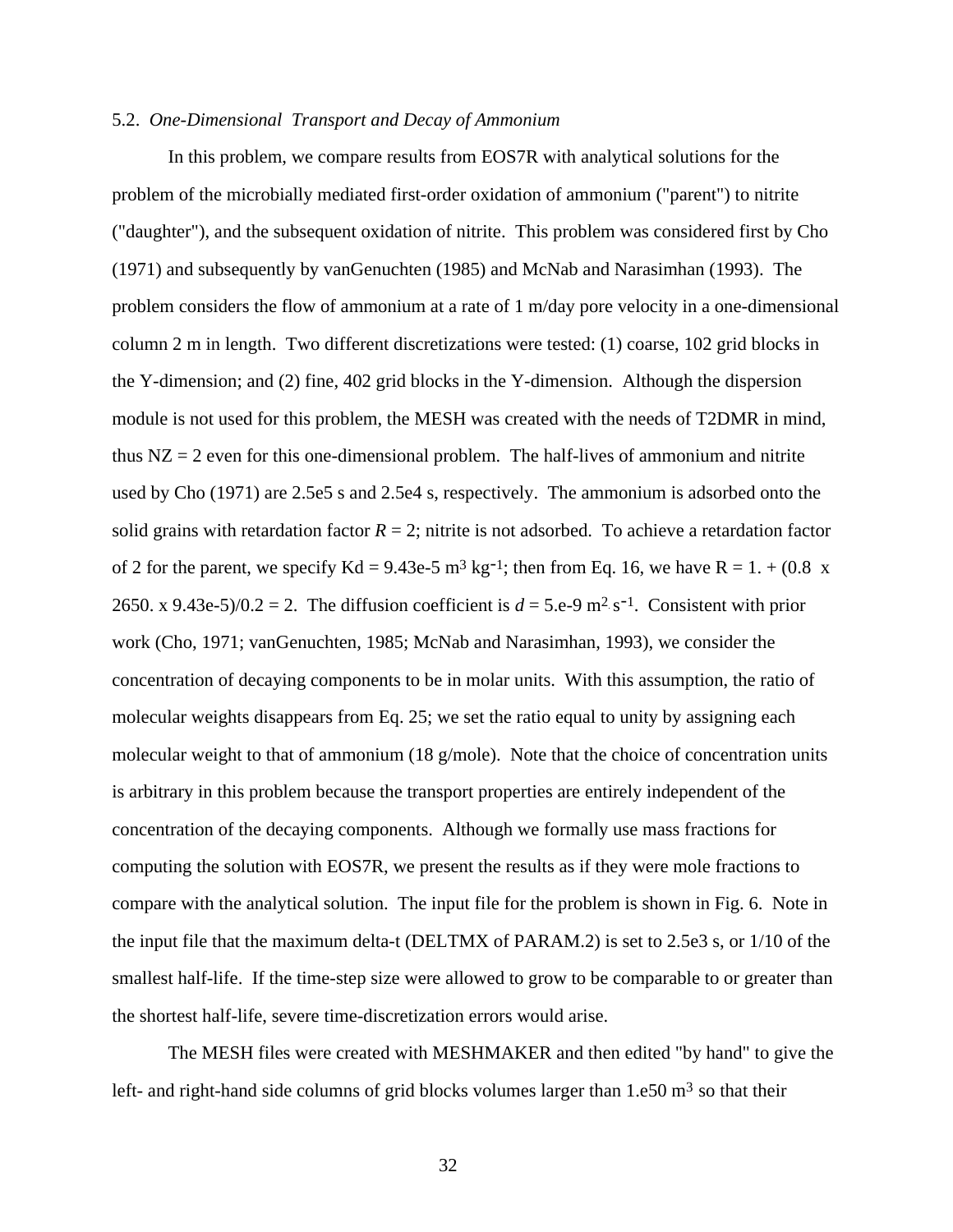pressures and component concentrations are effectively constant. We specified initial conditions such that ammonium is held in the left-hand side (grid blocks A11 1 and A21 1) at a concentration of 1.e-2 and the pressure difference between the left and right sides gives rise to a Darcy velocity of  $5.56e-7$  m  $s^{-1}$ . These initial conditions are shown in the INCON block of the input file in Fig. 8. Concentration profiles from EOS7R for ammonium (the parent) and nitrite (the daughter) are shown after 200 hours for the two grids in Figs. 9 and 10 along with analytical solutions. Note that we show only every fifth point with a symbol for the numerical solution. Agreement with analytical solution is good, with better results for the finer discretization.

> \*SAMR2\* 1-D DECAY AND TRANSPORT OF CHO (Can. J. Soil Sci,51,339-350,1971). ROCKS----1----\*----2----\*----3----\*----4-----\*----5----\*----6----\*----7----\*----8<br>FINE 2 2650. .20 1.00E-12 1.00E-12 1.00E-12 1.8 1030.  $\begin{array}{ccccccccccc} 1 & 0. & 0. & 1.008-12 & 1.008-12 & 1.008-12 & 1.008-0 & 0.008-0 & 0.008-0 & 0.008-0 & 0.008-0 & 0.008-0 & 0.008-0 & 0.008-0 & 0.008-0 & 0.008-0 & 0.008-0 & 0.008-0 & 0.008-0 & 0.008-0 & 0.008-0 & 0.008-0 & 0.008-0 & 0.008-0 & 0.008-0$  1 0. 0. 1. 1.  $0.$   $0.$   $0.$   $1.$  e6  $0.$ START----1----\*----2----\*----3----\*----4----\*----5----\*----6----\*----7----\*----8<br>PARAM----1----\*----2----\*----3----\*----4----\*----5----\*----6----\*----7----\*----8<br>3 301 3011 00 0031 40 0 0 -PARAM----1----\*----2----\*----3----\*----4----\*----5----\*----6----\*----7----\*----8 3 301 3011 00 0031 40 0 0 7.200e5 -1. 2.50e3 0.00000 3.e+01 1.E-05 1.E0  $1.0000B5$ <br> $1.0000B5$ <br> $25.$  0.0 0.0 0.0 0.0 25. MULTI----1----\*----2----\*----3----\*----4----\*----5----\*----6----\*----7----\*----8 4 4 2 10 TIMES----1----\*----2----\*----3----\*----4----\*----5----\*----6----\*----7----\*----8 2 3.60e05 7.200e5 SELEC----1----\*----2----\*----3----\*----4----\*----5----\*----6----\*----7----\*----8  $SELEC---1$  $-1. e<sub>5</sub>$  $\begin{array}{cccc} 0.\, e\mbox{-}0 & 0.\, e\mbox{-}0 \\ 0.\, e\mbox{-}6 & 0.\, e\mbox{-}6 \\ 5.\, 00 \mbox{e05} & 18.\, 0 \\ 2.\, 50 \mbox{e04} & 18.\, 0 \\ \end{array}$  0.e-6 0.e-6 0.e-6 5.000e-9 0.e-6 0.e-6 5.00e05 18.0 0.e-6 5.000e-9 1.e+30 2.50e04 18.0 0.e-6 5.000e-9 1.e+30 GENER----1----\*----2----\*----3----\*----4----\*----5----\*----6----\*----7----\*----8 INCON----1----\*----2----\*----3----\*----4----\*----5----\*----6----\*----7----\*----8 A11 1 100989.70 .0 .0<br>25. 25. A21 1 100989.70 .0 .0<br>25. 25. C1W 1  $1.E5$  . 0 0.0 0.0 0.0 25. C2W 1  $1.E5$  . 0 0.0 0.0 0.0  $25.$  $ENDCY---1---*---2---*---3---*-1---*----*----3---*-1---*----5---*----*---6---*----*----7---*---8$ MESHM----1----\*----2----\*----3----\*----4----\*----5----\*----6----\*----7----\*----8 XYZ  $\mathbf{0}$ .  $\begin{array}{ccc}\n\text{NX} & 1 & 1\\ \text{NY} & 1 & 1.\end{array}$ NY 100 1.e-6<br>NY 100 0200 NY 100 .0200<br>NY 1 1.e-6<br>NZ 2 1.  $1. e-6$ NZ 2 1.

ENDFI

Fig. 8. Input file for one-dimensional transport and oxidation of ammonium.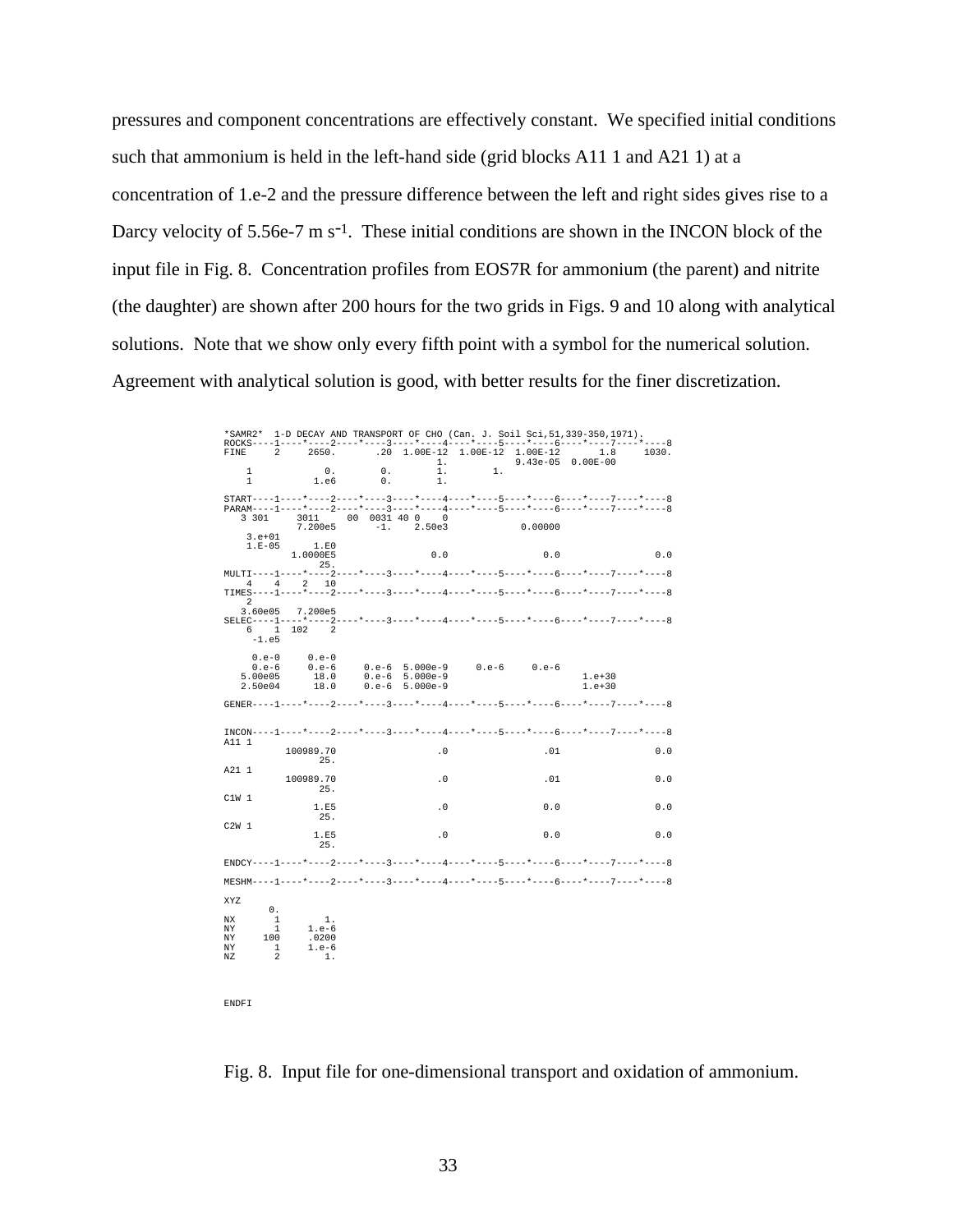

Fig. 9. Mole fraction profiles after 200 hours for the ammonium oxidation problem for the coarse grid (102 x 2 grid blocks). Symbols (every fifth point is shown) show numerical results while lines show analytical solution.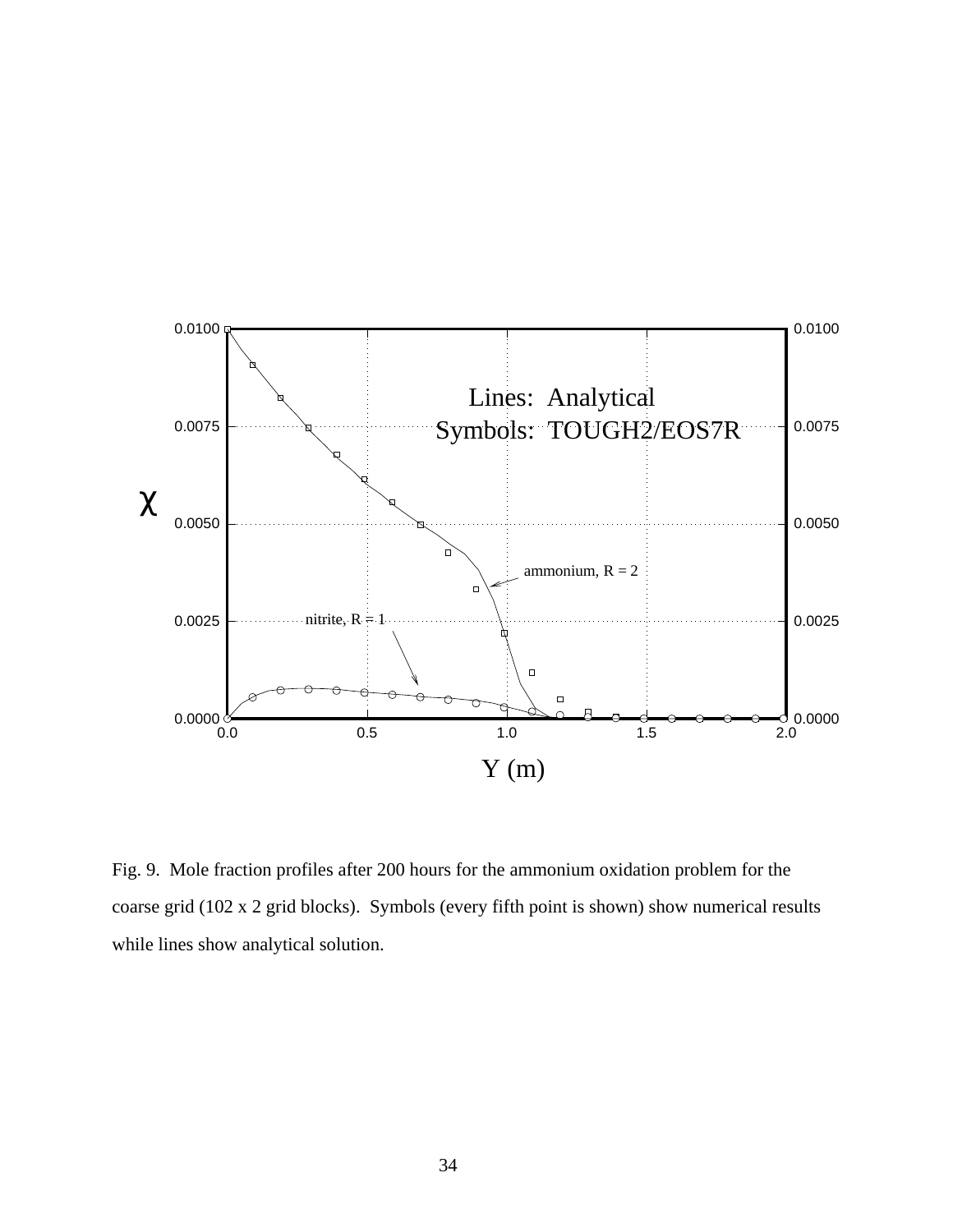

Fig. 10. Mole fraction profiles after 200 hours for the ammonium oxidation problem calculated on the fine grid (402 x 2 grid blocks). Symbols (every fifth point is shown) show numerical results while lines show analytical solution.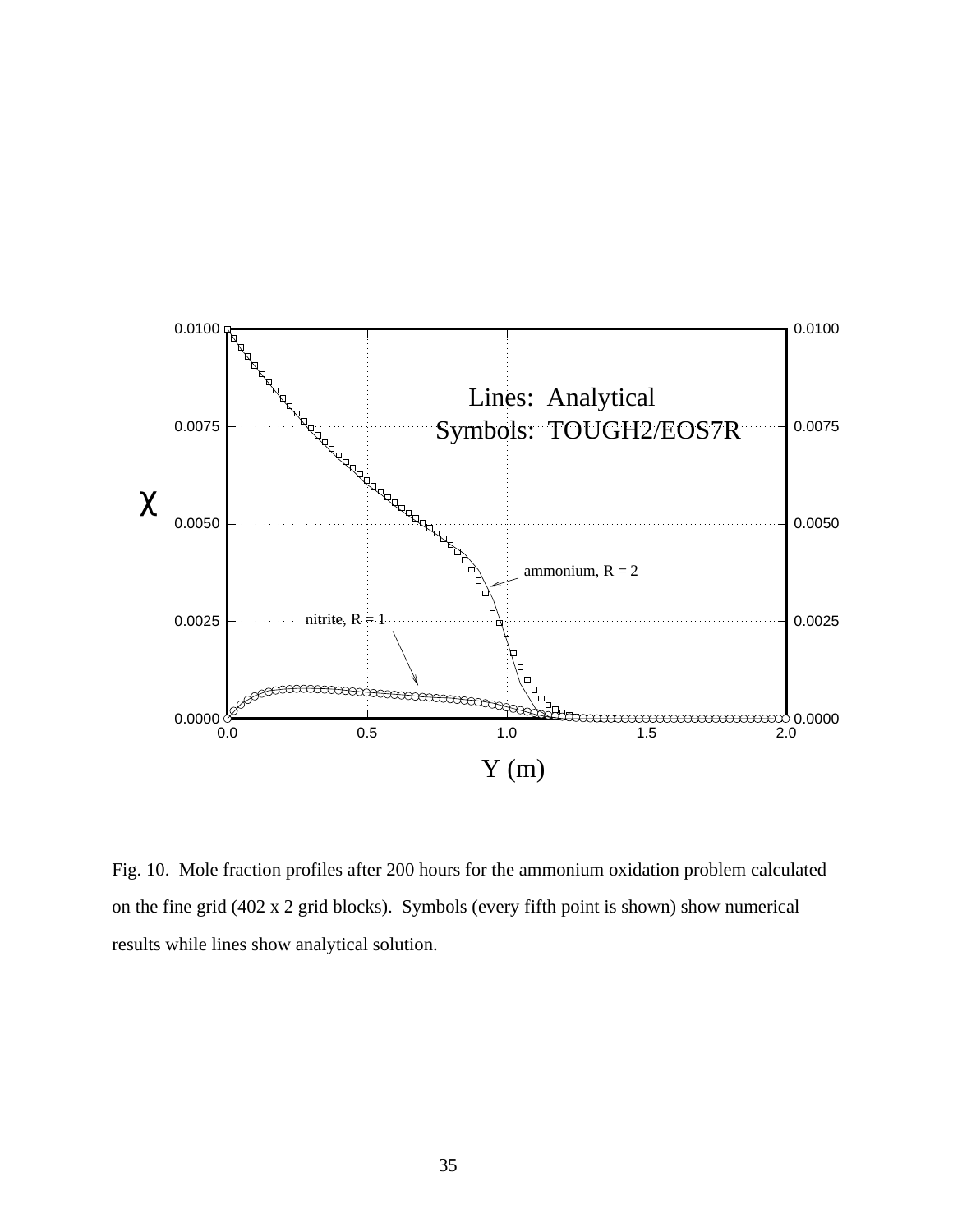### 5.3 *Two-Dimensional Radionuclide Transport in a Salt-Dome Environment*

This problem considers the transport of hypothetical radionuclides in a steady-state flow field near a salt dome patterned after the conditions at Gorleben, Germany (Langer, et al., 1991; Oldenburg and Pruess, 1995). A schematic of the problem is shown in Fig. 11. The salt-dome flow problem involves large density changes due to salinity and is by itself a very challenging problem because of the strong coupling of the solute transport to the flow field. Because radionuclides are expected to act as trace components with negligible effects on liquid density, the radionuclide components do not affect the flow field. Thus, for this problem, we utilize the EOS7R capability of reading from a standard EOS7 INCON file consisting of the steady-state flow field calculated without consideration of radionuclide tracers. The method of solution is as follows. We first calculate the steady-state flow field for the salt-dome flow problem using T2DM as it is presented in Oldenburg and Pruess (1993, 1995). We then take the calculated steady state for brine and water alone and use it as the flow field for simulating the transport of radionuclides in the steady state. To do this, we use  $MOP(19) = 1$  to read from the standard EOS7 INCON file which contains the steady-state results for the salt-dome flow problem. We then specify a constant generation rate of 1.6e-6 kg/s for component 3 (the parent, RN1) in the GENER block to model the leakage at a constant rate of radionuclide at a specific location. Alternatively, if one wanted to specify constant mass fraction in a grid block, one could read from the EOS7 INCON file  $(MOP(19) = 1)$ , go forward one very small time step (say, 1.e-9) seconds), and edit the SAVE file to specify the desired mass fraction of radionuclide in one grid block. Subsequently, this SAVE file is used as INCON, MOP(19) is set back to zero, and the radionuclide transport simulation is run using a MESH file with the appropriate volume for the radionuclide source grid block. If constant mass fraction of parent is desired, the source grid block volume must be set to a value larger than  $1.650 \text{ m}^3$ . For decaying parent in the source grid block, the volume should be made smaller than 1.e50 m3.

We inject parent radionuclide into a region of 30 m x 15 m = 450 m<sup>2</sup>, centered at  $Y = 150$ m,  $Z = -232.5$  m (Fig. 9). The half-life for the parent radionuclide is chosen as  $T_{1/2} = 50$  years,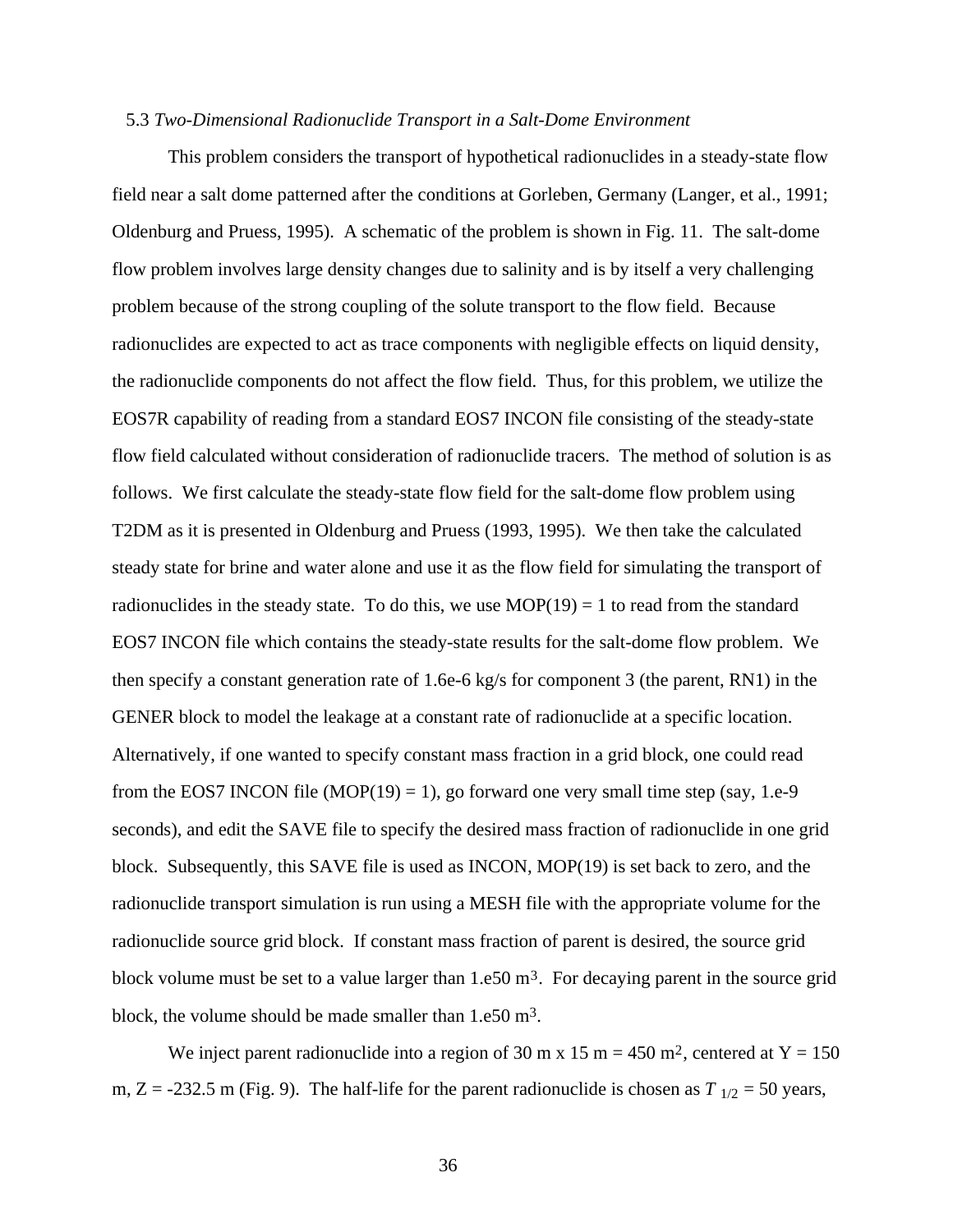and the half-life of the daughter is 250 years. The flow field and concentrations for the parent and daughter radionuclides after  $t = 20, 60, 100,$  and 1400 years are shown in Figs. 12 and 13. The travel time across the domain is about 50 years. In Fig. 12, we see the parent transported downstream and undergoing decay such that it is in approximate steady state by *t* = 100 years. In Fig. 13 we see the interesting result that the maximum daughter concentration at  $t = 1400$  years does not occur downstream from the parent source, but instead occurs in the weak recirculation region. A more detailed analysis (Oldenburg and Pruess, 1996) reveals that parent enters the weak recirculation zone by transversal dispersion and resides there for a sufficiently long time so that significant amounts of daughter are produced. Once produced, the daughter cannot escape the weak recirculation; its half-life is long enough that it accumulates there as the parent decays.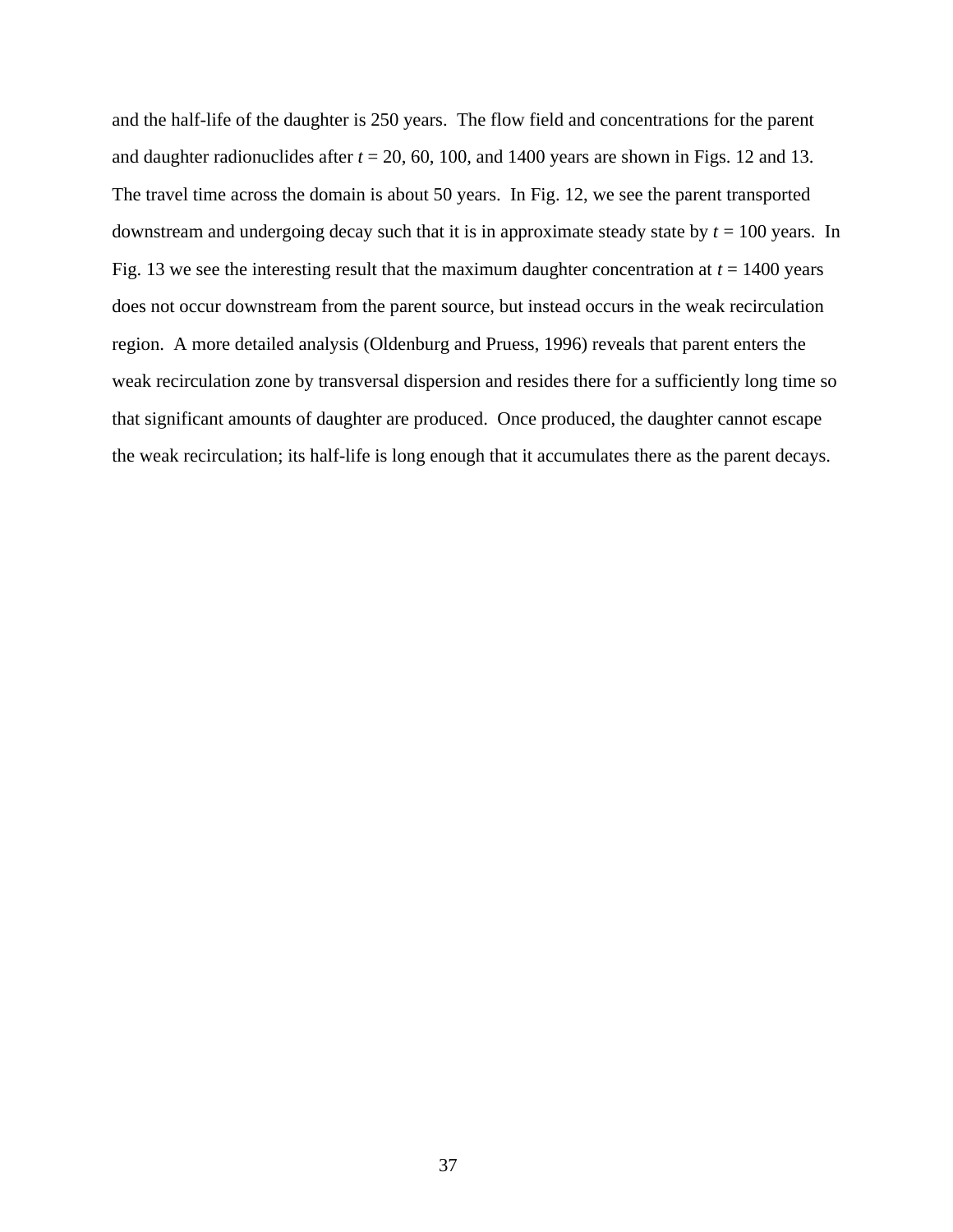Fig. 11. Variable density brine flow and dispersion problem. (a) Top pressure boundary condition. (b) Schematic of flow domain, with top and bottom boundary blocks shown filled by diagonal lines. (c) Flow domain discretization of 30 x 20 blocks with  $\Delta Y = 30$  m and  $\Delta Z = 15$ m. Shaded grid block indicates location of radionuclide injection. Grid blocks that are very small or outside the flow domain are not shown.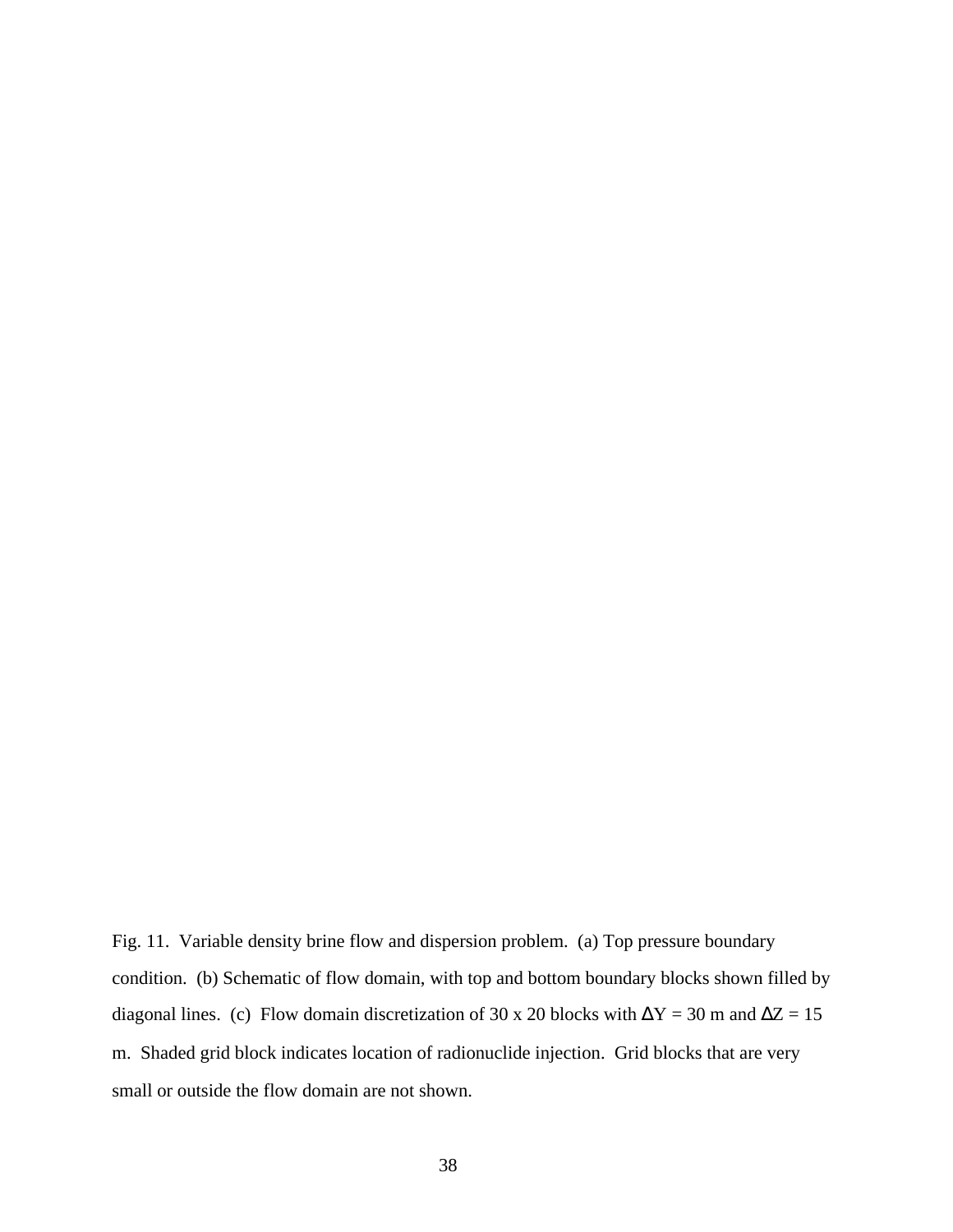

Fig. 12. Flow field and parent (RN1) radionuclide mass fractions at different times. Note the parent decays such that it is approximately at steady state after 100 years.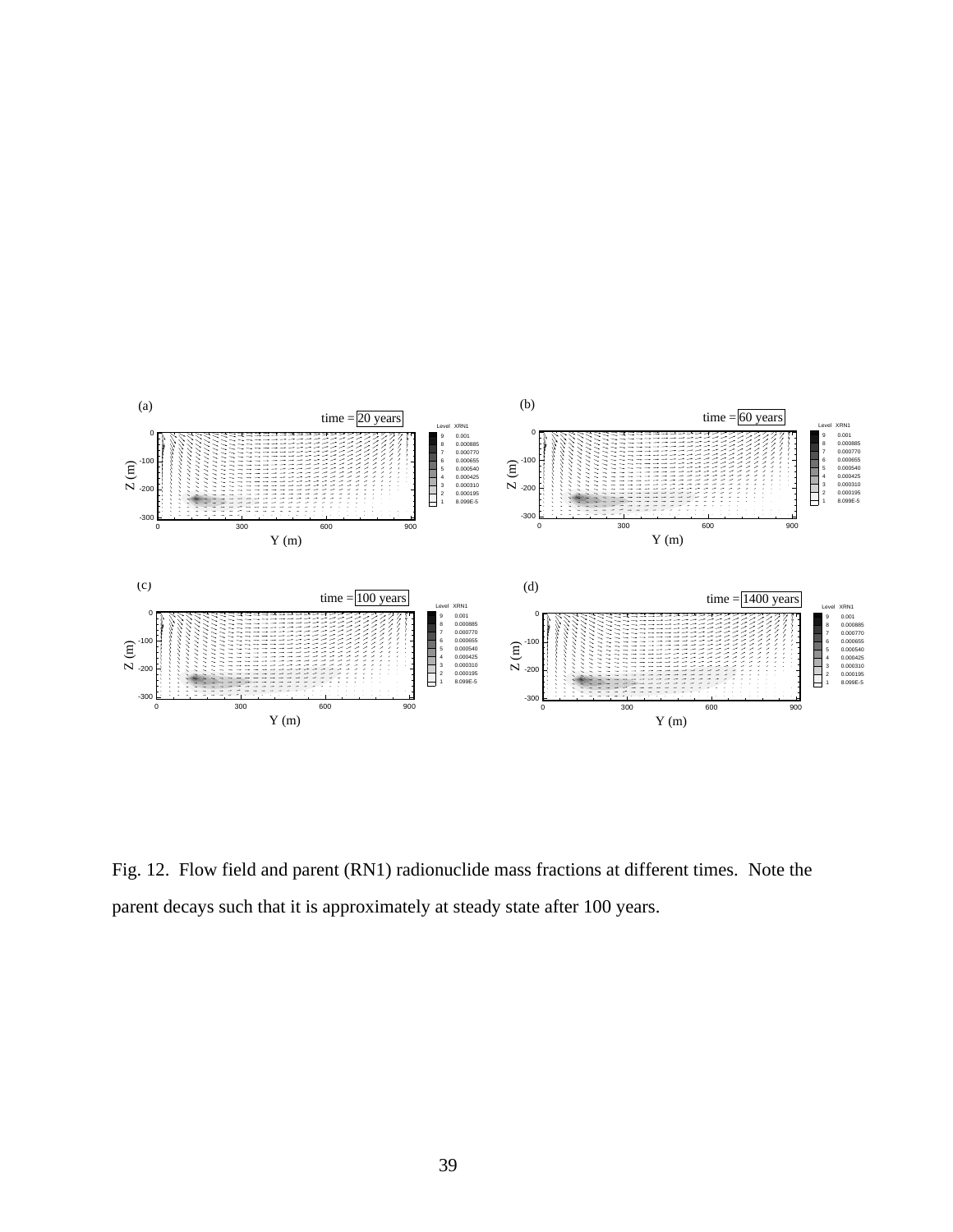

Fig. 13. Flow field and daughter radionuclide (RN2) mass fraction at different times. Note that maximum daughter concentration occurs in the weak recirculation zone in the lower right-hand corner of the domain.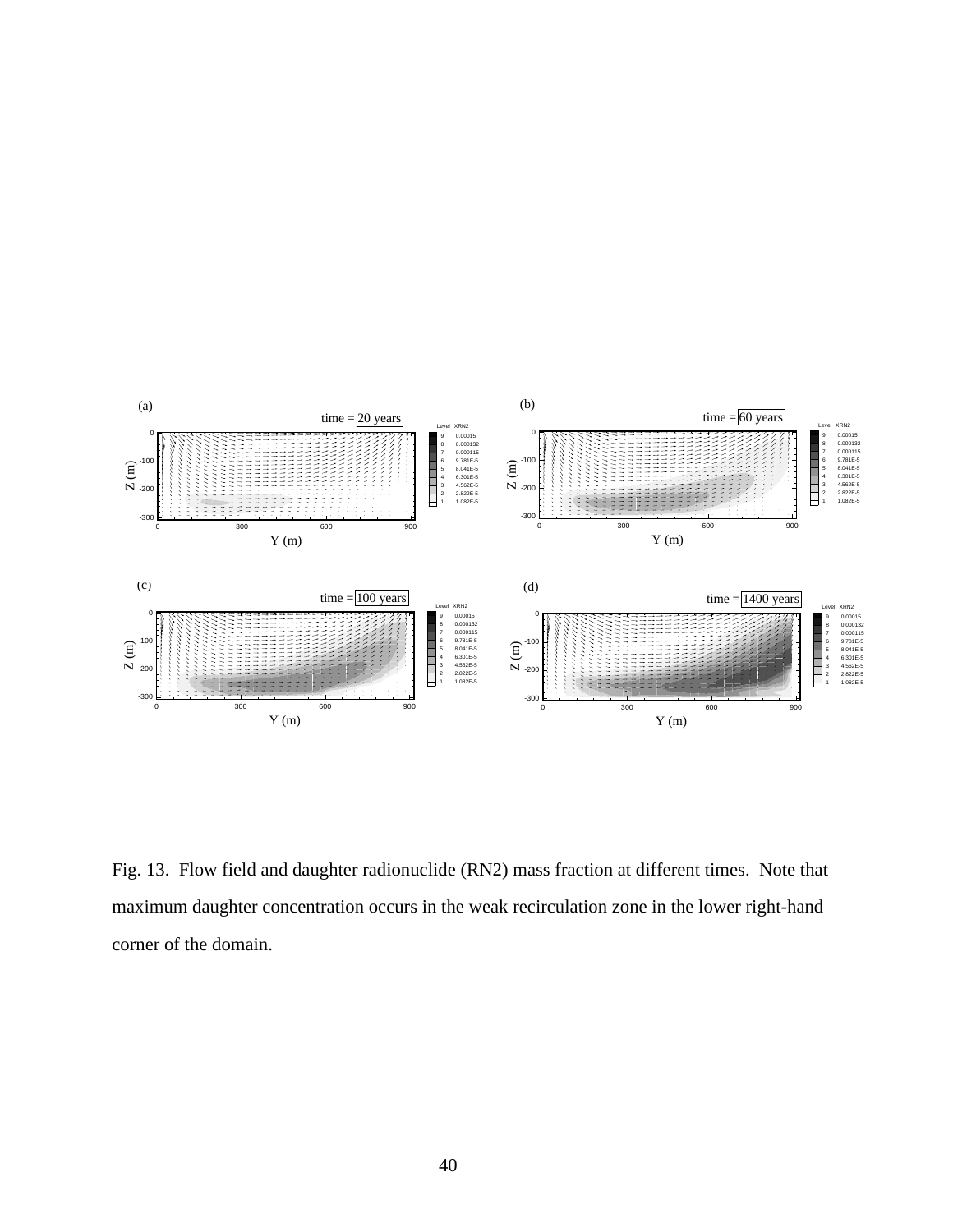# 5.4 *One-dimensional Volatile Tracer Transport*

In order to test and demonstrate the partitioning of tracer components between gas and aqueous phases, we examine the problem of downward transport of a stable volatilizing tracer for which an analytical solution has been presented by Shan and Stephens (1995). The current test problem considers the vadose zone transport by infiltrating water of an initial inventory of contaminant. The contaminant dissolves in the aqueous phase, volatilizes into the gas phase, and adsorbs onto the solid grains. The gas phase is immobile. Parameters for the problem are identical to those used in the problem of Fig. 6 in Shan and Stephens (1995) and are presented here in Table 3. The domain and boundary conditions are shown in Fig. 14.

| Parameter                   | Symbol               | Value                                                  |
|-----------------------------|----------------------|--------------------------------------------------------|
| porosity                    | φ                    | 0.5                                                    |
| liquid saturation           | $S_l$                | 0.1                                                    |
| permeability                | k                    | $1.030 \times 10^{-12}$ m <sup>2</sup>                 |
| pressure difference         | $\it\Delta\!P$       | 10.0 Pa                                                |
| initial mass fraction       | $X_{l,0}^{(\kappa)}$ | $1.0 \times 10^{-4}$                                   |
| effective diffusivity (w)   | $d_{w}^{(\kappa)}$   | $1.80 \times 10^{-11}$ m <sup>2</sup> s <sup>-1</sup>  |
| effective diffusivity $(g)$ | $d_{g}^{(\kappa)}$   | 5.88 x 10 <sup>-7</sup> m <sup>2</sup> s <sup>-1</sup> |
| distribution coefficient    | Kd                   | 7.64 x $10^{-4}$ m <sup>3</sup> kg <sup>-1</sup>       |
| (Henry's constant) $^{-1}$  | $1/H^{(K)}$          | $1.83 \times 10^{-8}$ Pa <sup>-1</sup>                 |

Table 3. Parameters for the volatile tracer transport problem.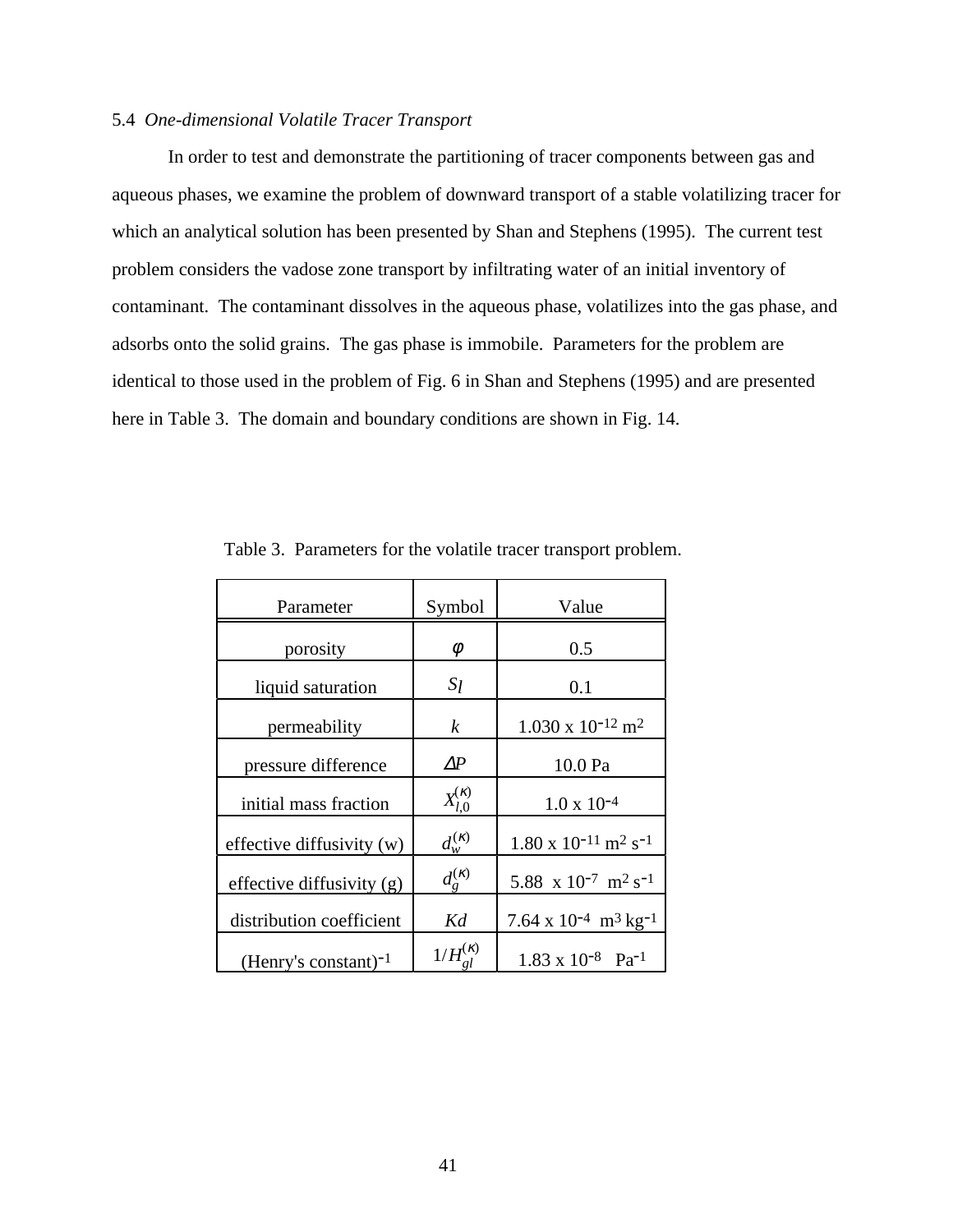

Figure 14. Domain and boundary conditions for volatile tracer transport problem. The initial mass fraction in the region .30 m <  $d$  < .31 m is 1.0 x 10<sup>-4</sup>.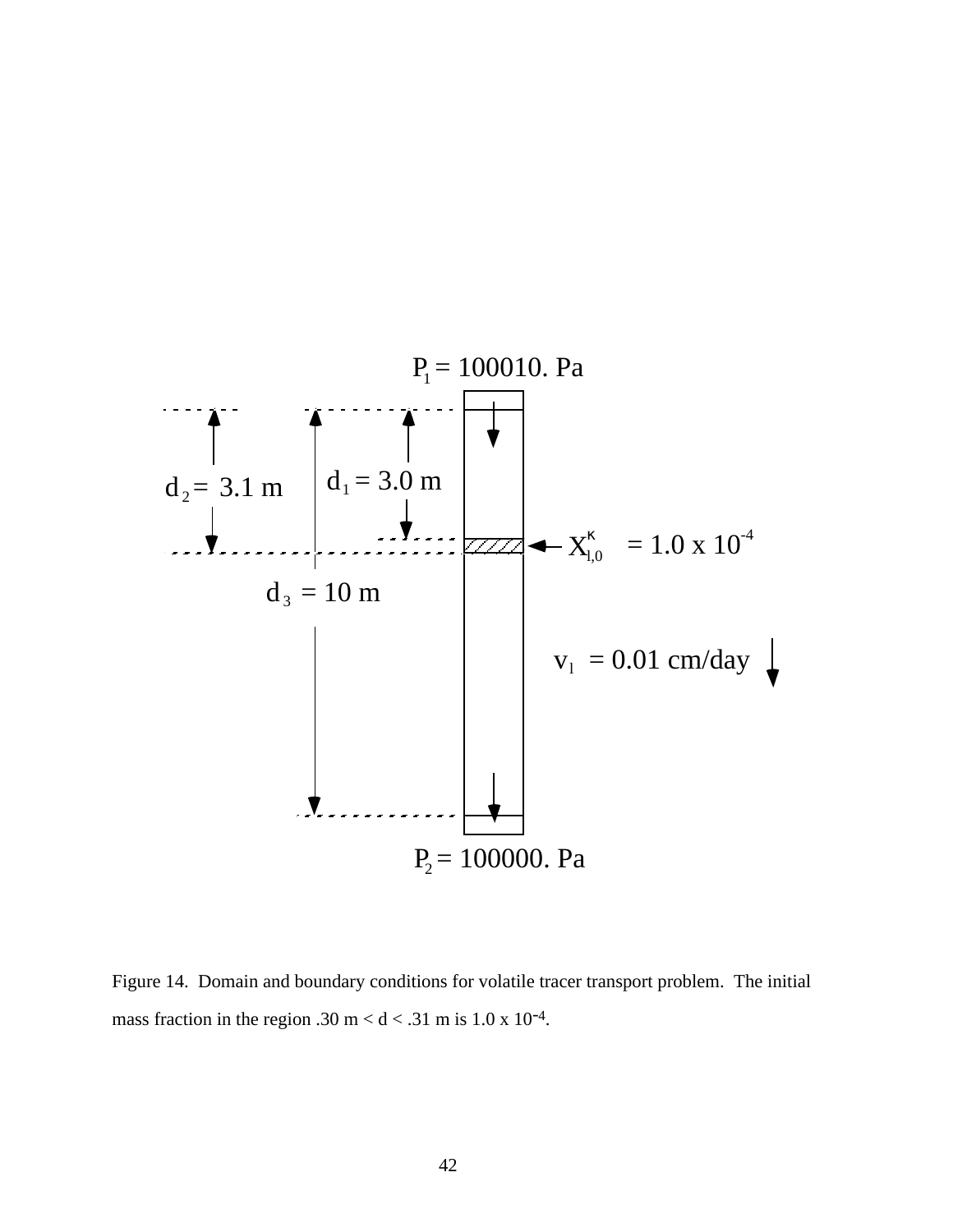The domain was discretized into 100 grid blocks of 10 cm (0.10 m) each, with one boundary grid block on both the top and bottom for pressure and concentration boundary conditions. Fresh water enters at the top, while at the bottom the diffusive mass flux is specified as being zero. This boundary condition is implemented by specifying tortuosity  $(\tau)$  of zero for the bottom gridblock. The EOS7R input file is presented in Fig. 15. Note that the molecular diffusivities are input as negative numbers and are equal to the effective diffusivities (Table 3) divided by porosity ( $\phi = 0.5$ ). The negative value signals EOS7R to ignore phase saturation and material tortuosity (*S* and  $\tau$ ) for the calculation of diffusive fluxes. The division by  $\phi$  was done to maintain the values shown in Table 3 for the calculation of diffusive fluxes in EOS7R where diffusivities are multiplied by  $\phi$ . Results of the EOS7R solution and the analyical solution are shown in Fig. 16, where we plot the gas-phase concentration in the units used by Shan and Stephens (1995). Agreement is good. The smaller amount of diffusive smearing of the EOS7R solution relative to the analytical solution near the initial inventory arises because the numerical treatment cannot resolve the very large concentration gradient near the initial step-distribution leading to smaller diffusive flux away from the initial distribution. The initial inventory was discretized as one grid block. Note in the input file (Fig. 15) that major component diffusion is turned off, i.e.,  $d_w^{(H_2O)} = d_g^{(air)} = 0$ . This was necessary to avoid multiphase effects where air would diffuse into the source grid block. As the relative permeability of gas in the source block is zero, this would lead to unphysical pressure buildup, the release of which can only occur by expulsion of aqueous phase from the source grid block.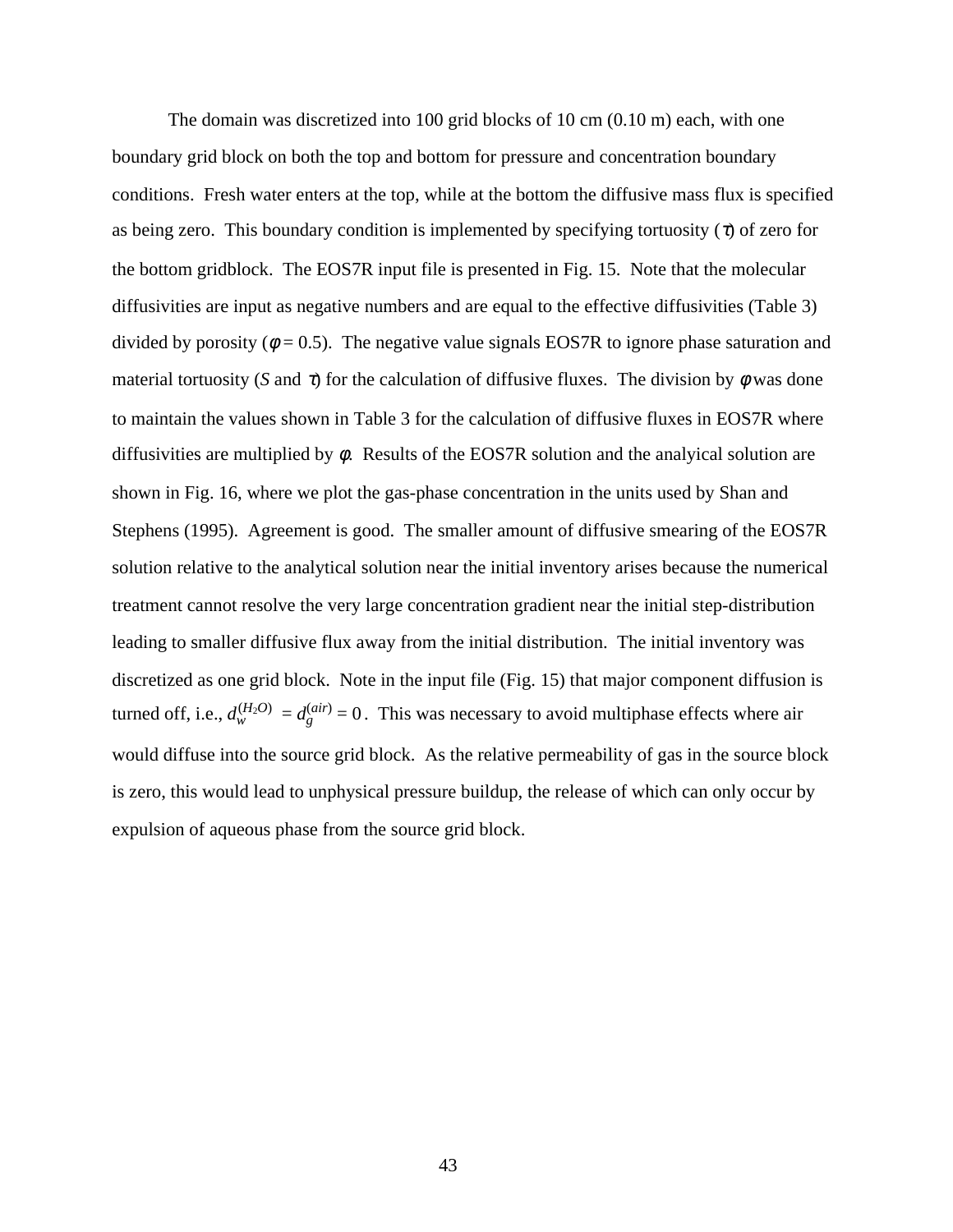\*VOLAT\* 1-D VOLATILE TRACER TRANSPORT ROCKS----1----\*----2----\*----3----\*----4----\*----5----\*----6----\*----7----\*----8<br>
FINE 2 2300. .50 1.03E-12 1.03E-12 1.03E-12 1.8 1030.<br>
1. 1.e-9 1.0000001 7.64e-4 1 0.e6 0. 1. TOP 2 2300. .50 1.03E-12 1.03E-12 1.03E-12 1.8 2.e04 1. 1 0. 1. 1.e-9 1.0000001 1 0.e6 0. 1. BOT 2 2300. .50 1.03E-12 1.03E-12 1.03E-12 1.8 2.e04 0. 1 0. 1. 1.e-9 1.0000001  $\begin{matrix} 1 \ 1 \ 0 \ 0 \ 0 \ 0 \end{matrix} \hspace{1cm} \begin{matrix} 1 \ 1 \ 0 \ 1 \end{matrix} \hspace{1.5cm} \begin{matrix} 1 \ 0 \ 1 \end{matrix} \hspace{1.5cm} \begin{matrix} 1 \ 0 \ 1 \end{matrix}$ START----1----\*----2----\*----3----\*----4-----\*----5----\*----6----\*----7----\*----8<br>PARAM----1-----4----2----\*----4-----+----5----+-----6----\*----7----\*-----8<br>3 100 1001 000 0031 40 0<br>4.32e07 -1. 0.00000  $3. e+01$ <br> $1. R-05$ 1.E-05 1.0000E5 .00 0.0<br>
10.000E5 .00 0.0<br>
MULTI----1----\*---2----\*----3----\*----4----\*----5----\*----6----\*----7----\*----8<br>
TIMES----1----\*----2----\*----3----\*----4----\*----5----\*-----6----\*----7----\*-----8<br>
3<br>
3 8.640e6 2.592e7 4.320e7 SELEC----1----\*----2----\*----3----\*----4----\*----5----\*----6----\*----7----\*----8 6 1 1 1 -1.e5 0.e0 0.e0 -1.176e-06 0.00e-05 0.00e-05 0.00e-11 0.00e-11 -3.60e-11 1.728e46 131.-1.176e-06 -3.60e-11 1.83e-08 1.0e40 233.-1.176e-06 -3.60e-11 1.0e+51 INCON----1----\*----2----\*----3----\*----4----\*----5----\*----6----\*----7----\*----8 A11 1 100010.00 .0 .0 0.e-6 0.e-7<br>10.60 25. AW1 1 100000.00 .0 7.40e-5 0.e-7 10.60 25. GENER----1----\*----2----\*----3----\*----4----\*----5----\*----6----\*----7----\*----8 ENDCY MESHM----1----\*----2----\*----3----\*----4----\*----5----\*----6----\*----7----\*----8 XYZ  $\begin{array}{ccc} \text{NX} & & 0 \, . \\ \text{NY} & & 1 \\ \text{NY} & & 1 \end{array}$ NX 1 1.<br>NZ 1 1.e-5<br>NZ 100 .10<br>NZ 1 1.e-5 ENDFI ENDCY

ENDFI

Fig. 15. Input file for the volatile tracer transport problem.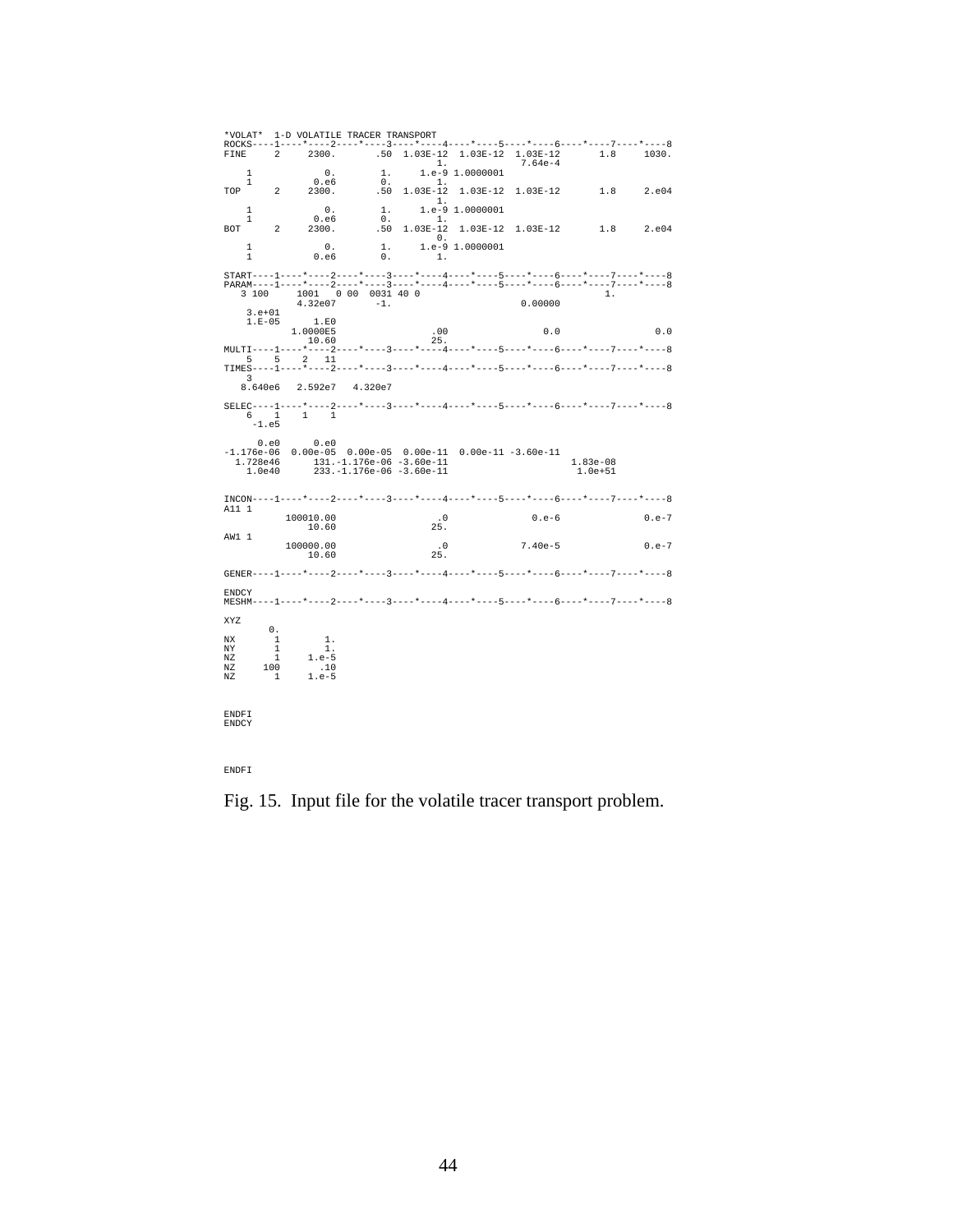

Fig. 16. Analytical and numerical (EOS7R) results at three different times for the volatile transport problem.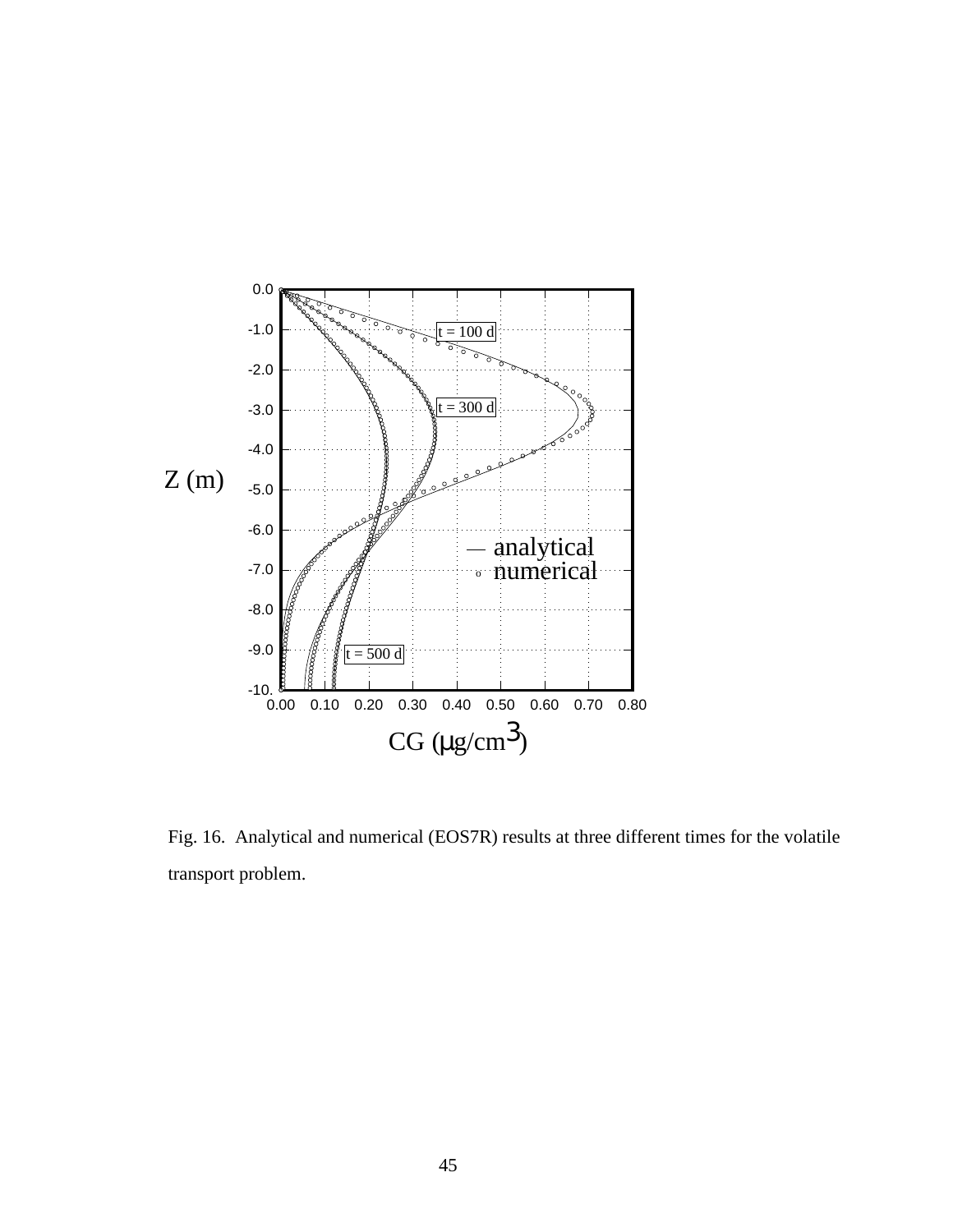# **6. Final Notes**

Summary of important points to remember in using EOS7R and T2DMR:

- EOS7R is an extension of EOS7 that includes parent and daughter radionuclide components and models diffusion, adsorption, and decay.
- T2DMR is a combination of EOS7R and T2DM. All of the information necessary for successful use of EOS7R and T2DM must be considered for successful use of T2DMR.
- MOP(19) selects the type of INCON file or block to be read from. For MOP(19)  $= 0$ , the INCON file is expected to be in the EOS7R format with up to 6 primary variables. For  $MOP(19) = 1$ , the INCON is expected to be in standard EOS7 format with up to 4 primary variables.
- The adsorption is specified by distribution coefficients *Kd* rather than by retardation factors *R*. Distribution coefficients may be specified separately for each domain by the new ROCK parameters XKD3 and XKD4.
- If a grid block volume is greater than or equal to  $1.650 \text{ m}^3$ , the mass fractions of the radionuclide components will be held constant there. If the volume is less than 1.e50  $\text{m}^3$ , then the mass fractions of the radionuclide components will change by first-order decay and production. This choice allows implementation of "constant concentration" as well as "fixed inventory" boundary conditions.
- EOS7R adds two components to EOS7 for a total of up to 6 components (NEQ  $=$ 6). Because the order of the Jacobian matrix is NEL x NEQ, users should expect execution times to increase significantly when radionuclide components are included. MOP(21) options allow selection of preconditioned conjugate gradient solvers for fast linear equation solution with execution times increasing approximately linearly with problem size.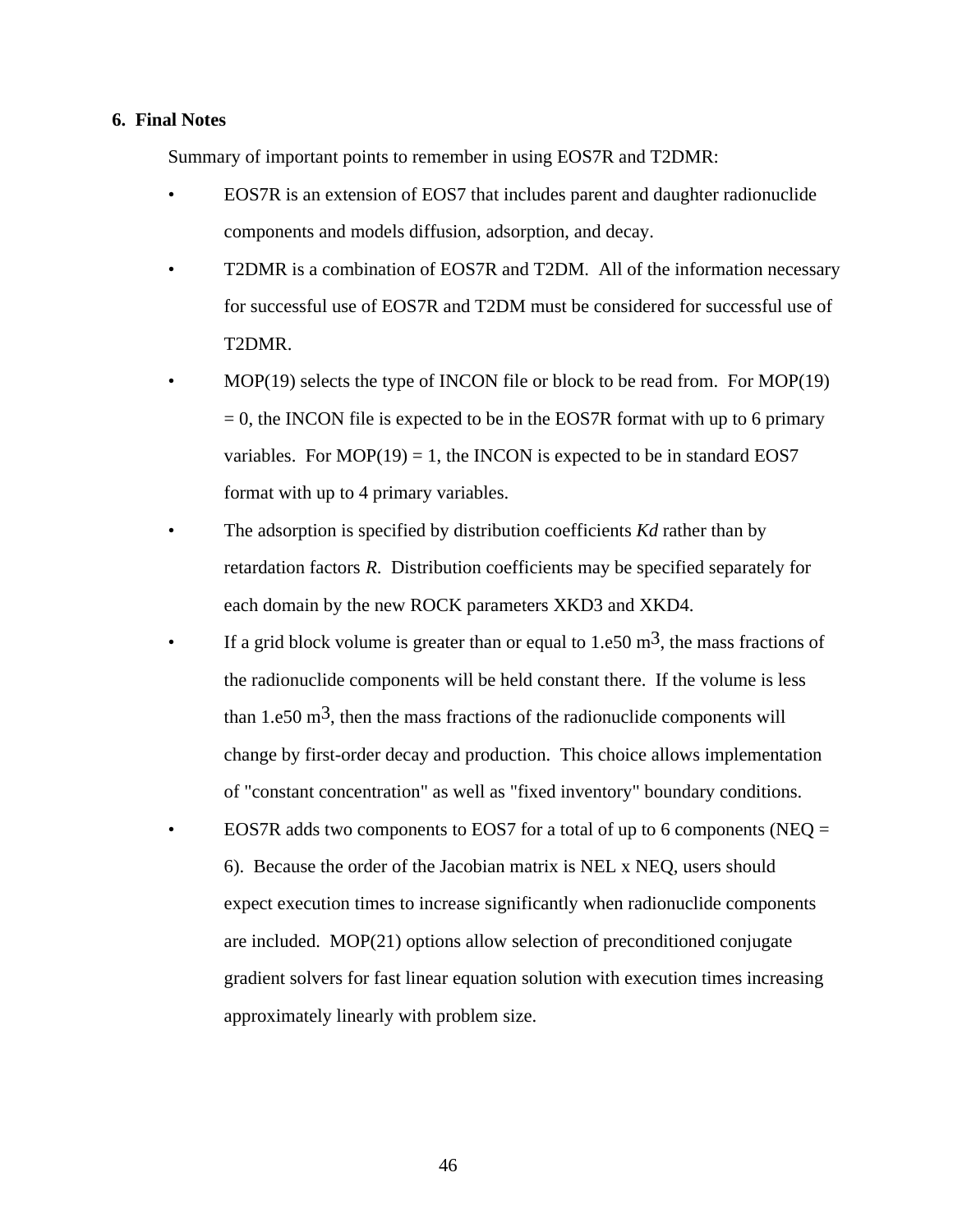- If molecular diffusivity is input as a negative number, the absolute value of this number is used for the phase molecular diffusivity without modification by *S*  and $\tau$  (saturation and tortuosity) and without pressure or temperature effects. However, no diffusive fluxes are calculated for grid blocks where  $\tau$  is input as zero or blank regardless of the phase molecular diffusivity.
- Pressure (*P*) affects gas diffusivity by the factor 1.e5/P (Pruess, 1987). For example, if pressure is 2.e5 Pa, the corresponding effective molecular diffusivity for the gas is one-half the input value.
- Temperature affects gas diffusivity by the factor  $((T + 273.15)/273.15)^{\text{TEXP}}$ (Pruess, 1987)). If TEXP is input as zero, temperature effects on gas diffusivity are neglected.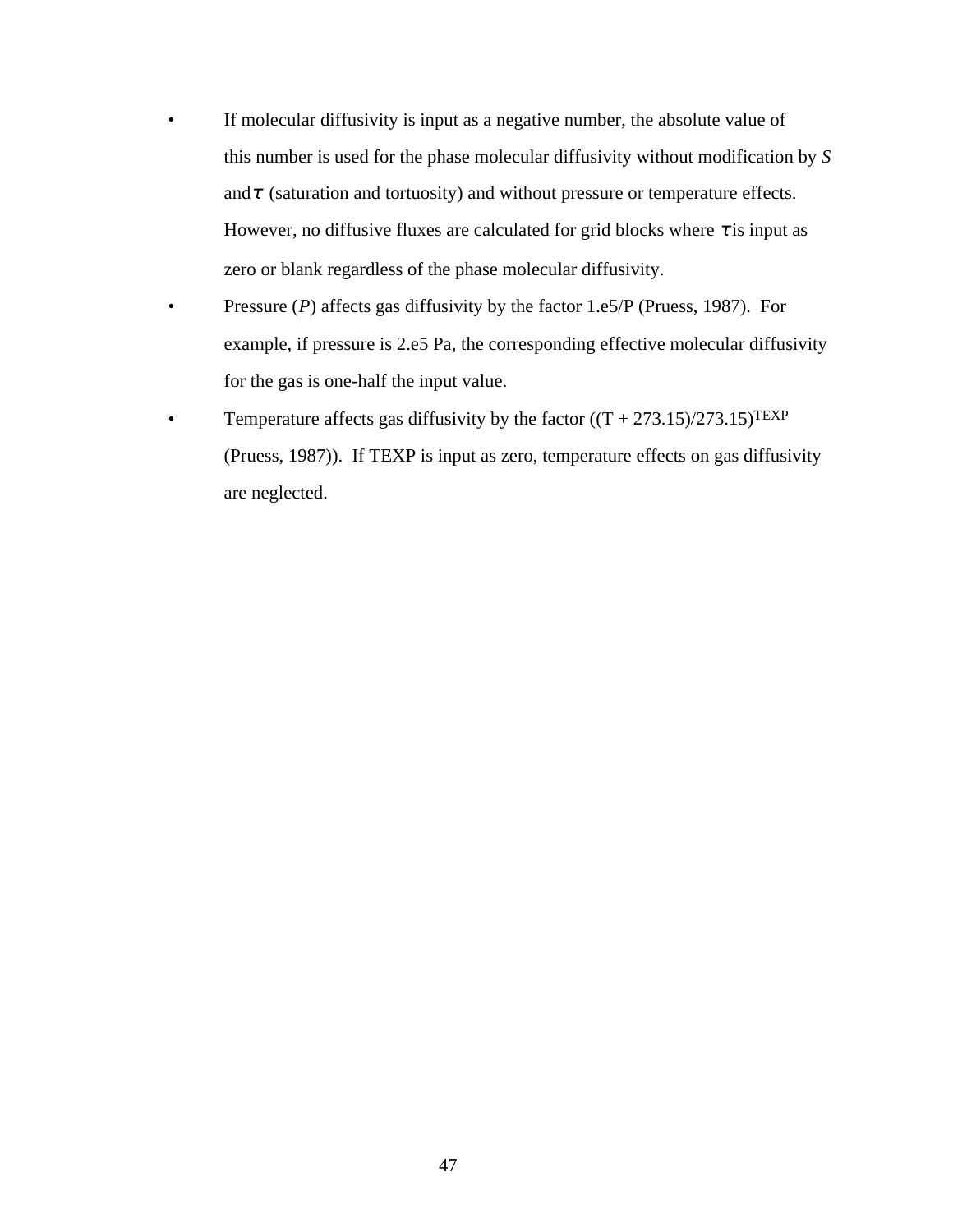**Appendix 1.** Program units in EOS7R.

MAIN SUBROUTINE CYCIT SUBROUTINE MULTI SUBROUTINE OUTDF SUBROUTINE INPUT SUBROUTINE RFILE SUBROUTINE INDATA SUBROUTINE WRIFI SUBROUTINE EOS SUBROUTINE PP SUBROUTINE VISCO SUBROUTINE OUT SUBROUTINE BALLA SUBROUTINE QLOSS

|  |  |  | Table A1. Summary of changes for program units in EOS7R. |  |  |
|--|--|--|----------------------------------------------------------|--|--|
|--|--|--|----------------------------------------------------------|--|--|

| Program unit  | Basic changes for radionuclide transport                              |
|---------------|-----------------------------------------------------------------------|
| <b>MAIN</b>   | Additional common blocks, changes in parameter statements to          |
|               | accommodate increased number of primary variables, new MOP options.   |
| <b>CYCIT</b>  | Changed to call OUTDF to printout dispersive fluxes.                  |
| <b>MULTI</b>  | Added calculation of molecular diffusion for all components in all    |
|               | phases. Added calculation of first-order decay and adsorption for the |
|               | parent and daughter components.                                       |
| <b>OUTDF</b>  | Changed to specify that fluxes are from diffusion only.               |
| <b>INPUT</b>  | Changed to accommodate increased number of primary variables.         |
|               | Added distribution coefficients as rock properties.                   |
| <b>RFILE</b>  | Changed to read from standard EOS7 SAVE file.                         |
| <b>INDATA</b> | Changed to accommodate increased number of primary variables.         |
| <b>WRIFI</b>  | Changed to accommodate increased number of primary variables.         |
| <b>EOS</b>    | Changed to handle two additional volatile tracer components.          |
| <b>OUT</b>    | Changed to accommodate increased number of primary variables.         |
| <b>BALLA</b>  | Changed to accommodate increased number of primary variables.         |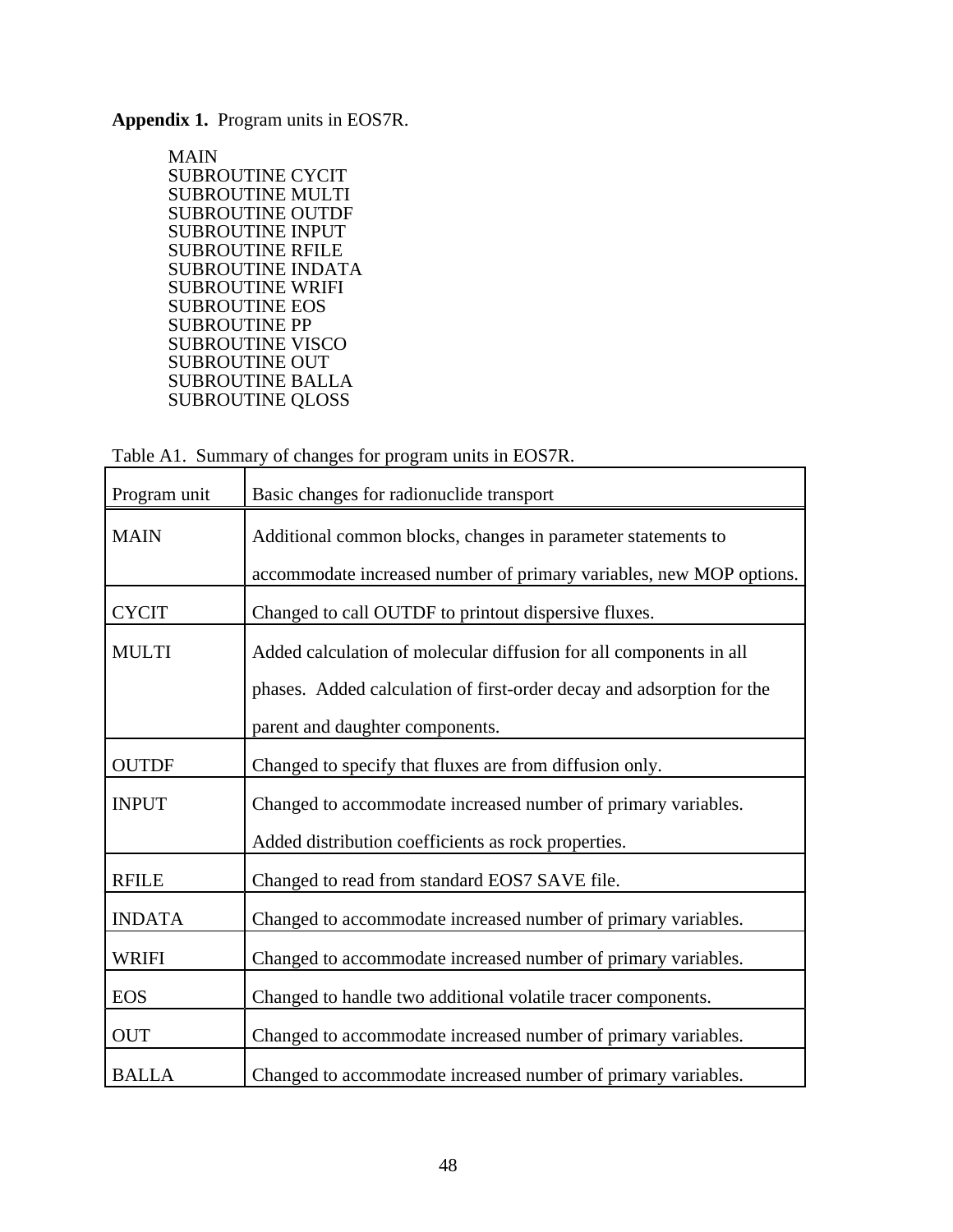# **Appendix 2.** Program units in T2DMR.

 MAIN SUBROUTINE CYCIT SUBROUTINE LINEQ SUBROUTINE DISF SUBROUTINE DOT SUBROUTINE MESHM SUBROUTINE GXYZ SUBROUTINE OUTDF SUBROUTINE SUMDUP SUBROUTINE SUMDUP2

Table A2. Summary of changes for program units in T2DMR.

| Program unit  | Basic changes for calculating dispersive fluxes                                                                                                                                                                    |
|---------------|--------------------------------------------------------------------------------------------------------------------------------------------------------------------------------------------------------------------|
| <b>MAIN</b>   | New common blocks, changes in parameter statements to accommodate<br>increased number of primary variables and to account for 6 neighbor grid<br>blocks used in calculation of dispersive fluxes, new MOP options. |
| <b>CYCIT</b>  | Changed to call DISF to calculate dispersive fluxes, and SUMDUP to<br>add duplicate entries in the Jacobian.                                                                                                       |
| <b>LINEQ</b>  | Changed to call DISF upon pivot failure.                                                                                                                                                                           |
| <b>DISF</b>   | Changed to neglect molecular diffusion if EOS7R was used.                                                                                                                                                          |
| <b>DOT</b>    | No changes from T2DM.                                                                                                                                                                                              |
| <b>MESHM</b>  | No changes from T2DM.                                                                                                                                                                                              |
| <b>GXYZ</b>   | No changes from T2DM.                                                                                                                                                                                              |
| <b>OUTDF</b>  | No changes from T2DM.                                                                                                                                                                                              |
| <b>SUMDUP</b> | No changes from T2DM.                                                                                                                                                                                              |
| SUMDUP2       | No changes from T2DM.                                                                                                                                                                                              |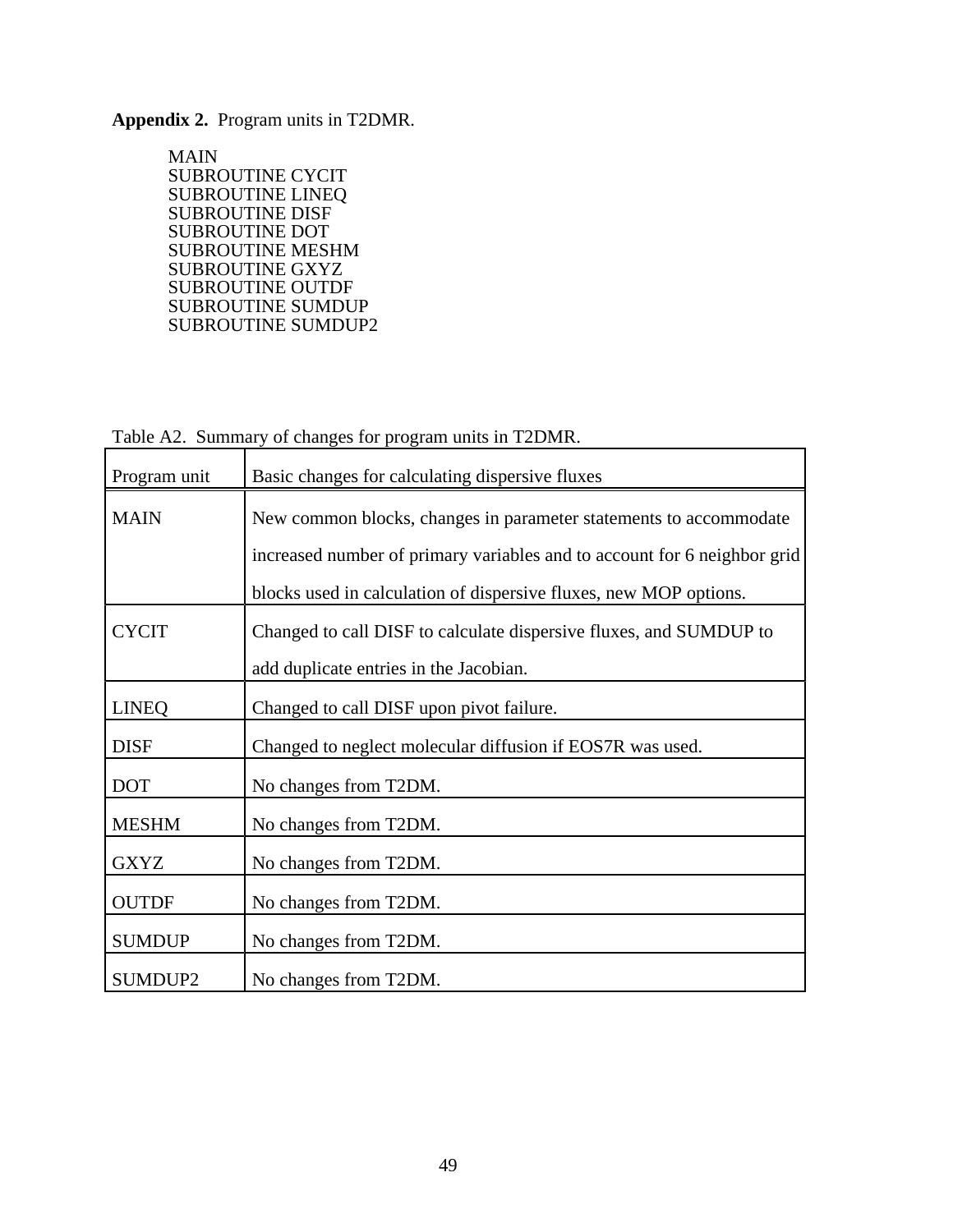# **References**

Bear, J., *Hydraulics of Groundwater*, McGraw-Hill, pp. 268–269, 1979.

Cho, C.M., Convective transport of ammonium with nitrification in soil, *Can. J. Soil Sci.*, *51*, pp. 339–350, 1971.

Cussler, E.L., *Diffusion mass transfer in fluid systems*, Cambridge University Press, 1984.

deMarsily, G., *Quantitative Hydrogeology*, Academic Press, 440 pp., 1986.

Javandel, I., C. Doughty, and C.-F. Tsang, *Groundwater Transport, Handbook of Mathematical Models*, American Geophys. Union, pp. 14-19, 1984.

Langer, M., Schneider, H., and K. Kühn, The salt dome of Gorleben–target site for the German radioactive waste repository, pp. 57–66, in Witherspoon, P.A., Proceedings of the WOrkshop W3B, 28th International Geological Congress, Washington, D.C., July 19879, Lawrence Berkeley Laboratory Report, LBL–29703, January, 1991.

McNab, W.W. Jr., and T.N. Narasimhan, A multiple species transport model with sequential decay chain interactions in heterogeneous subsurface environments, *Water Resources Research*, *29*(8), pp. 2737–2746, 1993.

Moridis, G., and K. Pruess, Flow and transport simulations using T2CG1, a package of conjugate gradient solvers for the TOUGH2 family of codes, Lawrence Berkeley Laboratory Report LBL-36235, Berkeley, California, April, 1995.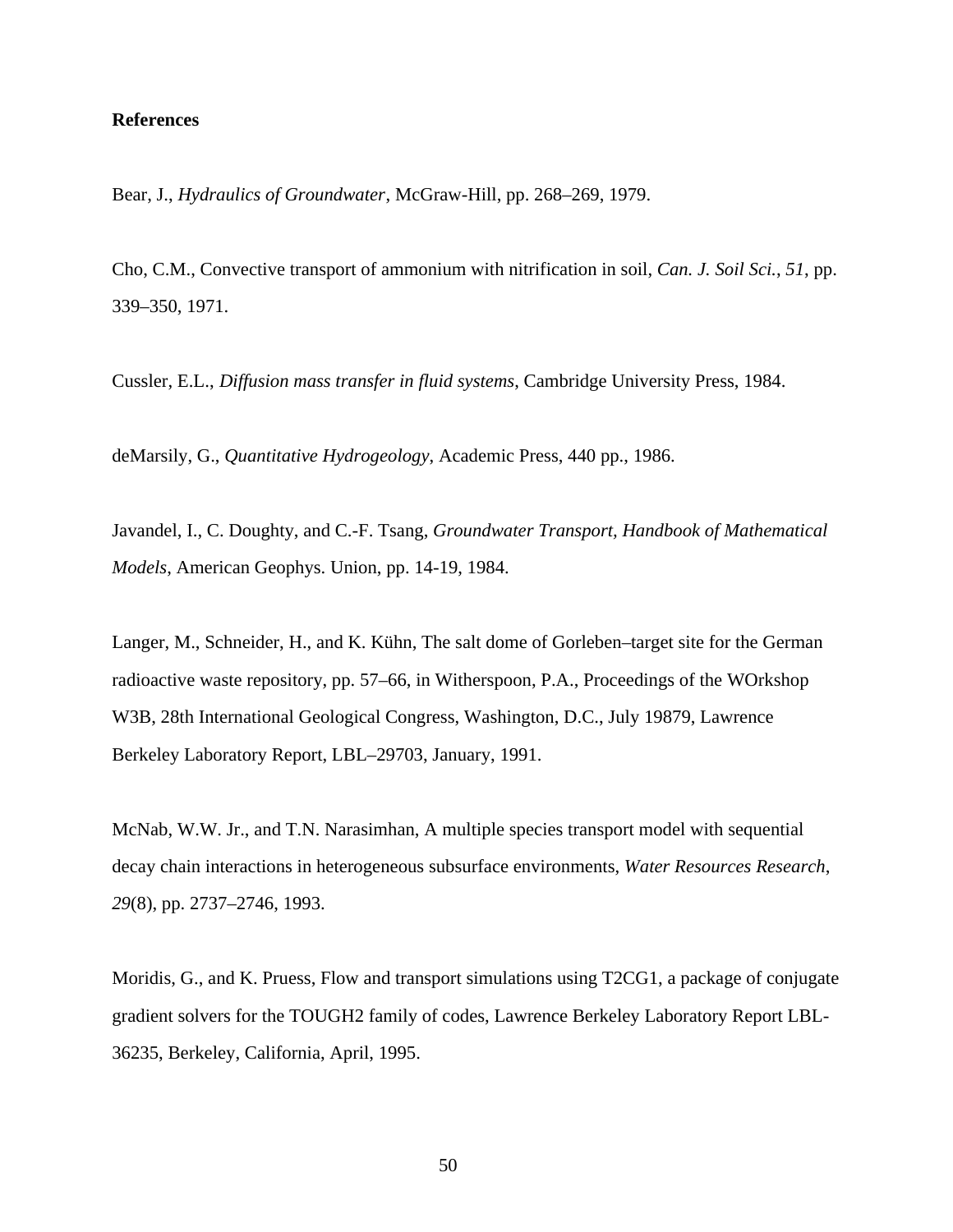Oldenburg, C.M., and K. Pruess, A two-dimensional dispersion module for the TOUGH2 Simulator, Lawrence Berkeley Laboratory Report LBL-32505, Berkeley, California, September, 1993.

Oldenburg, C.M. and K. Pruess, Dispersive transport dynamics in a strongly coupled groundwater-brine flow system, *Water Resources Research, 31*(2), 289–302, 1995, and Lawrence Berkeley Laboratory Report LBL-34487, Berkeley, California.

Oldenburg, C.M. and K. Pruess, Mixing with first-order decay in variable velocity porous media flow, *Transport in Porous Media*, 22, 161–180, 1996, and Lawrence Berkeley Laboratory Report LBL-35735, Berkeley, California, June 1994.

Pruess, K., TOUGH User's Guide, Nuclear Regulatory Commission, Report NUREG/CR-4645, June 1987 (also Lawrence Berkeley Laboratory Report LBL-20700, Berkeley, California, June 1987).

Pruess, K., TOUGH2 - A General Purpose Numerical Simulator for Multiphase Fluid and Heat Flow, Lawrence Berkeley Laboratory Report LBL-29400, Berkeley, California, May 1991a.

Pruess, K., EOS7, An equation-of-state module for the TOUGH2 simulator for two-phase flow of saline water and air, Lawrence Berkeley Laboratory Report LBL-31114, Berkeley, California, August 1991b.

Shan, C., and D.B. Stephens, An analytical solution for vertical transport of volatile chemicals in the vadose zone, *J.ournal of Contaminant Hydrology*, 18, 259–277, 1995.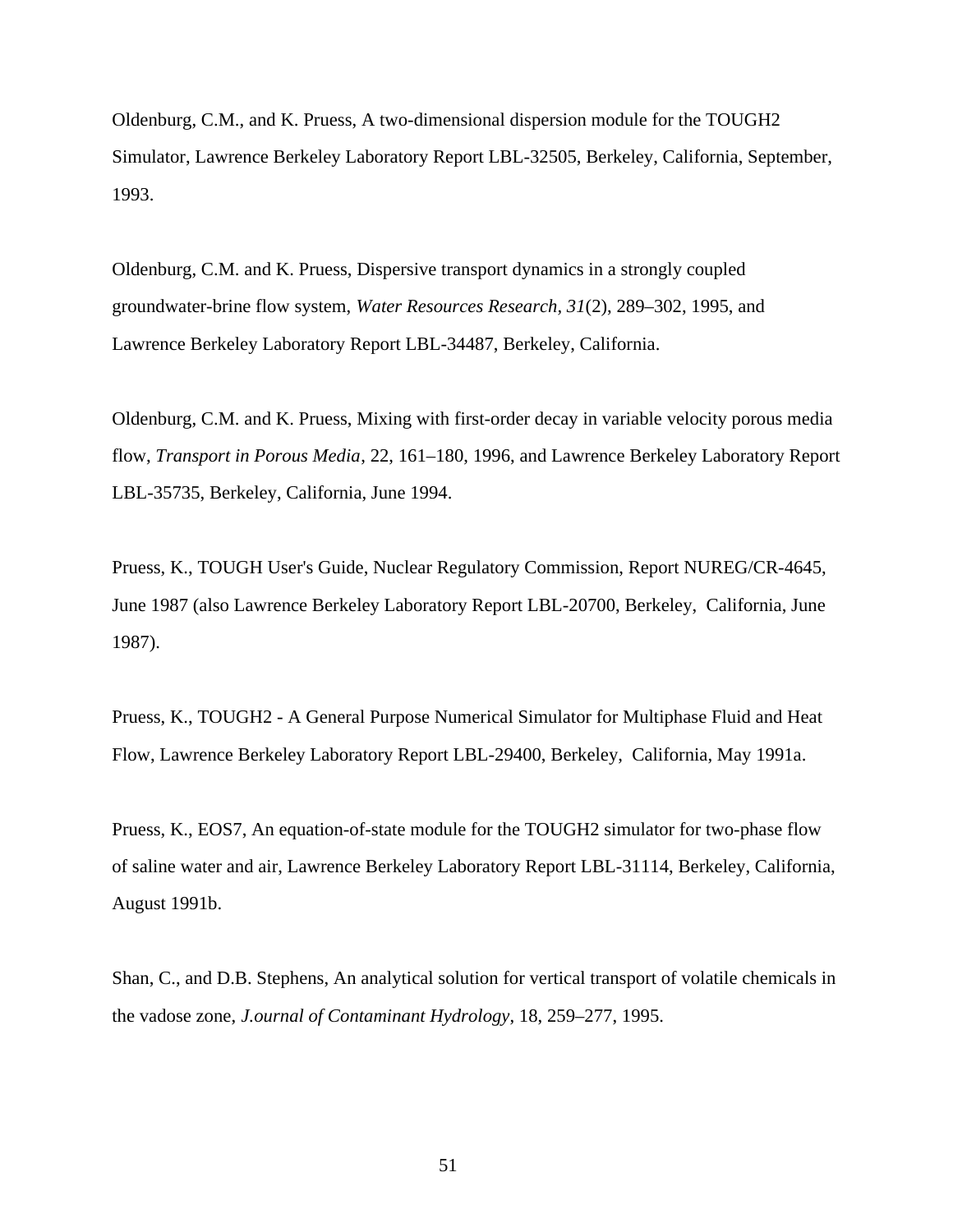vanGenuchten, M. Th., Convective-dispersive transport of solutes involved in sequential firstorder decay reactions, *Computers and Geosciences*, *11*(2), pp. 129–147, 1985.

# **Acknowledgments**

This work was supported in part by the Assistant Secretary for Energy Efficiency and Renewable Energy, Geothermal Division, and by a gift from NAGRA, Switzerland, under the U.S. Department of Energy contract No. DE–AC03–76SF00098. Initial work was supported by the WIPP project, Sandia National Laboratories. The authors acknowledge helpful discussions with Steve Webb during the course of this work. We also thank Stefan Finsterle and Akhil Datta-Gupta for reviews of an earlier draft.

# **Nomenclature**

| $\overline{d}$        | molecular diffusivity          | $\mathrm{m}^2$ s <sup>-1</sup>         |
|-----------------------|--------------------------------|----------------------------------------|
| $\mathcal{C}_{0}^{0}$ | effective solute density       | $\text{kg m}^{-3}$                     |
| CG                    | gas-phase concentration of     | $\mu$ g cm <sup>-3</sup>               |
|                       | Shan and Stephens (1995)       |                                        |
| D                     | dispersion coefficient         | $\mathrm{m}^2$ s <sup>-1</sup>         |
| D                     | dispersion tensor              | $m^2 s^{-1}$                           |
| $\int$                | adsorption ratio               |                                        |
| $\mathbf F$           | Darcy flux vector              | $\text{kg} \text{ m}^2 \text{ s}^{-1}$ |
| g                     | acceleration of gravity vector | $m s-2$                                |
| $H_{gl}^{(K)}$        | Henry's constant               | Pa                                     |
| j                     | diffusive flux                 | $kg \, \text{m}^{-2} \, \text{s}^{-1}$ |
| $\bf k$               | time-step index                |                                        |
| Kd                    | distribution coefficient       | $m^3$ kg <sup>-1</sup>                 |
| $\boldsymbol{M}$      | mass accumulation term         | $\text{kg m}^{-3}$                     |
| MW                    | molecular weight               | $g$ mole <sup>-1</sup>                 |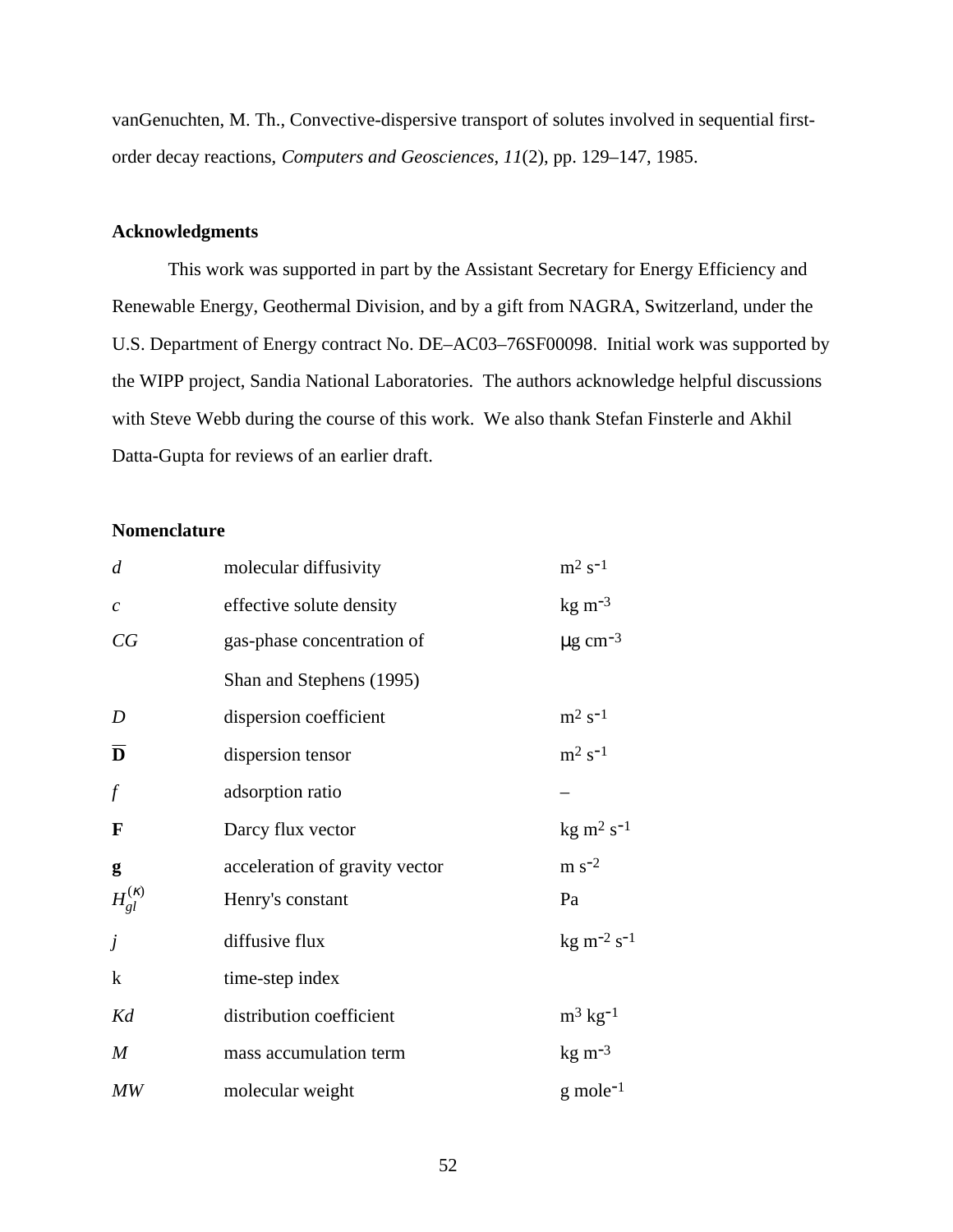| n                | inward unit normal vector                   |                                            |
|------------------|---------------------------------------------|--------------------------------------------|
| <b>NEQ</b>       | number of equations per grid block          |                                            |
| <b>NK</b>        | number of mass components (species)         |                                            |
| <b>NPH</b>       | maximum number of phases present            |                                            |
| p                | iteration index                             |                                            |
| $\boldsymbol{P}$ | pressure                                    | Pa                                         |
| $\boldsymbol{R}$ | retardation                                 |                                            |
| RN1,2            | radionuclide 1 and 2                        |                                            |
| q                | source term                                 | $kg m^{-3} s^{-1}$                         |
| S                | phase saturation                            |                                            |
| t                | time                                        | days                                       |
| $T_{1/2}$        | half-life                                   | S                                          |
| V                | coefficients of viscosity (see EOS7 report) |                                            |
| u                | magnitude of the Darcy velocity vector      | $\rm m~s^{-1}$                             |
| u                | Darcy velocity vector                       | $\rm m~s^{-1}$                             |
| V                | volume                                      | m <sup>3</sup>                             |
| U                | Y-component of Darcy velocity               | $m s-1$                                    |
| $\boldsymbol{X}$ | mass fraction                               |                                            |
| Y                | Y-coordinate                                | m                                          |
| Z                | Z-coordinate                                | m                                          |
| Greek symbols    |                                             |                                            |
| $\chi$           | mole fraction                               |                                            |
| $\Gamma$         | surface area                                | m <sup>2</sup>                             |
| $\lambda$        | decay constant                              | $s^{-1}$                                   |
| $\mu$            | dynamic viscosity                           | $kg \; \mathrm{m}^{-1} \; \mathrm{s}^{-1}$ |
| $\phi$           | porosity                                    |                                            |
| Φ                | variable time-weighting parameter           |                                            |